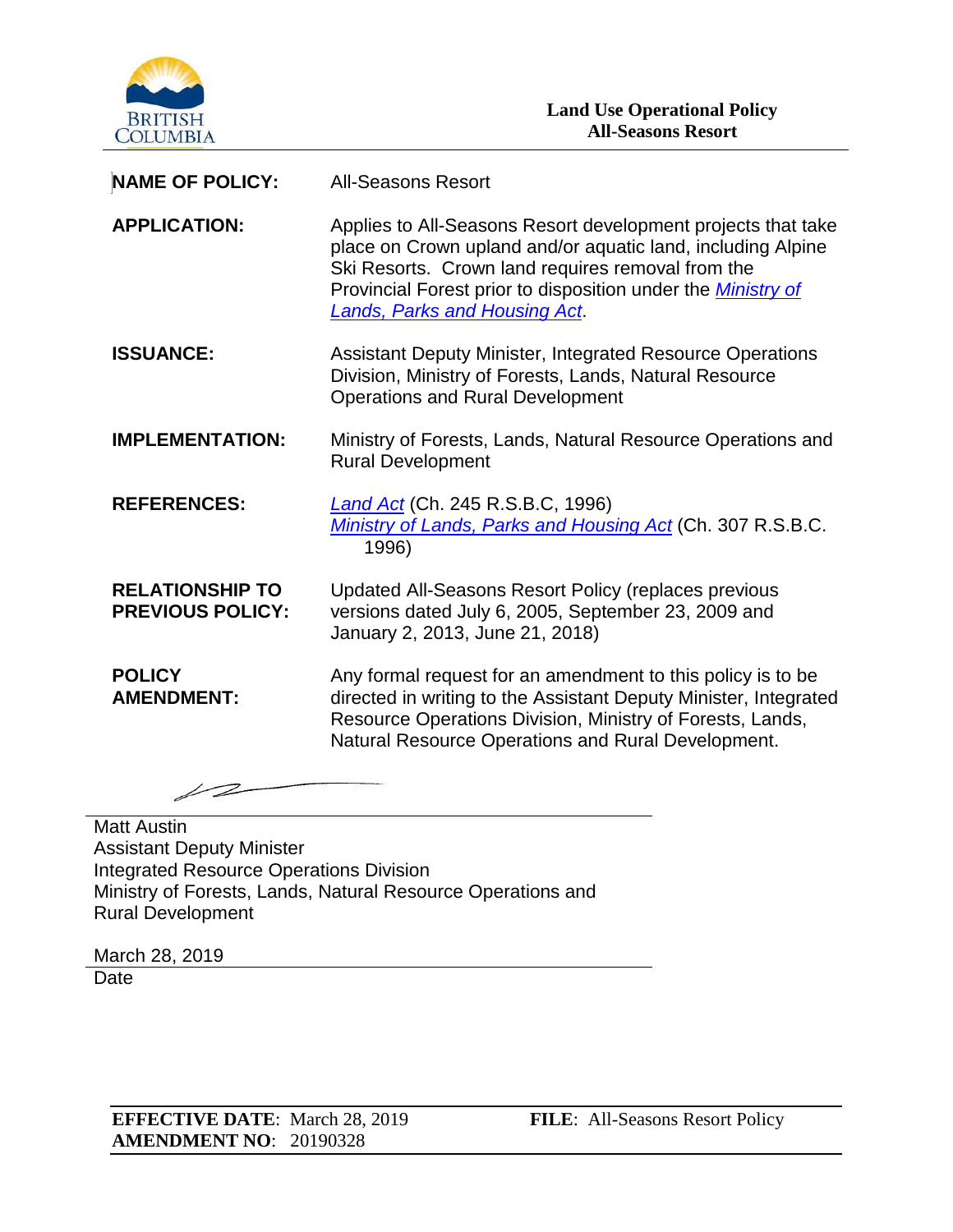# **Approved Amendments**

| <b>Effective Date</b> | <b>Briefing Note</b>                                     | <b>Summary of Changes</b>                                                                                                                                                                                                                                                                                                                                                                                                                                                                                                                                                                                                                                                                                                                                                                                                                                                                                                                                                                                                                                                                                                                                                                                                                                                                                                                                                                                                                                                                                                                                                         |
|-----------------------|----------------------------------------------------------|-----------------------------------------------------------------------------------------------------------------------------------------------------------------------------------------------------------------------------------------------------------------------------------------------------------------------------------------------------------------------------------------------------------------------------------------------------------------------------------------------------------------------------------------------------------------------------------------------------------------------------------------------------------------------------------------------------------------------------------------------------------------------------------------------------------------------------------------------------------------------------------------------------------------------------------------------------------------------------------------------------------------------------------------------------------------------------------------------------------------------------------------------------------------------------------------------------------------------------------------------------------------------------------------------------------------------------------------------------------------------------------------------------------------------------------------------------------------------------------------------------------------------------------------------------------------------------------|
| March 28, 2019        | / Approval                                               | Minor amendment in Appendix 2 – All-Seasons<br>Resort Revenue Definitions under the Revenue<br>Type column, for Independent Operator Revenue,<br>to remove 'Fees from lessons and equipment<br>rentals' from the Includes column and add to the<br>Does Not Include column.                                                                                                                                                                                                                                                                                                                                                                                                                                                                                                                                                                                                                                                                                                                                                                                                                                                                                                                                                                                                                                                                                                                                                                                                                                                                                                       |
| June 21, 2018         | <b>FLNRORD</b><br>238789 and<br><b>FLNRORD</b><br>230368 | Adds one new All-Seasons Resort principle (re:<br>climate change) and five new strategies, increases<br>minimum investment for non-ski resort to come<br>under All-Seasons Resort policy at \$10 million,<br>recommends new resorts to create Wildfire<br>Protection Plans, recommends new resorts to<br>provide overview of forest health in and around<br>proposed Controlled Recreation Areas, provides<br>for commercial overnight accommodation under an<br>Operating Agreement, clarifies the renewal terms<br>for an Interim Agreement, reorganizes proposal<br>process activities by stage, confirms the Province's<br>authority to make early Go/No Go decisions for<br>new and expansion proposals, provides clarity on<br>the Developer's duty to public safety, establishes<br>new formula for amount of general security held<br>during duration of a Master Development<br>Agreement, confirms provincial control of<br>Recreational Improvements and ownership upon<br>Master Development Agreement default, updates<br>comprehensive general liability insurance<br>requirements, provides authority to the Province to<br>cancel an Master Development Agreement or<br>Operating Agreement if required infrastructure not<br>built to make resort operable, redefines Type 1 and<br>Type 2 definitions to Community and<br>Regional/Destination Resorts, provides clarity on<br>royalty payment terms, allows for non-ski resorts to<br>apply for an Operating Agreement, and changes<br>the definition of minor amendment specific to an<br>All-Seasons Resort. |

| EFFECTIVE DATE: March 28, 2019 | FILE: All-Seasons Resort Policy |
|--------------------------------|---------------------------------|
| AMENDMENT NO: 20190328         | PAGE: 2                         |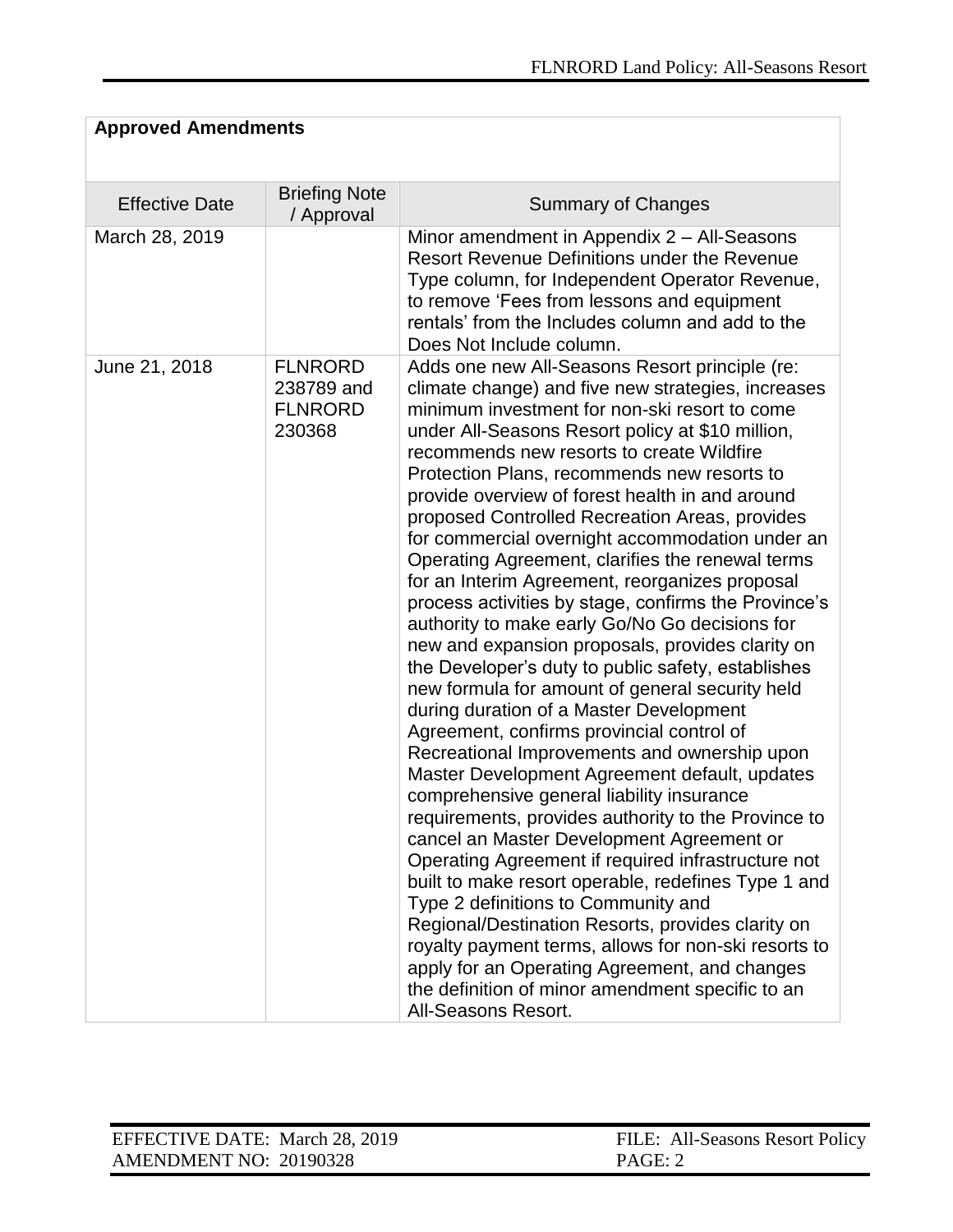| <b>Approved Amendments</b> |                                                    |                                                                                                                                                                                                                                                                                                                                                                              |  |
|----------------------------|----------------------------------------------------|------------------------------------------------------------------------------------------------------------------------------------------------------------------------------------------------------------------------------------------------------------------------------------------------------------------------------------------------------------------------------|--|
| <b>Effective Date</b>      | <b>Briefing Note</b><br>/ Approval                 | <b>Summary of Changes</b>                                                                                                                                                                                                                                                                                                                                                    |  |
| December 7, 2012           | <b>FLNR</b><br>193834 and<br><b>FLNR</b><br>191893 | Extends period for less than market pricing for<br>purchase of base lands to 60 years from date of<br>Master Development Agreement, clarifies minimum<br>required securities for Operating Agreements<br>(\$10,000) and Master Development Agreements<br>(\$50,000), and clarifies that renewals of Interim<br>Agreements are at the absolute discretion of the<br>Province. |  |
| March 11, 2011             | <b>MNRO DN</b><br>175787                           | Minor transitional amendment in 'Section 16.2.4:<br>Purchase Price for Base Area Lands' that clarifies<br>the current pricing policy for Developers who have<br>earned the right to purchase Base Lands for Real<br>Estate Development but have not done so.                                                                                                                 |  |
| February 25, 2009          | <b>MAL DN</b><br>162582<br><b>MAL DN</b><br>162403 | Additions of section on "Environmental Tenure<br>Provisions and Insurance" and "Resort Timber<br>Administration", minor update to insurance<br>requirements.<br>As well, updated pricing provisions, included<br><b>Resort Timber Administration Act, and general</b><br>reorganization into three parts.                                                                    |  |
| July 6, 2005               |                                                    | Incorporated the updated Commercial Alpine Ski<br>Policy and various elements form the following<br>land use policies: Commercial-General,<br>Commercial Recreation; and Agriculture Extensive-<br>Intensive                                                                                                                                                                 |  |

| EFFECTIVE DATE: March 28, 2019 | FILE: All-Seasons Resort Policy |
|--------------------------------|---------------------------------|
| AMENDMENT NO: 20190328         | PAGE: 3                         |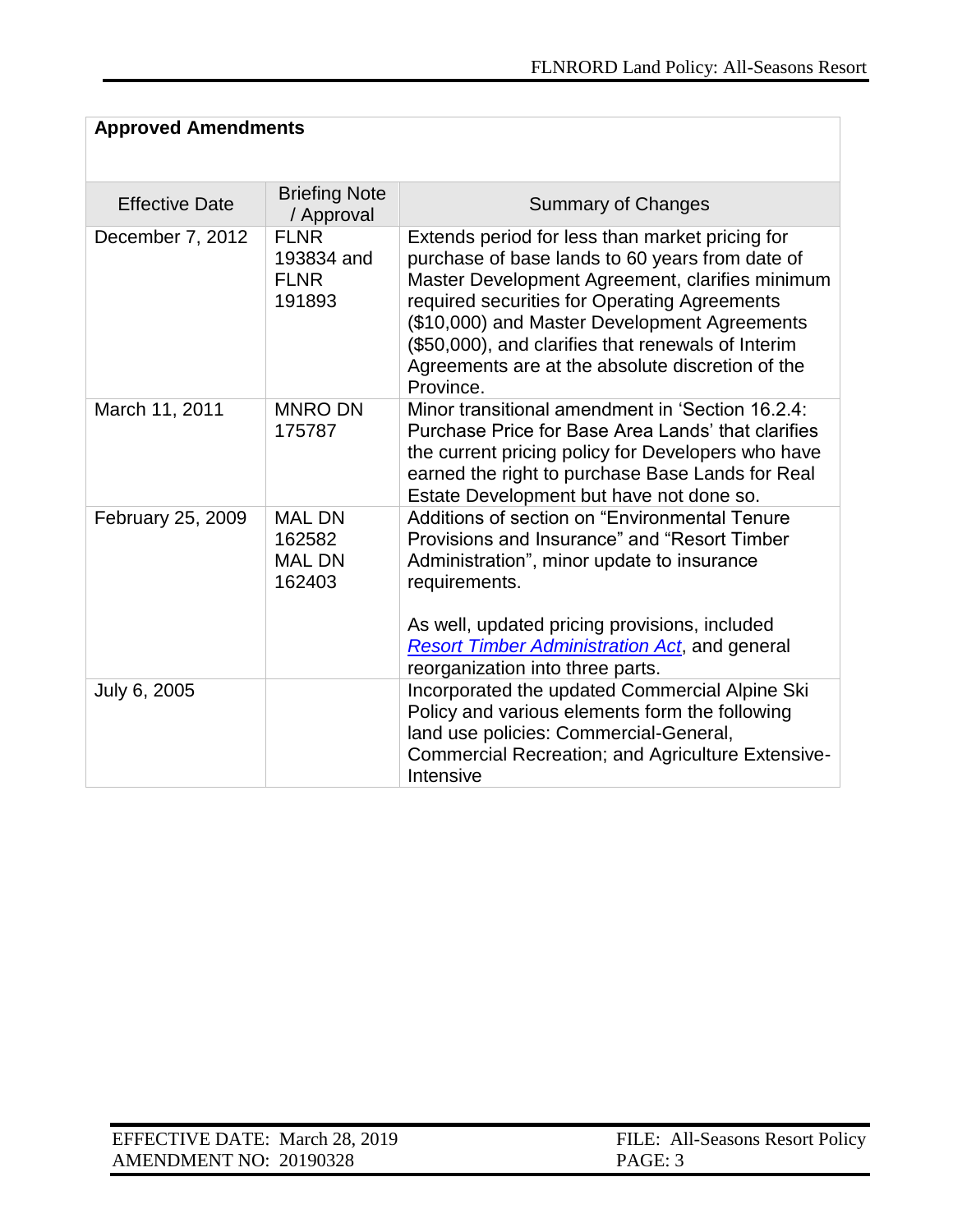# **TABLE OF CONTENTS**

| 1                            |                                                                                                                                                                                                                                                                                    |    |
|------------------------------|------------------------------------------------------------------------------------------------------------------------------------------------------------------------------------------------------------------------------------------------------------------------------------|----|
| $\mathbf{2}$                 |                                                                                                                                                                                                                                                                                    |    |
| 2.1<br>2.2<br>2.3<br>2.4     |                                                                                                                                                                                                                                                                                    |    |
| 3                            |                                                                                                                                                                                                                                                                                    |    |
| 4                            |                                                                                                                                                                                                                                                                                    |    |
| 5                            | ENVIRONMENTAL TENURE PROVISIONS AND INSURANCE 12                                                                                                                                                                                                                                   |    |
| 6                            |                                                                                                                                                                                                                                                                                    |    |
| 7                            |                                                                                                                                                                                                                                                                                    |    |
| 7.1<br>7.2<br>7.2.3<br>7.2.4 | Master Development and Operating Agreements and MDA/OA Tenures  13<br>Recreational Overnight Accommodation under an Operating Agreement<br>7.1.2.1<br>7.1.4.1<br>7.1.4.2<br>7.1.4.3<br>7.1.4.4<br>7.1.4.5<br>Temporary Licence of Occupation (Temporary Licence) (Land Act Section |    |
|                              |                                                                                                                                                                                                                                                                                    | 20 |
| 8                            |                                                                                                                                                                                                                                                                                    |    |
| 8.1<br>8.2<br>8.2.1<br>8.2.2 | 8.2.4 Purchase Price for Base Area Lands under a Master Development                                                                                                                                                                                                                |    |

| EFFECTIVE DATE: March 28, 2019 | FILE: All-Seasons Resort Policy |
|--------------------------------|---------------------------------|
| AMENDMENT NO: 20190328         | PAGE: 4                         |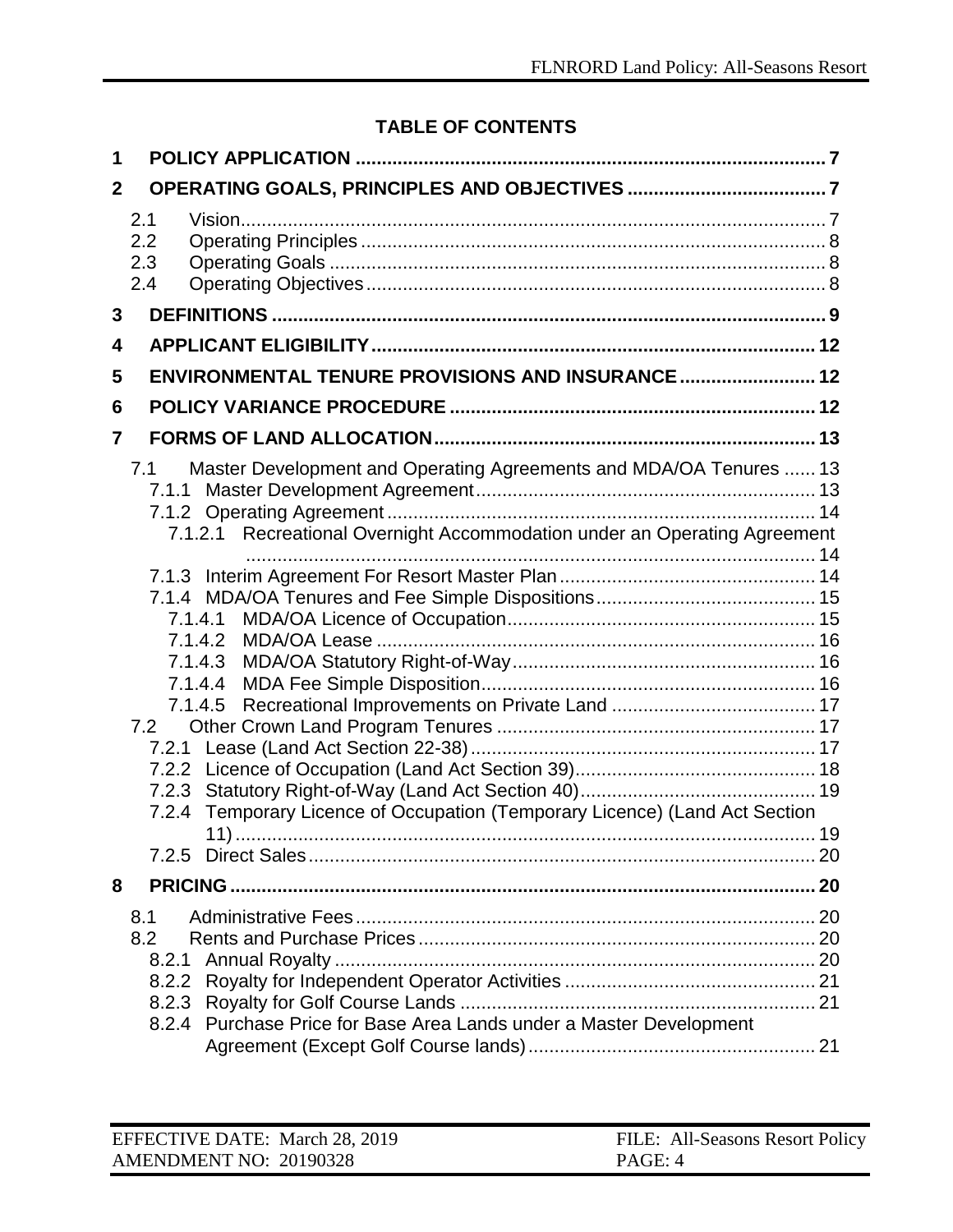|    |                  | 8.2.5 Purchase Price for Golf Course Lands under a Master Development |  |
|----|------------------|-----------------------------------------------------------------------|--|
|    | 8.3              |                                                                       |  |
| 9  |                  |                                                                       |  |
| 10 |                  | <b>CONSTRUCTION IN THE CONTROLLED RECREATION AREA  23</b>             |  |
| 11 |                  |                                                                       |  |
| 12 |                  | <b>COMMERCIAL RECREATION ACTIVITIES WITHIN THE CONTROLLED</b>         |  |
|    |                  |                                                                       |  |
|    | 12.1             |                                                                       |  |
|    |                  |                                                                       |  |
|    | 13.1             | Resort Master Plan or Major Amendment to a Resort Master Plan Review  |  |
|    | 13.1.1           | Master Development Agreement or Operating Agreement 25                |  |
|    | 13.1.2           |                                                                       |  |
|    | 13.1.3           |                                                                       |  |
|    | 13.1.4<br>13.1.5 |                                                                       |  |
|    | 13.1.6           | Master Development Agreement/Operating Agreement  28                  |  |
|    |                  |                                                                       |  |
|    | 13.2.1           |                                                                       |  |
|    | 13.2.2           |                                                                       |  |
|    | 13.2.3<br>13.2.4 |                                                                       |  |
|    | 13.2.5           |                                                                       |  |
|    | 13.2.6           |                                                                       |  |
|    |                  |                                                                       |  |
|    |                  |                                                                       |  |
|    |                  | 13.2.7                                                                |  |
|    | 13.2.8           |                                                                       |  |
|    | 13.2.9<br>13.3   |                                                                       |  |
|    | 13.4             |                                                                       |  |
|    |                  |                                                                       |  |
|    |                  |                                                                       |  |
|    | 14.1             |                                                                       |  |
|    | 14.2<br>14.2.1   |                                                                       |  |
|    | 14.2.2           |                                                                       |  |
|    | 14.3             |                                                                       |  |
|    | 14.4             |                                                                       |  |
|    | 14.5             |                                                                       |  |
|    | 14.6             |                                                                       |  |

| EFFECTIVE DATE: March 28, 2019 | FILE: All-Seasons Resort Policy |
|--------------------------------|---------------------------------|
| AMENDMENT NO: 20190328         | PAGE: 5                         |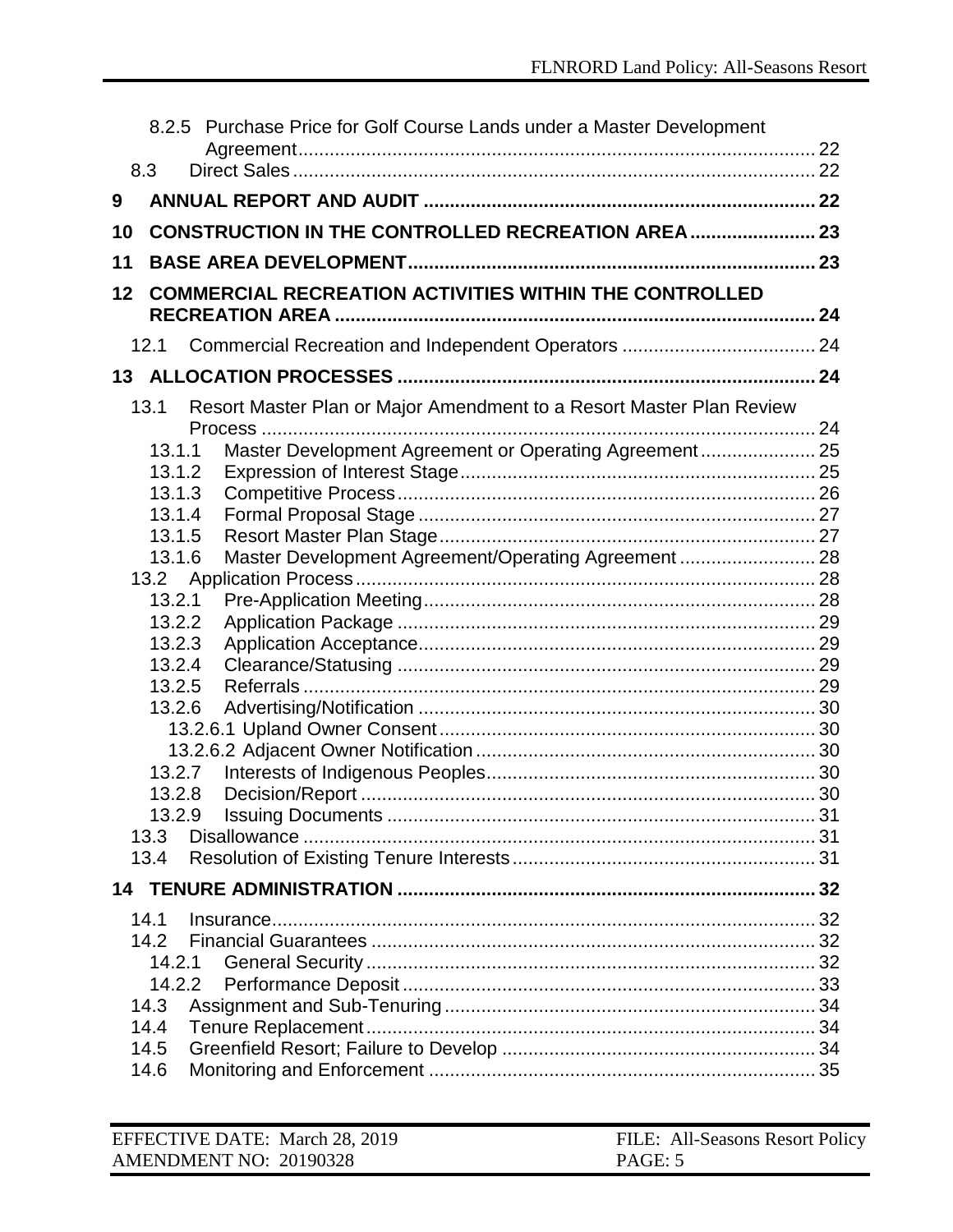| APPENDIX 2: ALL-SEASONS RESORT REVENUE DEFINITIONS  39        |  |
|---------------------------------------------------------------|--|
| APPENDIX 3: PUBLIC CONSULTATION PROCESS FOR EACH STAGE OF THE |  |
|                                                               |  |

| EFFECTIVE DATE: March 28, 2019 | FILE: All-Seasons Resort Policy |
|--------------------------------|---------------------------------|
| AMENDMENT NO: 20190328         | PAGE: 6                         |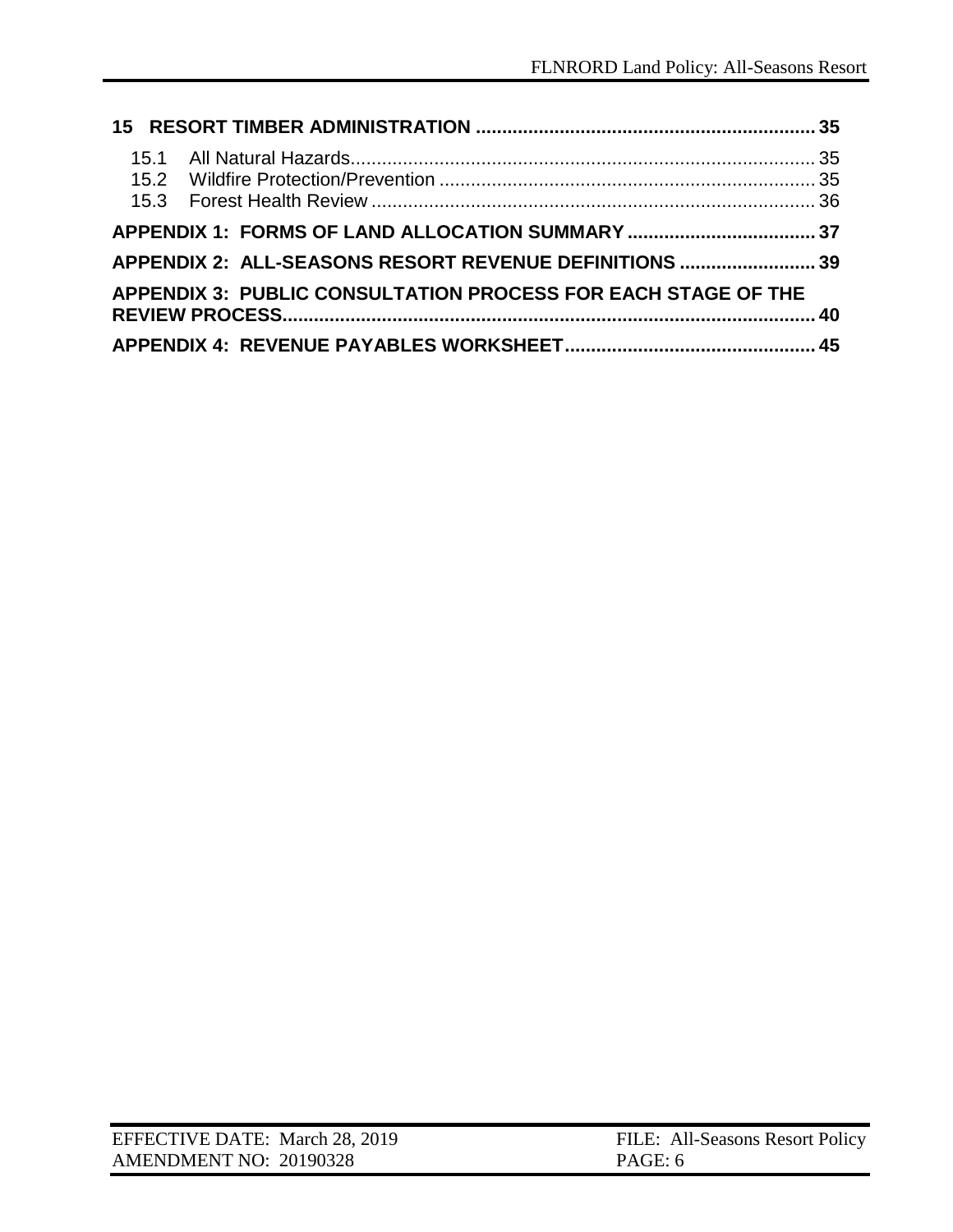# **ALL-SEASONS RESORT POLICIES AND PROCEDURES**

### <span id="page-6-0"></span>**1 POLICY APPLICATION**

This policy applies to all types of ski hill developments as well as non-ski resorts which meet the definition of All-Seasons Resort under this policy. Any of these major resort development projects must lie partly or entirely on Crown upland or aquatic land (collectively referred to as "Crown land").

This policy does not apply to non-ski resorts that do not meet the definition of All-Seasons Resort under this policy. Examples could include, but are not limited to:

- accommodation developments on provincial Crown land (e.g. hotel/motel, bed and breakfast accommodation);
- adventure tourism activities that are under other Crown land policy; and
- guided adventure tourism activities under other Crown land policy.

See the [Commercial -](https://www2.gov.bc.ca/assets/gov/farming-natural-resources-and-industry/natural-resource-use/land-water-use/crown-land/commercial_general.pdf) General or the [Adventure Tourism/Commercial Recreation](https://www2.gov.bc.ca/assets/gov/farming-natural-resources-and-industry/natural-resource-use/land-water-use/crown-land/adventure_tourism.pdf) policies for more information.

This policy is subject to the *[Environmental Assessment Act](http://www.qp.gov.bc.ca/statreg/stat/E/02043_01.htm)* (see [Regulations for](https://www.canada.ca/en/environmental-assessment-agency/corporate/acts-regulations/legislation-regulations.html)  [Environmental Assessment\).](https://www.canada.ca/en/environmental-assessment-agency/corporate/acts-regulations/legislation-regulations.html)

The All-Seasons Resort Guidelines [\(Chapters I,](http://www2.gov.bc.ca/assets/gov/farming-natural-resources-and-industry/natural-resource-use/all-seasons-resorts/asr_guidelines_c1.pdf) [II](http://www2.gov.bc.ca/assets/gov/farming-natural-resources-and-industry/natural-resource-use/all-seasons-resorts/chapter_2-mountain_resorts_amended_aug_25_2009.pdf) and [Addendum\)](https://www.for.gov.bc.ca/ftp/mountain_resorts/external/!publish/web/asr/ASR_Guidelines_addendum.pdf) and [Best](http://www2.gov.bc.ca/assets/gov/farming-natural-resources-and-industry/natural-resource-use/all-seasons-resorts/bp_final.pdf)  [Management Practices](http://www2.gov.bc.ca/assets/gov/farming-natural-resources-and-industry/natural-resource-use/all-seasons-resorts/bp_final.pdf) are intended to assist in the implementation of this policy. These guidelines are intended for use by Developers and government staff, to assist in the process of planning and evaluating All-Seasons Resort proposals and expansions on Crown land.

*The italicized text in this document represents information summarized from standard Crown land operational policies and procedures. This material has been inserted where it provides necessary direction or context. As well, website links offer access to the full*  text of the relevant operational Crown land policies and procedures. Text in standard script is applicable to this policy only.

#### <span id="page-6-1"></span>**2 OPERATING GOALS, PRINCIPLES AND OBJECTIVES**

#### <span id="page-6-2"></span>**2.1 Vision**

The vision of the All-Seasons Resort Policy is to develop British Columbia as a worldclass All-Seasons Resort destination.

*Provincial employees act in accordance with applicable legal requirements when making decisions. The [Crown Land Allocation](https://www2.gov.bc.ca/assets/gov/farming-natural-resources-and-industry/natural-resource-use/land-water-use/crown-land/allocation_principles.pdf) Principles are a summary of key administrative and contract law principles which guide provincial employees.*

| EFFECTIVE DATE: March 28, 2019 | FILE: All-Seasons Resort Policy |
|--------------------------------|---------------------------------|
| AMENDMENT NO: 20190328         | PAGE: 7                         |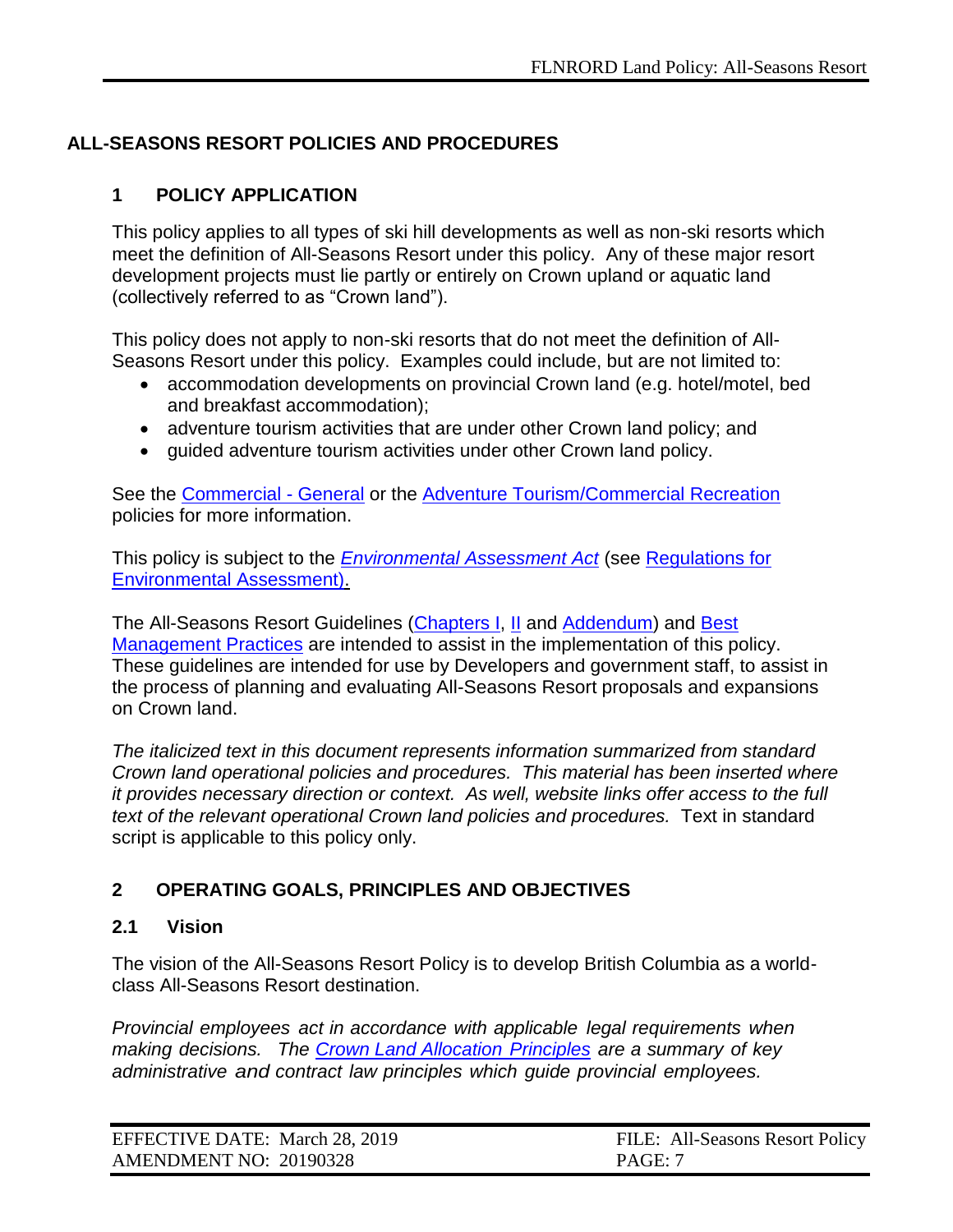*This policy is part of a series of policies that have been developed to help provincial staff use business and legal principles to achieve the government's goals with respect to the management of Crown land in a manner that is provincially consistent, fair and transparent. To that end, this policy also serves as a communication tool to help the public understand how the Province of B.C. makes decisions respecting Crown land.*

The Strategic Policy for [Crown Land Allocation Principles](http://www2.gov.bc.ca/assets/gov/farming-natural-resources-and-industry/natural-resource-use/land-water-use/crown-land/allocation_principles.pdf) provides guidance to the authorizing agency that is involved in decisions related to the allocation of provincial Crown land. This guidance is incremental to obligations under law, recognizes the statutory authority of other levels of government and guides the development of strategic and operational policy.

In addition to the Crown Land Allocation Principles, principles specific to the All-Seasons Resort sector include:

### <span id="page-7-0"></span>**2.2 Operating Principles**

1. Sustainable land use that commits to environmental stewardship and consideration of climate change impacts.

### <span id="page-7-1"></span>**2.3 Operating Goals**

- 1. Maintain and enhance British Columbia's competitive edge in resort development and expansion.
- 2. Provide enhanced business certainty and security.
- 3. Promote new investment, economic generation and jobs.
- 4. Minimize conflict between competing land uses.
- 5. Promote sustainable land use that commits to social responsibility and environmental stewardship and the consideration of climate change impacts.
- 6. Promote Indigenous tourism/resort development opportunities.
- 7. Ensure an efficient and coordinated approval process with clear, well defined and timely decision making.
- 8. Meet changing market and business conditions in a competitive international marketplace.
- 9. Promote diversification and four season use.

# <span id="page-7-2"></span>**2.4 Operating Objectives**

- 1. Ensure inclusive inter-agency, public and stakeholder participation throughout the review process.
- 2. Coordinate provincial and local government review processes.
- 3. Meaningfully consult with First Nations throughout the review process.
- 4. Inform proponent planning through a phased resort review process.

| EFFECTIVE DATE: March 28, 2019 | FILE: All-Seasons Resort Policy |
|--------------------------------|---------------------------------|
| AMENDMENT NO: 20190328         | PAGE: 8                         |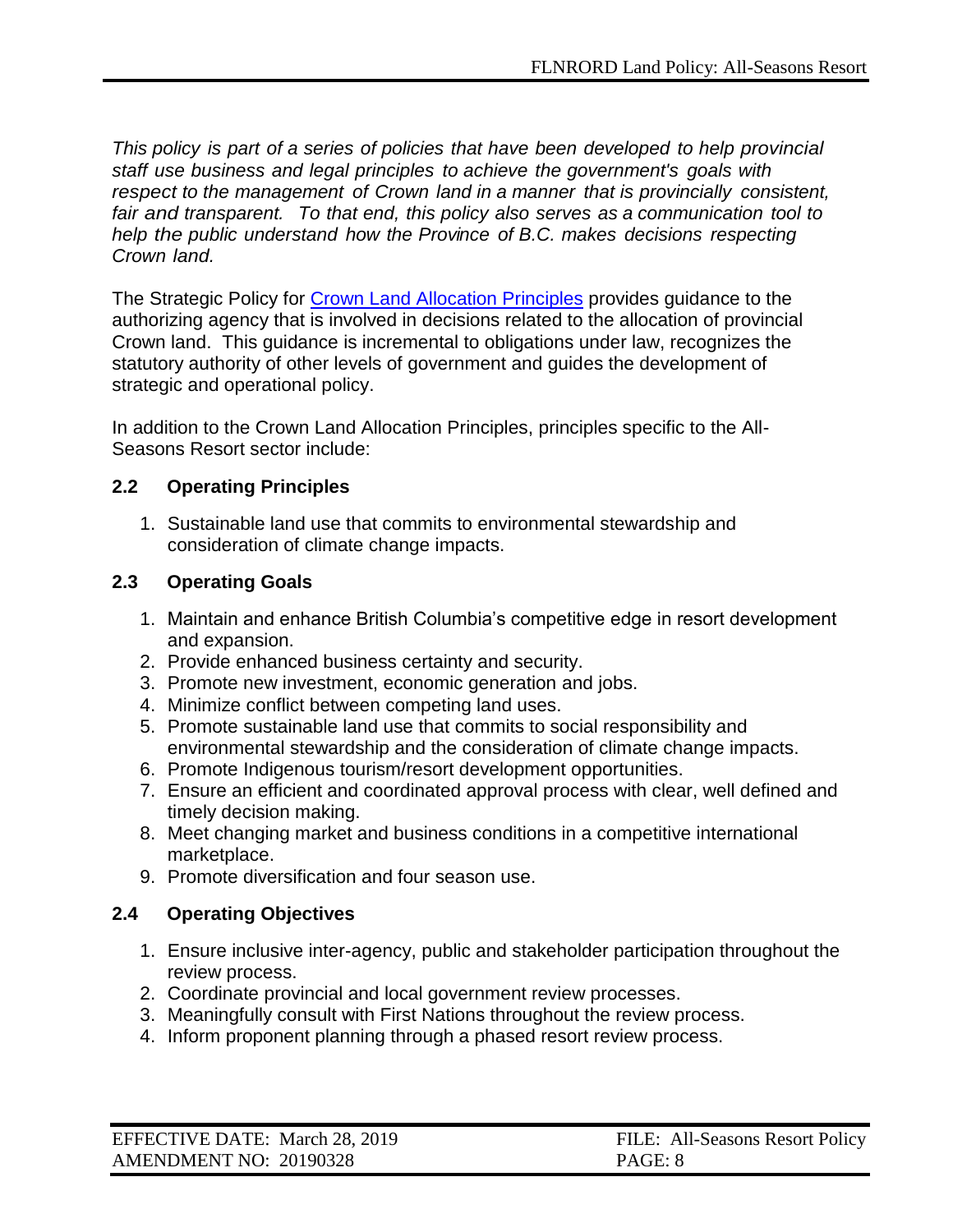- 5. Provide multiple opportunities throughout the phased review for the proponent and the Province not to proceed with the proposal.
- 6. Provide long-term and secure tenures to foster resort development.
- 7. Promote early resort development with structured Crown land pricing.
- 8. Focus commercial and residential development in the Base Area.
- 9. Ensure that phased resort development is consistent with the approved Resort Master Plan and compliant with the Master Development Agreement (MDA) or Operating Agreement (OA).
- 10.Ensure that all Recreation Improvements are built on lands tenured by the Crown.
- 11.Ensure that ownership and control of those Recreation Improvements and the lands on which they are built remain with the Crown in perpetuity.
- 12.Ensure that the development in the Base Area is balanced with the recreational capacity of the resort.
- 13.Ensure construction of Recreational Improvements precedes commercial and residential development.

# <span id="page-8-0"></span>**3 DEFINITIONS**

The following definitions apply generally throughout this policy.

#### **All-Seasons Resort** means either:

- a) a resort whose principle business is to provide alpine skiing/snowboarding through the use of lifts, in return for a user fee.
- b) a non–ski resort that provides for the development of multi-season recreational activities and facilities and the development of overnight accommodation as an essential associated land use and includes:
	- 1) public and/or private accommodation where there is a minimum of 100 commercial Bed Units (as defined in the Bed Unit definition); and
	- 2) new capital investment of not less than \$10 million in Recreation Improvement in association with a variety of resort types, including, but not limited to:
		- Marinas;
		- Agri-tourism;
		- Health and Wellness;
		- Recreational Vehicle (RV);
		- Cultural Heritage;
		- Golf; or
		- Adventure Parks.

If the resort development uses Crown upland and/or aquatic land in association with private land, then the entire area of the All-Seasons Resort is used in determining if the project meets the above criteria and thresholds.

| EFFECTIVE DATE: March 28, 2019 | FILE: All-Seasons Resort Policy |
|--------------------------------|---------------------------------|
| AMENDMENT NO: 20190328         | PAGE: 9                         |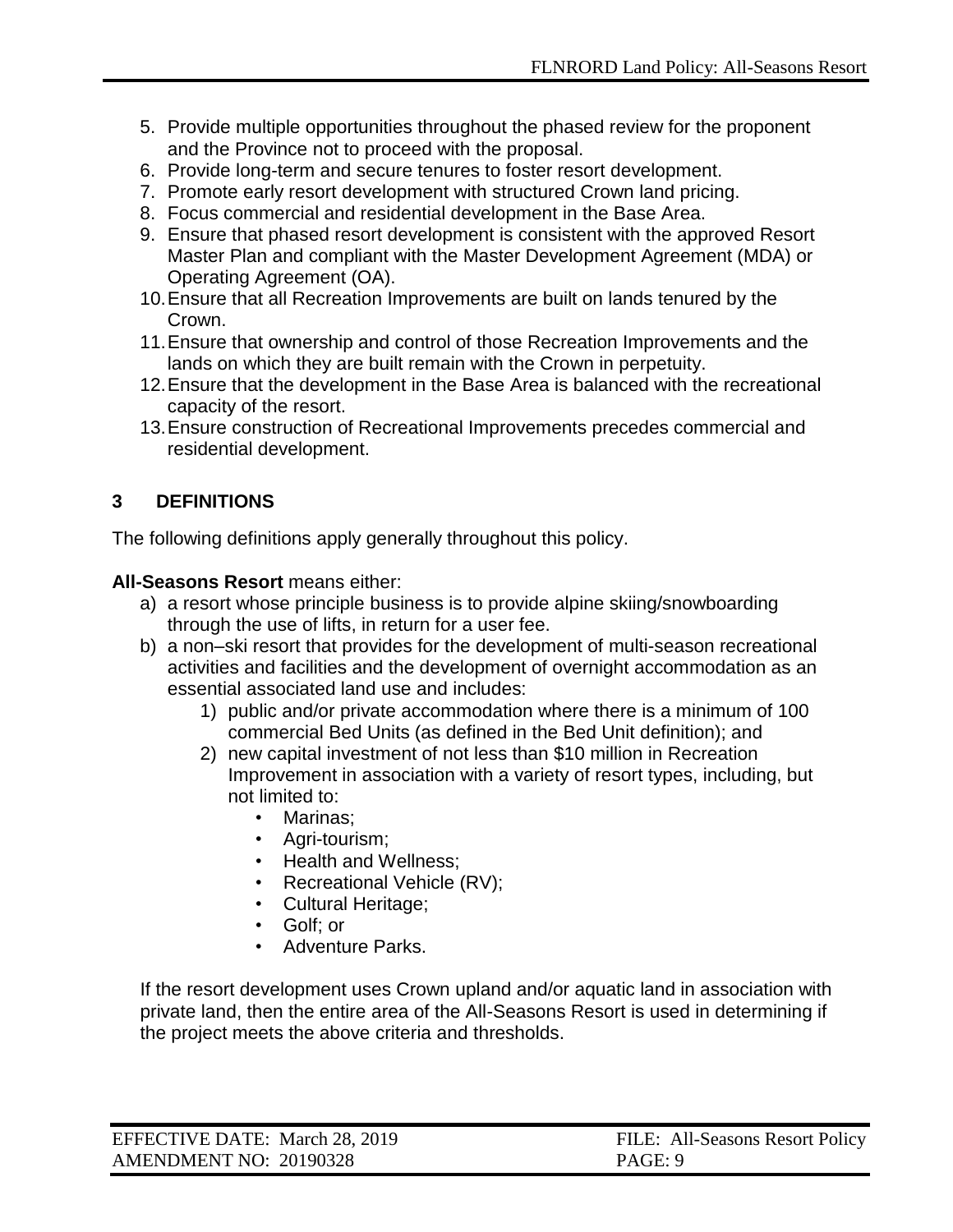- **Base Area** means that part of the Development Area shown or defined as the Base Area in the Resort Master Plan, as amended and endorsed with the approval of the Province from time to time.
- **Bed Unit** means public or private overnight accommodation for one person in the Base Area. The following number of Bed Units apply:

| <b>Single Family Unit</b> | $= 6$ Bed Units |
|---------------------------|-----------------|
| Condominium               | $= 4$ Bed Units |
| <b>Hotel Room</b>         | $= 2$ Bed Units |
| RV Pad (serviced)         | $= 2$ Bed Units |

- **Community Mountain Resort** means an operation serving a community need for dayuse skiing facilities. There is no option to purchase land within the Base Area consistent with an OA. There are no allotted Bed Units. It may be operated by an individual, a private company, a municipality, or a non-profit community organization. Type of equipment, area, vertical drop, and trail acreage are variable.
- **Controlled Recreation Area** means the area of Crown land that encompasses the recreation infrastructure and activity areas, the Base Area and a reasonable buffer area that is directly related to the safe and orderly development of the All-Seasons Resort.
- **Developer** means the holder of an MDA, OA or any other tenure that authorizes the development and operation of an All-Seasons Resort.
- **Development Area** means the Crown land and the private land described as such in the MDA or OA.
- **Expression of Interest** means a written statement of interest from a proponent or prospective applicant to Ministry of Forests, Lands, Natural Resource Operations, and Rural Development (FLNRORD) identifying the area of interest, the nature and scale of proposed development, and general information on management structure, technical design and financial capability to carry out the project.
- **Formal Proposal** means a conceptual development plan that provides a technical assessment of the area to be developed, a statement of the business case, an assessment of environmental and land use issues and proposed mitigation measures, evidence of financial capability, and a summary of the ownership and management structure of the resort operation.
- **Independent Operator** means an arm's length party who enters into a contract with the Developer to provide a commercial recreation activity within the Controlled Recreation Area.

| EFFECTIVE DATE: March 28, 2019 | FILE: All-Seasons Resort Policy |
|--------------------------------|---------------------------------|
| AMENDMENT NO: 20190328         | <b>PAGE: 10</b>                 |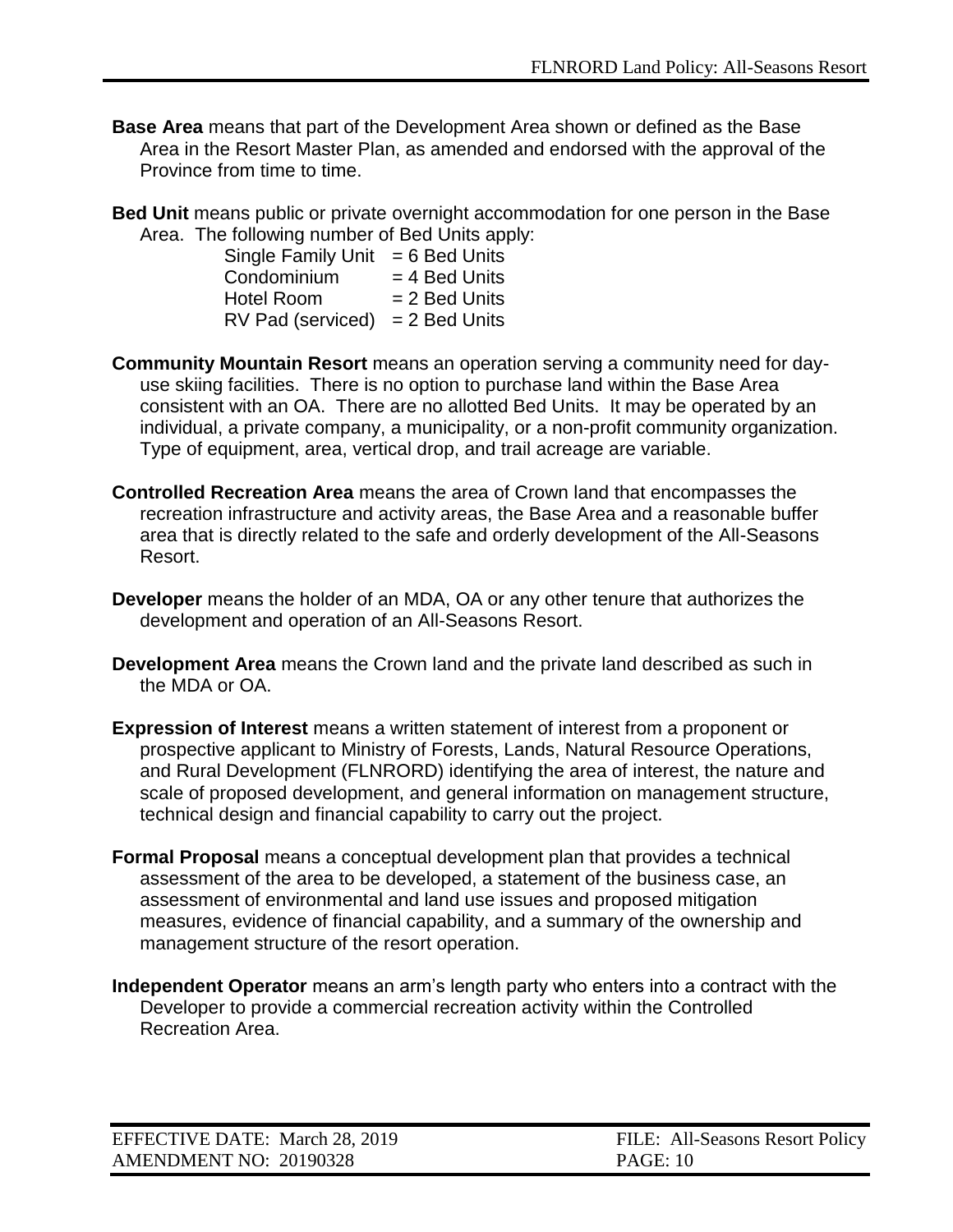- **MDA/OA Tenure** means a lease, right-of-way or licence issued pursuant to the terms of the MDA or an OA. MDA/OA tenures are issued from the contractual rights and obligations conveyed in the MDA or OA.
- **Merchantable Timber** means timber of sufficient quantity and quality as to be commercially valuable at the time of the proposed Crown land disposition.
- **Project Review Team** means a team made up of federal, provincial and municipal agency representatives having jurisdictional responsibility or recognized interest in the All-Seasons Resort project. The Project Review Team may also include First Nations, and/or non-governmental organizations. The Project Review Team is used to assist in the review and assessment of an All-Seasons Resort project and is chaired by FLNRORD.
- **Real Estate Development** means all the works, buildings, structures, facilities, services, utilities and other improvements associated with the provision of private and commercial accommodations (e.g. single or multi-family residential subdivisions, condominiums, hotels/motels, etc.) and commercial retail and service facilities on fee simple land (e.g. stores, restaurants, parks, playgrounds, etc.).
- **Recreation Improvement** includes a lift, day use facility, recreation facility, maintenance facility, parking facility, trail, snowmaking equipment, surfaced pathways in the Development Area, and any other similar and related facilities and any support utility, service road or other similar works installed, which have been or are to be constructed by or for the Developer in the Development Area or Controlled Recreation Area as described in the Resort Master Plan, other than a utility and a golf course.
- **Regional and Destination Mountain Resort** means an operation which services regional, provincial and/or international markets as well as the local population. It typically includes commercial overnight accommodation and is normally associated with other recreational activities designed to attract business on a year-round basis. There is the option to purchase land in the Base Area for residential and commercial accommodation, consistent with an MDA. An operation of this type is normally run by a private company for profit. Type of equipment, area, vertical drop, and trail acreage are variable.
- **Resort Master Plan** means a detailed plan that sets out the phased and orderly recreation and Real Estate Development, if any, that is to occur within the resort area. It provides technical and management information necessary to support the sustainable development of the resort. A Resort Master Plan forms an integral part of the terms and conditions of an MDA, OA or other Crown land disposition tenured under this policy. For further details see the [All-Seasons Resort Guidelines](http://www.tsa.gov.bc.ca/resort_development/rules/guidelines.htm) [\(Chapters I,](http://www2.gov.bc.ca/assets/gov/farming-natural-resources-and-industry/natural-resource-use/all-seasons-resorts/asr_guidelines_c1.pdf) [II](http://www2.gov.bc.ca/assets/gov/farming-natural-resources-and-industry/natural-resource-use/all-seasons-resorts/chapter_2-mountain_resorts_amended_aug_25_2009.pdf) and [Addendum\)](https://www.for.gov.bc.ca/ftp/mountain_resorts/external/!publish/web/asr/ASR_Guidelines_addendum.pdf).

| EFFECTIVE DATE: March 28, 2019 | FILE: All-Seasons Resort Policy |
|--------------------------------|---------------------------------|
| AMENDMENT NO: 20190328         | <b>PAGE:</b> 11                 |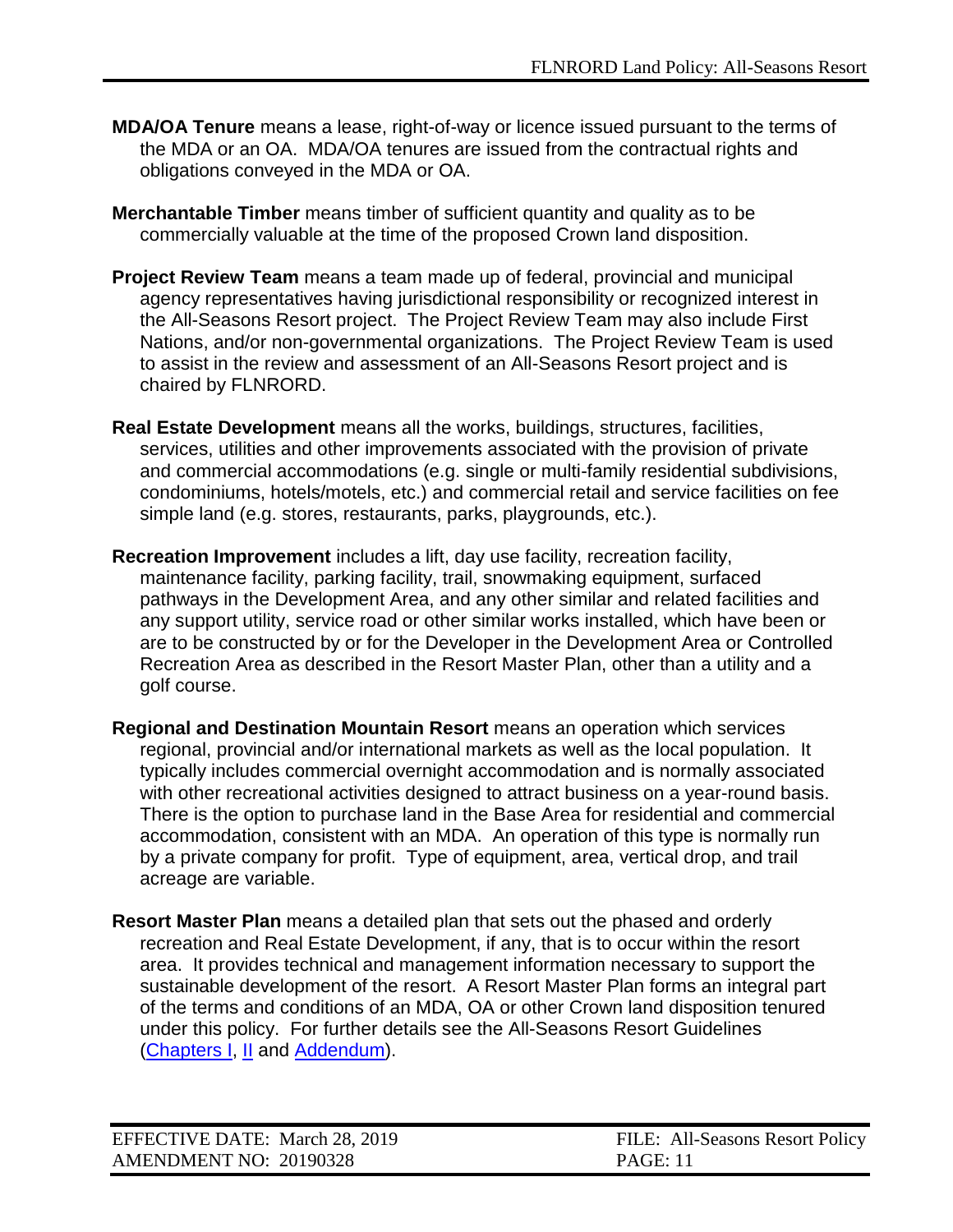# <span id="page-11-0"></span>**4 APPLICANT ELIGIBILITY**

*Applicants for new tenures, tenure assignment, or tenure replacement must be:*

- *Canadian citizens or permanent residents 19 years of age or older; or,*
- *Corporations which are incorporated or registered in British Columbia. Corporations also include registered partnerships, cooperatives, and non-profit societies which are formed under the relevant provincial statutes; or,*
- *First Nations can apply through Band corporations or Indian Band and Tribal Councils. Band or Tribal Councils require a Band Council Resolution a) authorizing the council to enter into the tenure arrangement, and b) giving the signatories of the tenure document the ability to sign on behalf of the Band. For tenures which are to be registered in the Land Title Registry, First Nations must apply through either a band corporation or trustees. Band members can elect one or more trustees to hold tenure on behalf of the Band. Verification of election must be by way of a letter signed by the Chief and councillors of the Band giving the full names of the trustees and stating that they were elected at a properly convened meeting of the Band. A Band Council Resolution is not required.*
- *In the case of aquatic land, non-Canadians can apply if they own the adjacent upland (companies must still be incorporated or registered in British Columbia).*

<span id="page-11-1"></span>*For more detailed standard policy information see [Eligibility and Restrictions.](https://www2.gov.bc.ca/assets/gov/farming-natural-resources-and-industry/natural-resource-use/land-water-use/crown-land/eligibility.pdf)*

### **5 ENVIRONMENTAL TENURE PROVISIONS AND INSURANCE**

Tenure terms and conditions may be selected from standard tenure document template provisions or, at the discretion of the statutory decision maker, they may be drafted to address specific issues identified through the processing of an application.

The need for an environmental schedule or additional insurance requirements will be considered on a case by case basis when processing new or replacement tenures, or tenure assignments. Circumstances that may warrant an environmental schedule or additional insurance requirements may include sites where there is a known or high risk of contamination or environmental impacts due to current or past activities; or a high risk of contamination or environmental impacts occurring in the future as a result of the tenure holder's activities.

# <span id="page-11-2"></span>**6 POLICY VARIANCE PROCEDURE**

Major variances from this policy must be approved by the Assistant Deputy Minister, Integrated Resource Operations Division, Ministry of Forests, Lands, Natural Resource Operations and Rural Development (FLNRORD). Decisions on minor variances can be made by the statutory decision maker, in consultation with the Executive Director, Mountain Resorts Branch, FLNRORD. Refer to the [Policy Variance Procedure](http://www2.gov.bc.ca/assets/gov/farming-natural-resources-and-industry/natural-resource-use/land-water-use/crown-land/variance.pdf) for more information.

| EFFECTIVE DATE: March 28, 2019 | FILE: All-Seasons Resort Policy |
|--------------------------------|---------------------------------|
| AMENDMENT NO: 20190328         | <b>PAGE: 12</b>                 |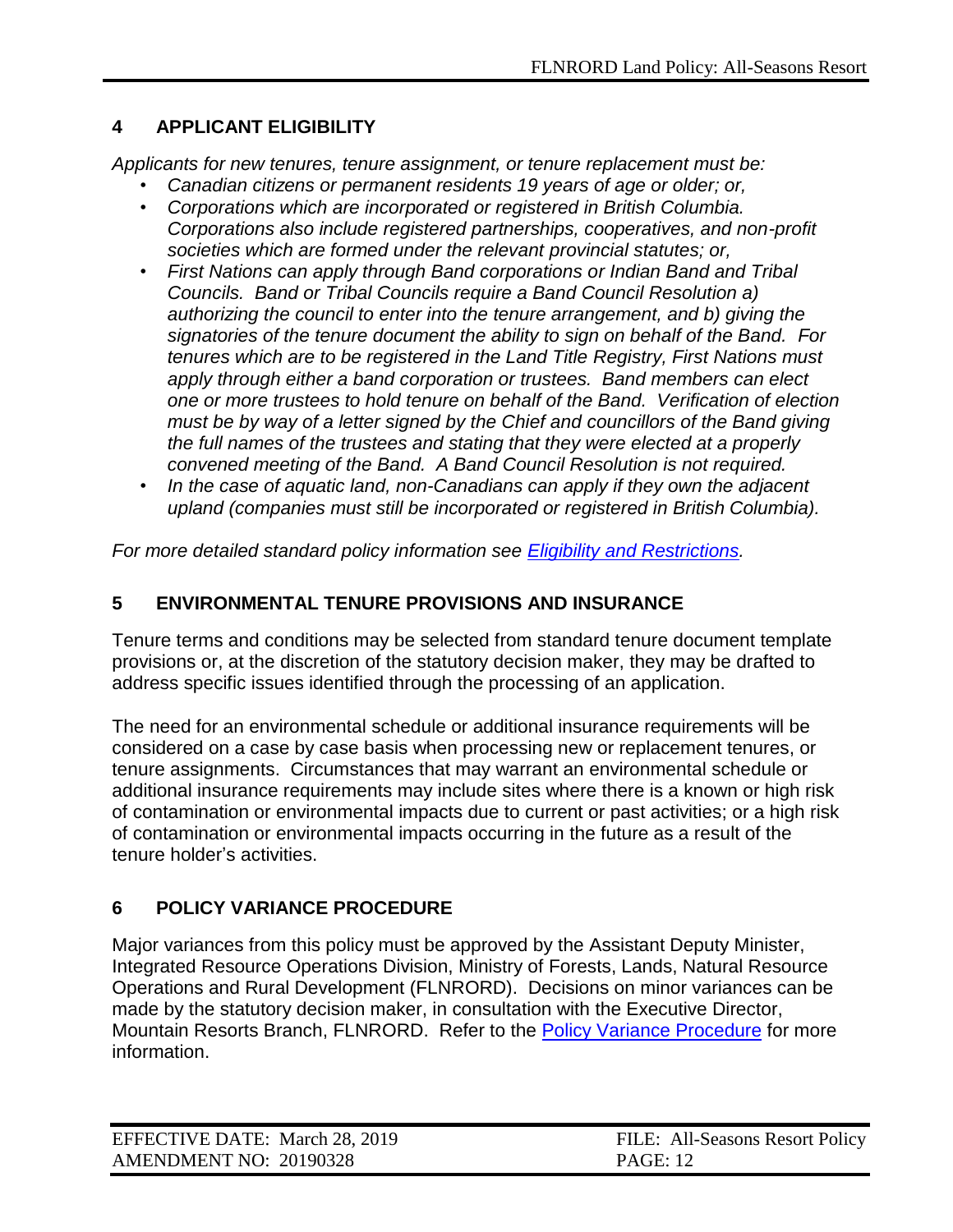# <span id="page-12-0"></span>**7 FORMS OF LAND ALLOCATION**

Refer to Appendix 1 for a summary of the forms and terms of Crown land allocation available for All-Seasons Resorts. For more detailed standard policy information see [Form of Crown Land Allocation Policy.](https://www2.gov.bc.ca/assets/gov/farming-natural-resources-and-industry/natural-resource-use/land-water-use/crown-land/form_of_allocation.pdf)

The disposition of Crown land for the use, operation and development of an All-Seasons Resort is normally authorized by an MDA or OA. An interim agreement or a Temporary Licence may be used to allow investigative studies to be completed as part of the Resort Master Plan approval process. Individual MDA/OA Tenures in the form of a lease, licence or right-of-of-way are issued for Recreational Improvements and direct sales (fee simple dispositions) are issued for Base Area lands that are not considered to be Recreational Improvements.

Use of Crown land for purposes other than those allowed under the All-Seasons Resort Policy may be authorized under the applicable Crown Land Policy. These dispositions will be in the form of a lease, licence, temporary licence or statutory right of way pursuant to the applicable Crown Land Policy and are typically issued for infrastructure not related to the resort, for example, a utility line servicing private lands, or a communication site servicing third party users.

#### <span id="page-12-1"></span>**7.1 Master Development and Operating Agreements and MDA/OA Tenures**

### <span id="page-12-2"></span>**7.1.1 Master Development Agreement**

The MDA is an agreement between FLNRORD and the Developer that is issued under the authority of the *[Land Act](http://www.bclaws.ca/civix/document/id/complete/statreg/96245_01)* and the *[Ministry of Lands, Parks and Housing Act](http://www.bclaws.ca/civix/document/id/complete/statreg/96307_01)*. It sets out the terms and conditions governing the development of an All-Seasons Resort, including the rights to acquire MDA Tenures and fee simple grants. The MDA also acts as a licence of occupation under the *[Land Act](http://www.bclaws.ca/civix/document/id/complete/statreg/96245_01)* for the purposes of the Controlled Recreation Area.

An MDA is used for All-Seasons Resorts where the development project involves the fee simple disposition of Crown land for Real Estate Development and the non-fee simple disposition of Crown land for Recreation Improvements.

An MDA may also be used where privately owned Real Estate Development land is to be used as part of the All-Seasons Resort development and FLNRORD requires that the land be developed as part of the overall resort development project.

The standard term of an MDA and for any Master Development Agreement Tenures is 60 years. The MDA may be replaced at mid-term.

| EFFECTIVE DATE: March 28, 2019 | FILE: All-Seasons Resort Policy |
|--------------------------------|---------------------------------|
| AMENDMENT NO: 20190328         | <b>PAGE: 13</b>                 |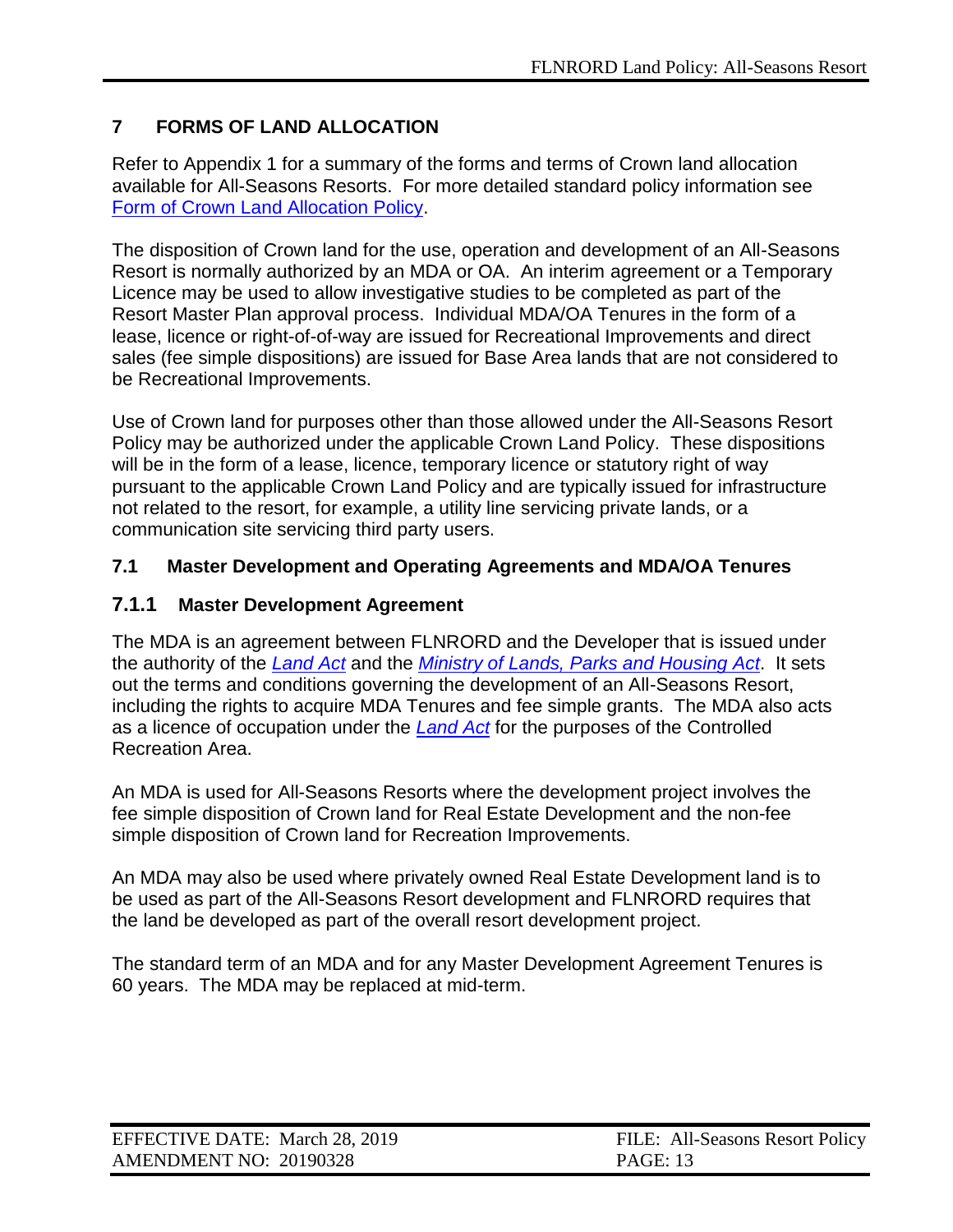# <span id="page-13-0"></span>**7.1.2 Operating Agreement**

The OA is an agreement between FLNRORD and the Developer that is issued under the authority of the *[Land Act](http://www.bclaws.ca/civix/document/id/complete/statreg/96245_01)* or the *[Ministry of Lands, Parks and Housing Act](http://www.bclaws.ca/civix/document/id/complete/statreg/96307_01)*. It sets out the terms and conditions governing the development of All-Seasons Resorts including the rights to acquire tenures. The OA also acts as a licence of occupation under the *[Land Act](http://www.bclaws.ca/civix/document/id/complete/statreg/96245_01)* for the purposes of the Controlled Recreation Area.

The OA is used where the All-Seasons Resort does not include the sale of Crown land for Real Estate Development.

The standard term of the OA and for any OA tenures for a Community Mountain Resort is 30 years. The standard term for a Regional and Destination Mountain Resort authorized under an OA is 60 years. The OA may be replaced at mid-term.

### <span id="page-13-1"></span>**7.1.2.1 Recreational Overnight Accommodation under an Operating Agreement**

The Province may authorize light use, low impact, and overnight accommodation under the OA. As the OA does not allow for transfer of Crown land in fee simple, the Province may tenure recreational overnight accommodation as a lease or a licence of occupation issued under the OA. The ability to construct recreational overnight accommodation is subject to a Crown land application review process. The Province, in making its decision on an application for light use, low impact, and overnight accommodation will consider the following:

The recreational overnight accommodation is on a nightly basis to maximize revenue to the operation.

If the resort Developer wishes to purchase land for development, it must prepare a Resort Master Plan update outlining the proposed development plans. The update will undergo a Master Plan review process (note application fees for a Resort Master Plan approval in the [Fees Regulation\)](http://www.bclaws.ca/EPLibraries/bclaws_new/document/ID/freeside/177_2003). If approved by FLNRORD, the resort will move to an MDA which would allow for the sale of Crown land for residential and commercial development.

#### <span id="page-13-2"></span>**7.1.3 Interim Agreement for Resort Master Plan**

An interim agreement may be issued where a sole proponent has been identified and where a longer term is required to conduct investigative studies in the preparation and approval of a Resort Master Plan. An interim agreement allows an applicant or proponent to conduct any required studies on the Crown land under the authority of a licence of occupation. No permanent structures or improvements may be placed on the land.

| EFFECTIVE DATE: March 28, 2019 | FILE: All-Seasons Resort Policy |
|--------------------------------|---------------------------------|
| AMENDMENT NO: 20190328         | <b>PAGE: 14</b>                 |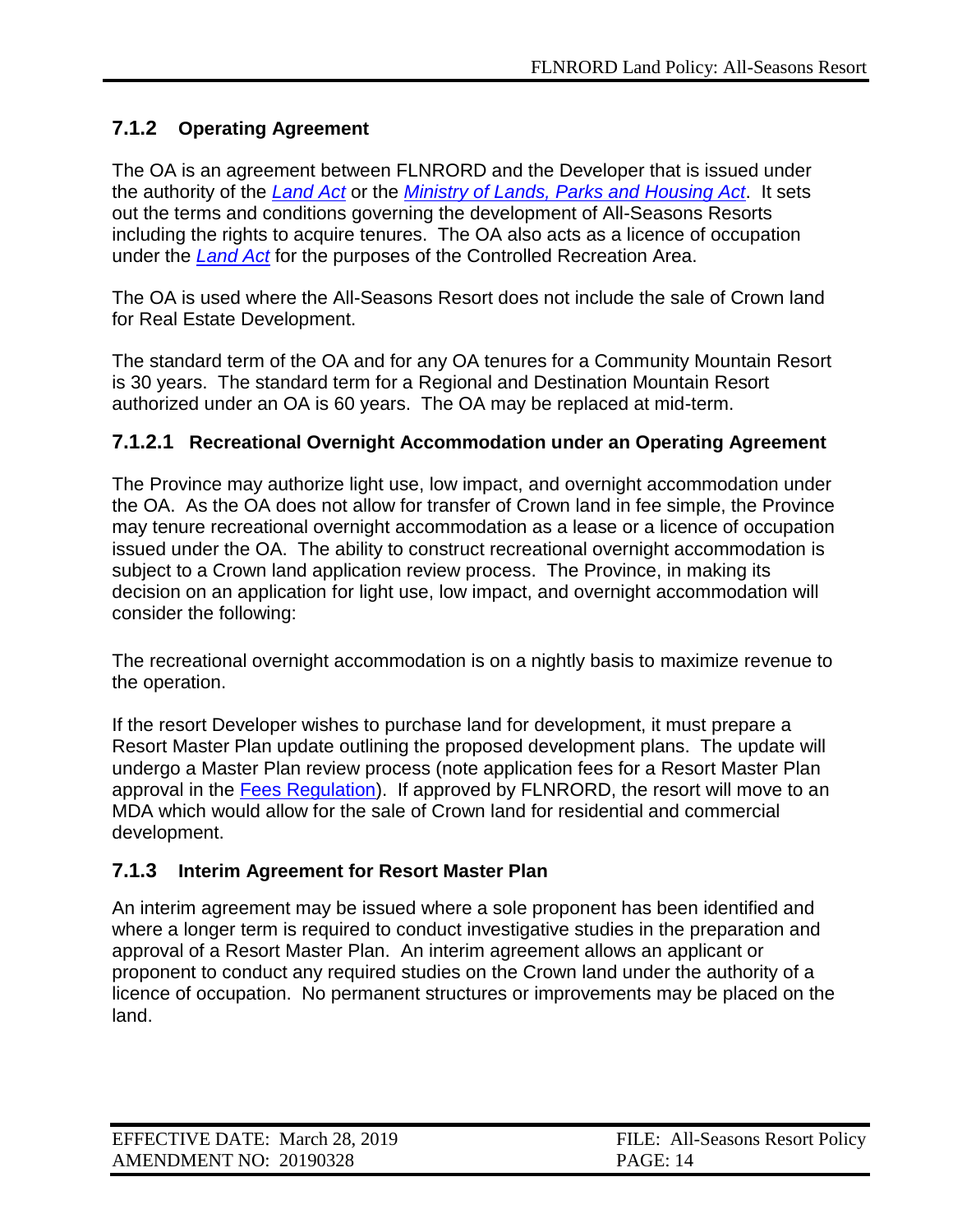The interim agreement is intended to allow a reasonable period for a proponent to prepare a Resort Master Plan, seek the necessary approvals of that plan and if approved, negotiate an MDA or OA.

An interim agreement has an initial term of up to five years, and may be extended for an additional term of five years. If after ten years the interim agreement is still required, the Province may accept a replacement application for a new interim agreement for a term of up to five years. The fee for the replacement will be consistent with the Fees [Regulation](http://www.bclaws.ca/EPLibraries/bclaws_new/document/ID/freeside/177_2003) for a replacement application. The Province may extend the  $2<sup>nd</sup>$  interim agreement for a further term of up to five years. This extension and replacement process may continue in this manner if the Province is satisfied that:

- The proponent has demonstrated due diligence and reasonable efforts to move the proposal forward; and
- No new information has emerged which would preclude further resort planning.

An interim agreement should provide that during the term, no other licences or authorizations under the *[Land Act](http://www.bclaws.ca/civix/document/id/complete/statreg/96245_01)* or *[Ministry of Lands, Parks and Housing Act](http://www.bclaws.ca/civix/document/id/complete/statreg/96307_01)* will be granted to third parties that would have a material adverse impact on the ability of the proponent to develop an All-Seasons Resort unless deemed necessary by the Province.

# <span id="page-14-0"></span>**7.1.4 MDA/OA Tenures and Fee Simple Dispositions**

MDA/OA Tenures and Fee Simple Dispositions are authorized pursuant to the All-Seasons Resorts Policy. The MDA or OA will provide language around issuance of these tenures for infrastructure related to the development and operation of a resort. The template forms of tenures are appended to the MDA or OA. The issuance of these tenures is tied to the approval of the Resort Master Plan.

#### <span id="page-14-1"></span>**7.1.4.1 MDA/OA Licence of Occupation**

A licence of occupation is used to authorize the use and occupation of Crown land for recreation activities or other activities incidental to the operation of an All-Seasons Resort; recreation trails and minor improvements, and; the right to construct improvements or access routes prior to the granting of a lease, right-of-way or fee simple grant.

*A licence of occupation conveys fewer rights than a lease.* It does not create a registrable interest in land and does not normally require a legal survey (a legal survey may be required in situations where a specific boundary definition on the land is required to avoid adjoining land use/title conflict). The licence of occupation document to be used is the form attached as a schedule to the MDA or OA.

| EFFECTIVE DATE: March 28, 2019 | FILE: All-Seasons Resort Policy |
|--------------------------------|---------------------------------|
| AMENDMENT NO: 20190328         | <b>PAGE: 15</b>                 |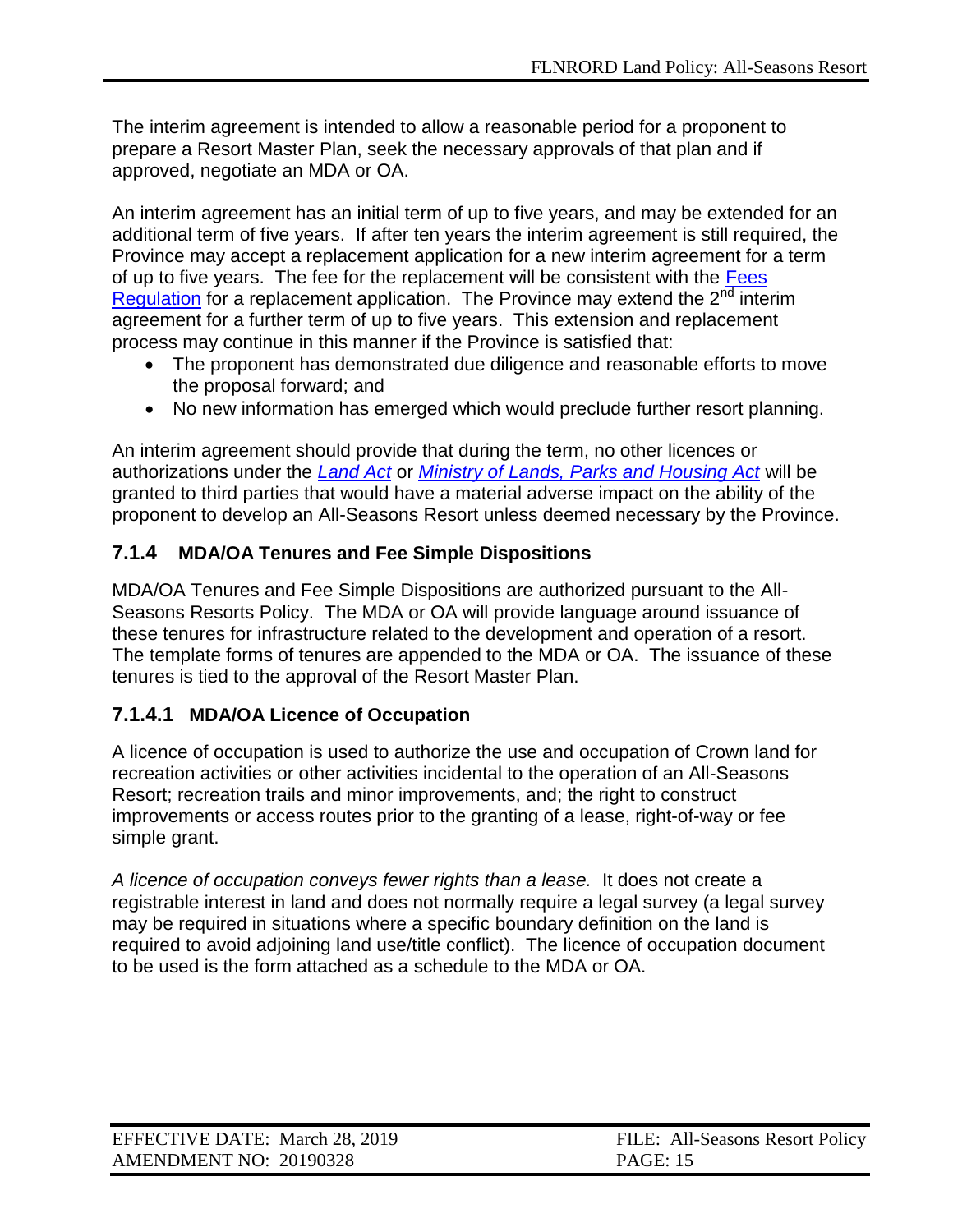# <span id="page-15-0"></span>**7.1.4.2 MDA/OA Lease**

A lease is used for Recreation Improvements (e.g. day use facilities, public parking areas, maintenance facilities, etc.) and golf course improvements, where the option to purchase the golf course lands is not exercised.

A lease creates a registrable interest in the land and requires a legal survey. The lease document to be used is the form attached as a schedule to the MDA or OA.

# <span id="page-15-1"></span>**7.1.4.3 MDA/OA Statutory Right-of-Way**

A statutory right of way is used for linear uses such as lift lines, snowmaking equipment, surfaced pathways, access routes and utilities.

A statutory right of way creates an interest in the land and requires a legal survey. The statutory right of way document to be used for Recreation Improvements is the form attached as a schedule to the MDA or OA.

### <span id="page-15-2"></span>**7.1.4.4 MDA Fee Simple Disposition**

Fee simple dispositions are made on a phased basis for the Real Estate Development associated with a Regional and Destination Mountain Resort (residential subdivisions, hotels/motels, golf course lands, condominiums, and commercial retail facilities such as stores, bars and restaurants).

The amount of Crown land a Developer can purchase within the Base Area in each phase is determined from the quantity, quality and type of Recreation Improvement constructed in the Controlled Recreation Area. Comfortable carrying capacities (using the Skiers At One Time "SOAT" formula – refer to the [All-Seasons Resort Guidelines](http://www.tsa.gov.bc.ca/resort_development/rules/guidelines.htm) [\(Chapters I,](http://www2.gov.bc.ca/assets/gov/farming-natural-resources-and-industry/natural-resource-use/all-seasons-resorts/asr_guidelines_c1.pdf) [II](http://www2.gov.bc.ca/assets/gov/farming-natural-resources-and-industry/natural-resource-use/all-seasons-resorts/chapter_2-mountain_resorts_amended_aug_25_2009.pdf) and [Addendum\)](https://www.for.gov.bc.ca/ftp/mountain_resorts/external/!publish/web/asr/ASR_Guidelines_addendum.pdf)), are determined for the ski area, which then determines the amount of overnight accommodation (expressed in "Bed Units") that can be built in the Base Area. All of this information is to be set out in the Resort Master Plan and MDA.

FLNRORD may allow sale of certain Real Estate Development lands prior to the construction of the agreed Recreation Improvement development on the posting of a performance deposit in an amount as determined by FLNRORD. Refer to section 14 regarding performance deposits.

| EFFECTIVE DATE: March 28, 2019 | FILE: All-Seasons Resort Policy |
|--------------------------------|---------------------------------|
| AMENDMENT NO: 20190328         | <b>PAGE: 16</b>                 |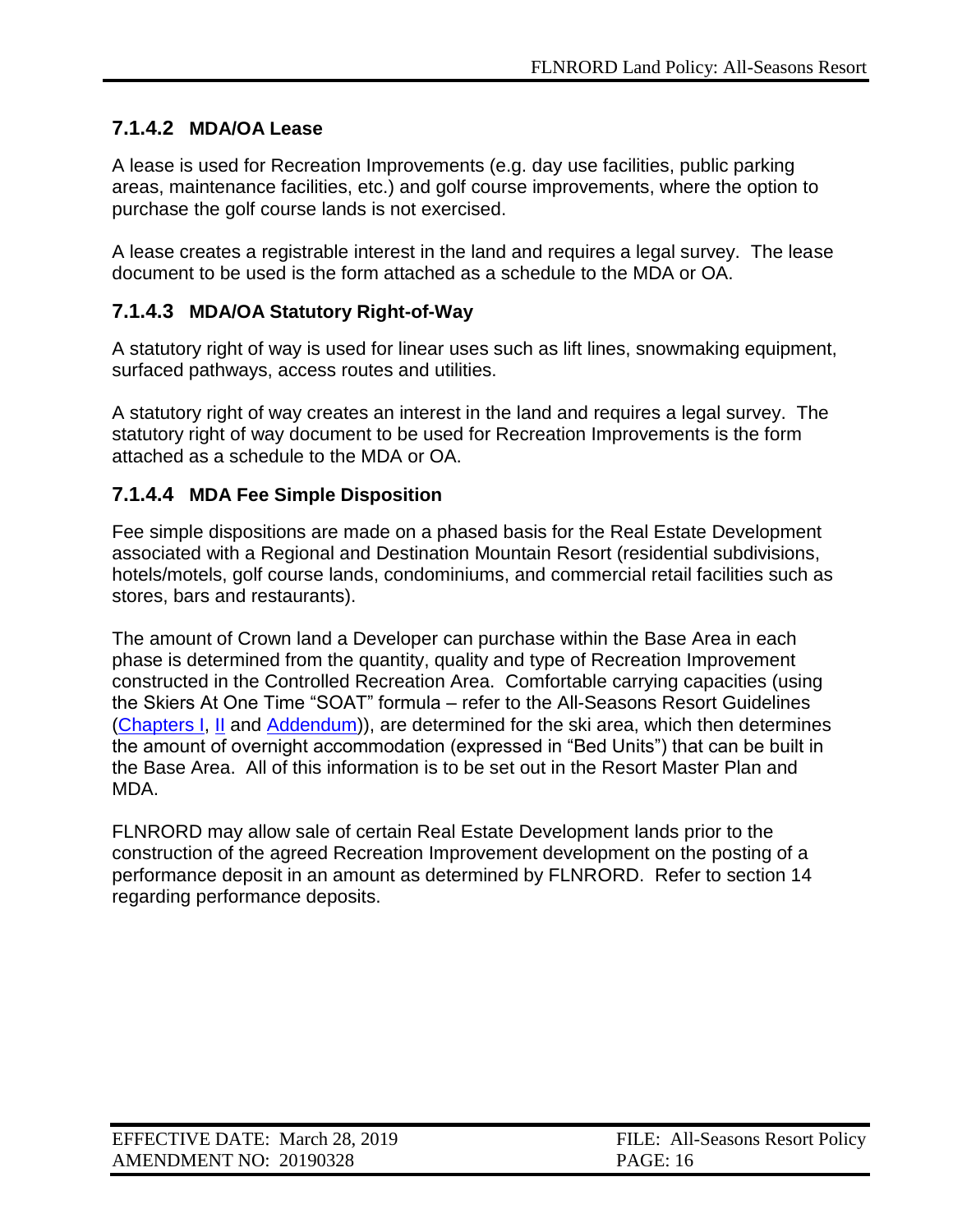# <span id="page-16-0"></span>**7.1.4.5 Recreational Improvements on Private Land**

To ensure the future vitality of a Resort, where Recreation Improvements have been constructed on private lands, or where land is intended or eventually to be private, the Province will require that the land be transferred to the Province. The Developer could transfer ownership or control, as elected by FLNRORD, through:

- 1. Granting an option to purchase over private lands in favour of FLNRORD. This option is suitable for areas of land with multiple infrastructure crosses, or where infrastructure is not linear;
- 2. A land exchange with FLNRORD. This option is suitable for areas of land with multiple infrastructure crosses; or
- 3. Granting a right-of-way over the private lands in favour of FLNRORD, and FLNRORD would issue a licence of occupation back to the Developer. This option is suitable for linear infrastructure and requires survey.

### <span id="page-16-1"></span>**7.2 Other Crown Land Program Tenures**

See the [Land Policy: Form of Crown Land Allocation](https://www2.gov.bc.ca/assets/gov/farming-natural-resources-and-industry/natural-resource-use/land-water-use/crown-land/form_of_allocation.pdf) for more information on the following forms of allocation.

# <span id="page-16-2"></span>**7.2.1 Lease (***Land Act* **Section 22-38)**

*A lease should be issued where long term tenure is required, where substantial improvements are proposed, and/or where definite boundaries are required in order to avoid land use and property conflicts. A legal survey will be required at the applicant's expense to define the tenure area.*

*The tenure holder has the right to modify the land and/or construct improvements as specified in the tenure document. The tenure holder is granted the right to exclusive use and enjoyment of the area. The tenure holder also has the right to exclude or charge the public for use of the land and/or improvements, when this is consistent with the terms of the lease. The lessee may, in accordance with Section 65 of the [Land Act](http://www.bclaws.ca/civix/document/id/complete/statreg/96245_01) take legal action against trespassers to the lease area.*

The standard term of a lease is 60 years. The lease may be replaced at mid-term.

*Leases of area over 520 ha must be approved on behalf of the Minister by the Authorizing Agency.*

*A lease can be issued in a form that is registerable in the Land Title Registry. Registered leases for a term of 30 years or more may be considered to a fully taxable transfer of interest in property and may be subject to Property Transfer Tax in accordance with the Property Transfer Tax Act. For more details, see the Ministry of Finance information at [https://www2.gov.bc.ca/gov/content/taxes/property](https://www2.gov.bc.ca/gov/content/taxes/property-taxes/property-transfer-tax)[taxes/property-transfer-tax.](https://www2.gov.bc.ca/gov/content/taxes/property-taxes/property-transfer-tax)*

| EFFECTIVE DATE: March 28, 2019 | FILE: All-Seasons Resort Policy |
|--------------------------------|---------------------------------|
| AMENDMENT NO: 20190328         | <b>PAGE: 17</b>                 |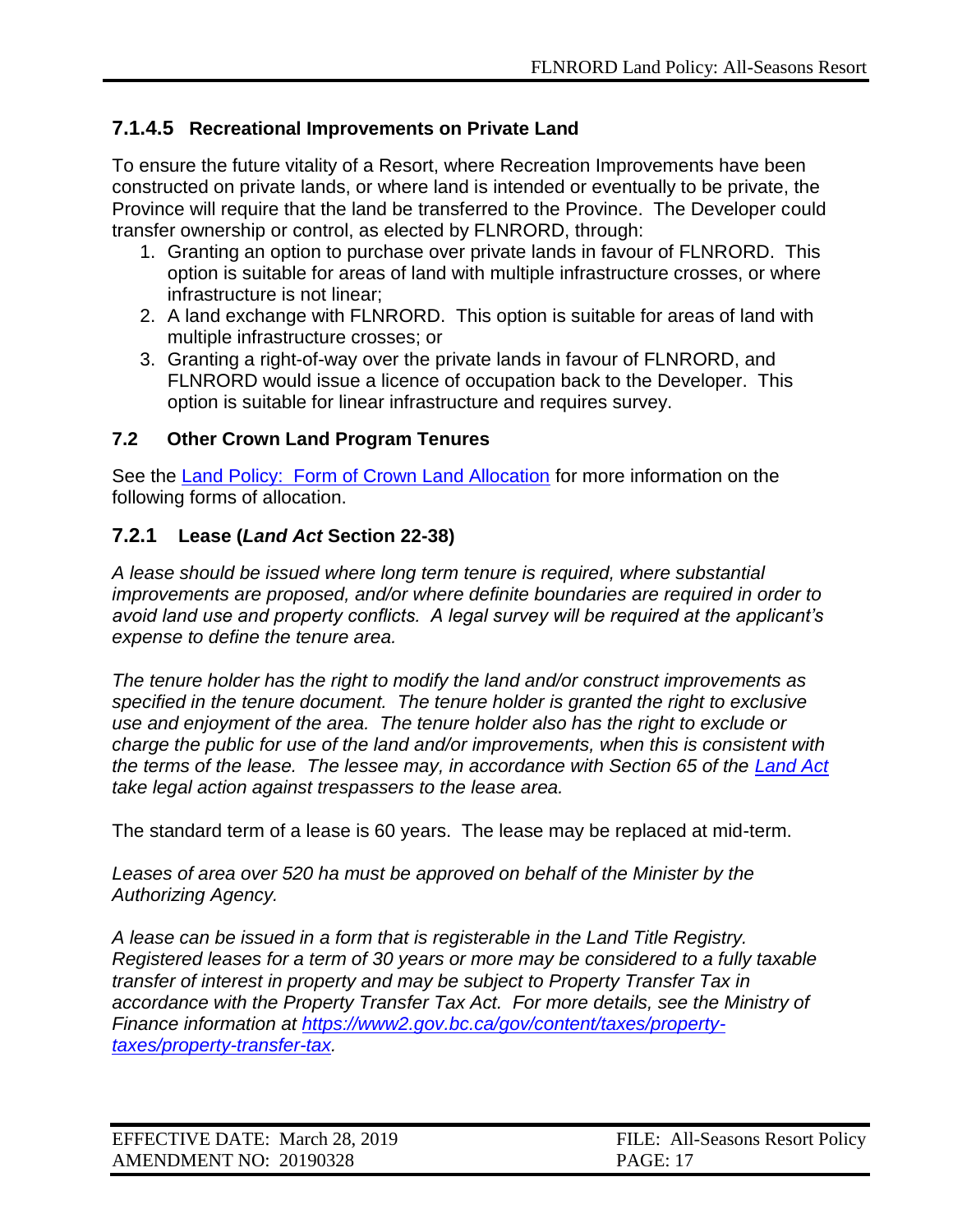*Where a lease is not registered in the Land Title Registry, Property Transfer Tax does not apply.*

*In most cases, a tenure holder may apply for a replacement tenure at any time following the mid-term of the lease. Replacement of tenures is at the authorizing agency's discretion. The authorizing agency may decline to replace a tenure, or may alter the terms and conditions of a replacement tenure if the existing tenure is not in good standing, if development contemplated in an approved management plan has not been completed, or where it is deemed to be in the public interest.*

*Where a replacement lease is for the same land, will result in a total duration of more than 30 years, and the replacement lease is registered in the Land Title Registry, the leases may be viewed as a single transaction and may be subject to Property Transfer Tax.*

*Where the term of the registered lease is less than 30 years or the total duration of all leases does not exceed 30 years, Property Transfer Tax exemption is available.*

### <span id="page-17-0"></span>**7.2.2 Licence of Occupation (***Land Act* **Section 39)**

*A licence of occupation may be issued where minimal improvements are proposed, where there are potentially multiple users of a site (e.g. communication sites), where survey is not required or when the land is located in remote areas and legal survey costs required for lease or right-of-way are prohibitive, and where Government wishes to retain future options and management control over the use of the lands. It may also be used to allow development to proceed while awaiting completion of survey requirements for a lease or right-of-way.*

*A licence of occupation conveys fewer rights than a lease. It conveys non-exclusive use for the purpose described, is not a registrable interest, and does not require a survey.*

*The tenure holder may be given the right to modify the land and/or construct improvements as specified in the tenure document. The tenure holder may, in accordance with section 65 of the [Land Act,](http://www.bclaws.ca/civix/document/id/complete/statreg/96245_01) take legal actions against any unlawful acts by individuals interfering with the holder's right to use the land as authorized by the tenure (e.g. stealing personal property, damaging improvements). However, a licence of occupation does not confer a right to the exclusive use and occupancy of the land. A licence of occupation does not allow the tenure holder to curtail public access over the licence area except where it would impact the licencees' right to use the land as per the licence document (e.g. where improvements placed on the land may be locked or gated). Government may authorize overlapping and layering of tenures.*

*The maximum term for a licence of occupation varies according to the land use program. The maximum term provided within each land use policy is guidance to the* 

| EFFECTIVE DATE: March 28, 2019 | FILE: All-Seasons Resort Policy |
|--------------------------------|---------------------------------|
| AMENDMENT NO: 20190328         | <b>PAGE: 18</b>                 |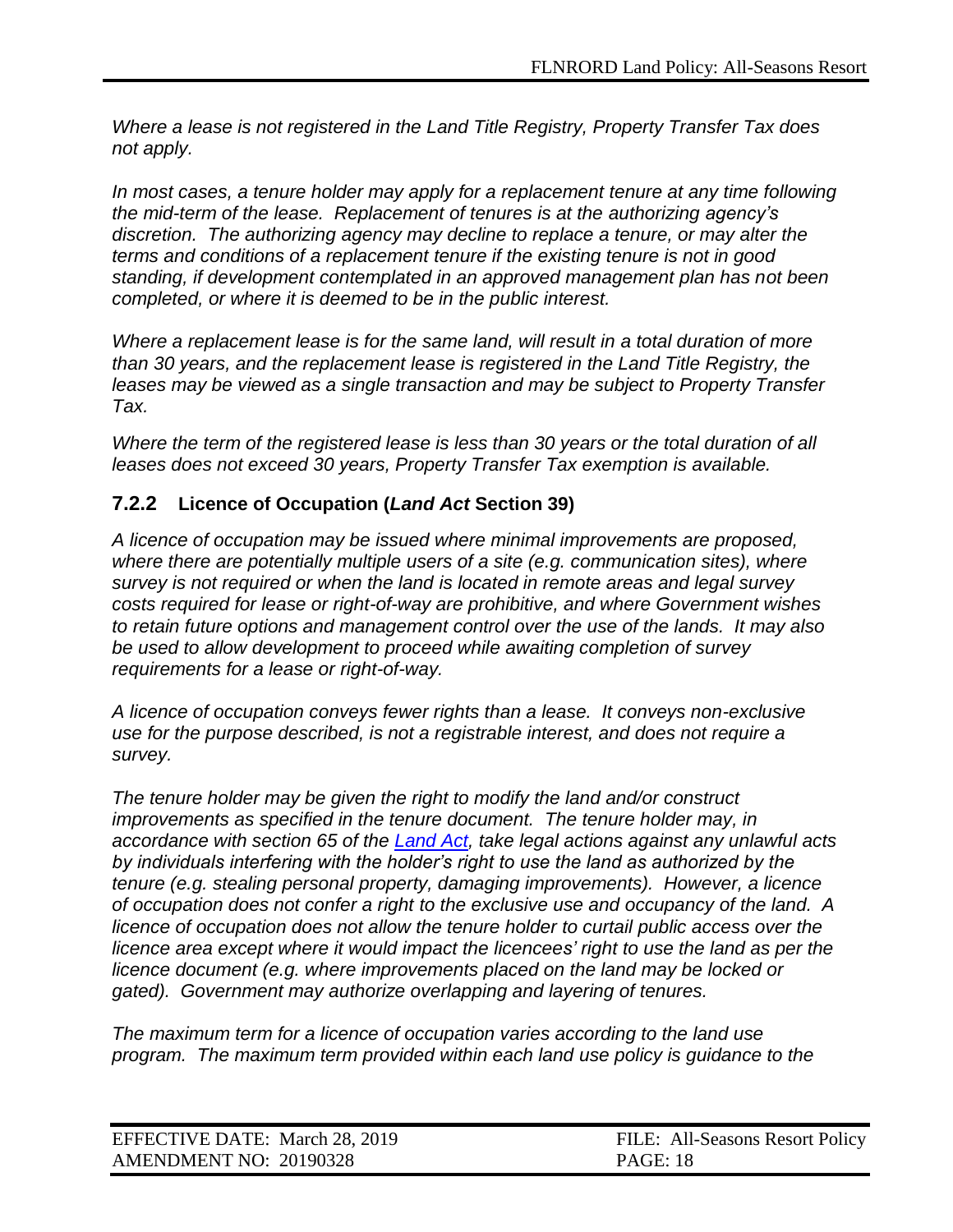*decision maker, who exercises the discretion to make the term shorter or longer giving consideration to the facts of a particular application. When considering the appropriate use, the proponent's basis for seeking long term security and the Province's interest in retaining the flexibility to review or change the tenure term.*

*In most cases, tenure holders may apply for a tenure replacement following the midterm of the tenure. Replacement of tenures is at the authorizing agency's discretion. The authorizing agency may decline to replace a tenure, or may alter the terms and conditions of a replacement tenure, if the existing tenure is not in good standing, if development contemplated in an approved management plan has not been completed, or where it is deemed to be in the public interest.*

# <span id="page-18-0"></span>**7.2.3 Statutory Right-of-Way (***Land Act* **Section 40)**

*A statutory right-of-way is normally used to authorize linear uses of Crown land for transportation, communication, energy production and utility developments (e.g. roads, power lines, cable telecommunications, or oil and gas pipelines). A legal survey will be required at the applicant's expense to define the tenured area.*

*A statutory right-of-way can be registered in the land title office. The tenure holder is granted legal right of passage over the land for a specific purpose. It generally does not confer the right to exclusive use and enjoyment of the area, but does provide the tenure holder with certainty respecting access to the land and use of the improvements. Exclusive use may be granted where required for safety reasons. The tenure holder may, in accordance with section 65 of the [Land Act,](http://www.bclaws.ca/civix/document/id/complete/statreg/96245_01) take legal action against individuals interfering with the holder's right to use the land as authorized by the tenure (e.g. stealing personal property, damaging improvements).*

*Statutory rights-of-way for major activities are normally issued for "so long as required." Shorter tenures may be issued where the use is of a shorter duration, as defined under a specific program policy.*

#### <span id="page-18-1"></span>**7.2.4 Temporary Licence of Occupation (Temporary Licence) (***Land Act* **Section 11)**

*A temporary licence grants the right to carry out specified activity(s) for a short term.*

*A temporary licence may be issued for temporary uses, where an applicant is better served by a short term, minor rights authorization than by a longer term tenure. A temporary licence does not grant exclusive use. The tenure holder must allow public access to the area without interference, and must recognize that overlapping and layering of tenures may be authorized by Government.*

*The maximum term for a temporary licence is two years. Temporary licences are not replaceable. The authorizing agency may decline to provide a subsequent tenure, or may alter the terms and conditions of a subsequent tenure if, for example, the existing* 

| EFFECTIVE DATE: March 28, 2019 | FILE: All-Seasons Resort Policy |
|--------------------------------|---------------------------------|
| AMENDMENT NO: 20190328         | <b>PAGE: 19</b>                 |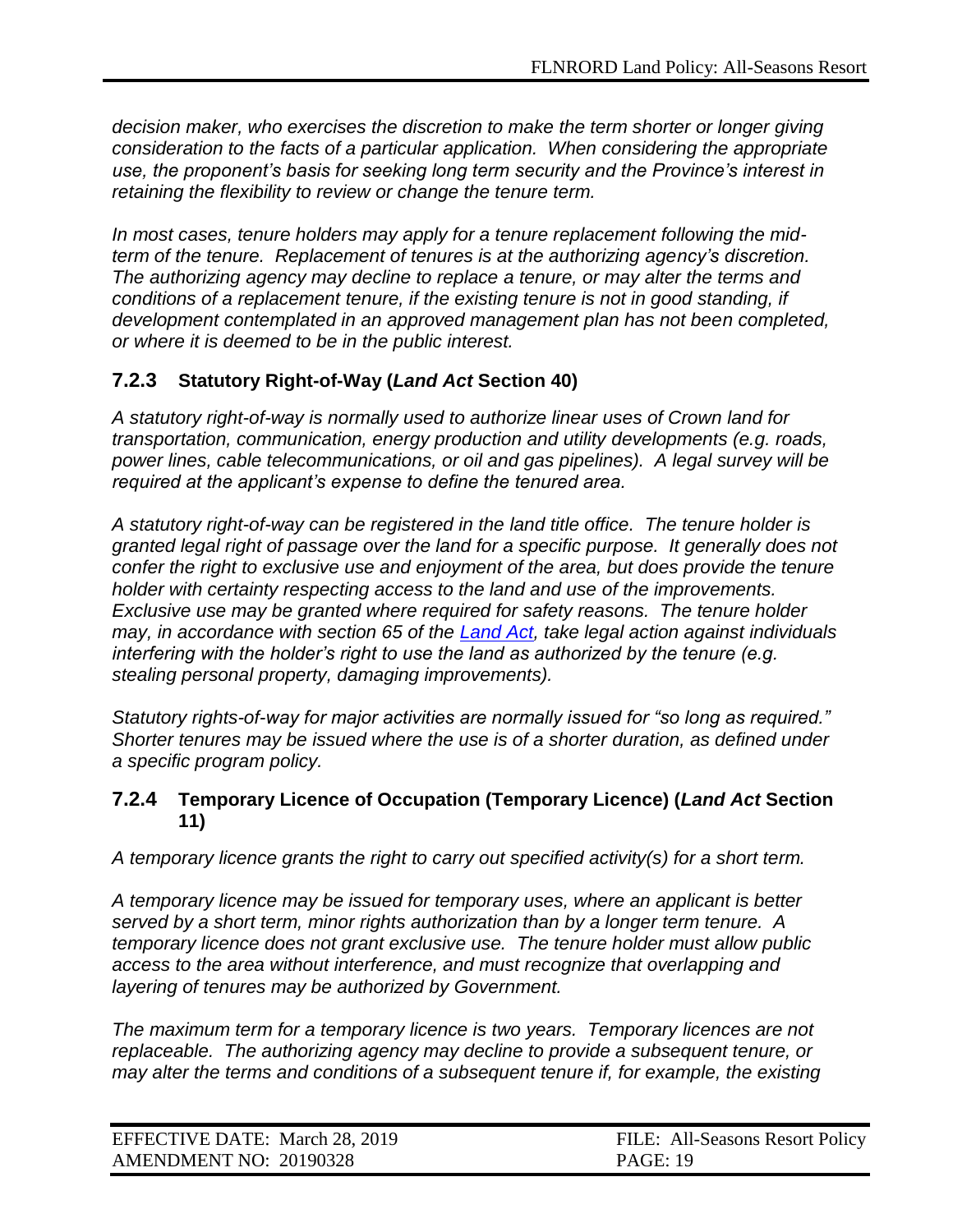*tenure is not in good standing, if development contemplated in an approved management plan has not been completed, or where it is deemed to be in the public interest.*

# <span id="page-19-0"></span>**7.2.5 Direct Sales**

*Crown land sales may occur through an application process if the proposed site meets specific criteria and the use is considered suitable by government agencies and other affected interests.*

Real Estate Development lands will normally not be sold until satisfactory evidence is provided showing that the lands are zoned for their intended use.

Sales are available for golf course lands, intensive/extensive agricultural lands (associated with agri-tourism resorts) and any other intensively developed resort properties (e.g. casino sites, health and wellness centres).

<span id="page-19-1"></span>Aquatic Crown land is not available for sale, except for authorized fill areas.

### **8 PRICING**

For more detailed standard policy information see [Pricing Policy](https://www2.gov.bc.ca/assets/gov/farming-natural-resources-and-industry/natural-resource-use/land-water-use/crown-land/pricing.pdf) and [Crown Land Fees](https://www2.gov.bc.ca/assets/gov/farming-natural-resources-and-industry/natural-resource-use/land-water-use/crown-land/fees.pdf)  [Policy.](https://www2.gov.bc.ca/assets/gov/farming-natural-resources-and-industry/natural-resource-use/land-water-use/crown-land/fees.pdf)

#### <span id="page-19-2"></span>**8.1 Administrative Fees**

*Application fees for tenures, and other administrative fees, are payable to the Province of BC. These fees are set out in the fee schedules contained in the [Crown land](https://www2.gov.bc.ca/assets/gov/farming-natural-resources-and-industry/natural-resource-use/land-water-use/crown-land/fees-land.pdf)  [application fee structure](https://www2.gov.bc.ca/assets/gov/farming-natural-resources-and-industry/natural-resource-use/land-water-use/crown-land/fees-land.pdf) and [Miscellaneous fee structure.](https://www2.gov.bc.ca/assets/gov/farming-natural-resources-and-industry/natural-resource-use/land-water-use/crown-land/fees-misc.pdf)*

#### <span id="page-19-3"></span>**8.2 Rents and Purchase Prices**

Resorts which do not meet the minimum commercial Bed Units and minimum investment in recreational infrastructure are tenured according to the applicable Crown land policy (see definition of All-Seasons Resort in section 3). Tenures issued under a policy other than the All-Seasons Resort Policy are rented according to the applicable Crown land policy, i.e., Commercial General, Adventure Tourism, Utilities or Communication Sites.

#### <span id="page-19-4"></span>**8.2.1 Annual Royalty**

Annual royalty is payable for leases, licences of occupation, statutory rights-of-way, MDAs, and OAs based on 2% of the Developer's gross revenue. A minimum rent of \$500 per MDA or OA applies.

Royalty payments are split into two payments. A 1% prepayment is made at the beginning of the Developer's fiscal year, and is based on the financial statements of the

| EFFECTIVE DATE: March 28, 2019 | FILE: All-Seasons Resort Policy |
|--------------------------------|---------------------------------|
| AMENDMENT NO: 20190328         | <b>PAGE: 20</b>                 |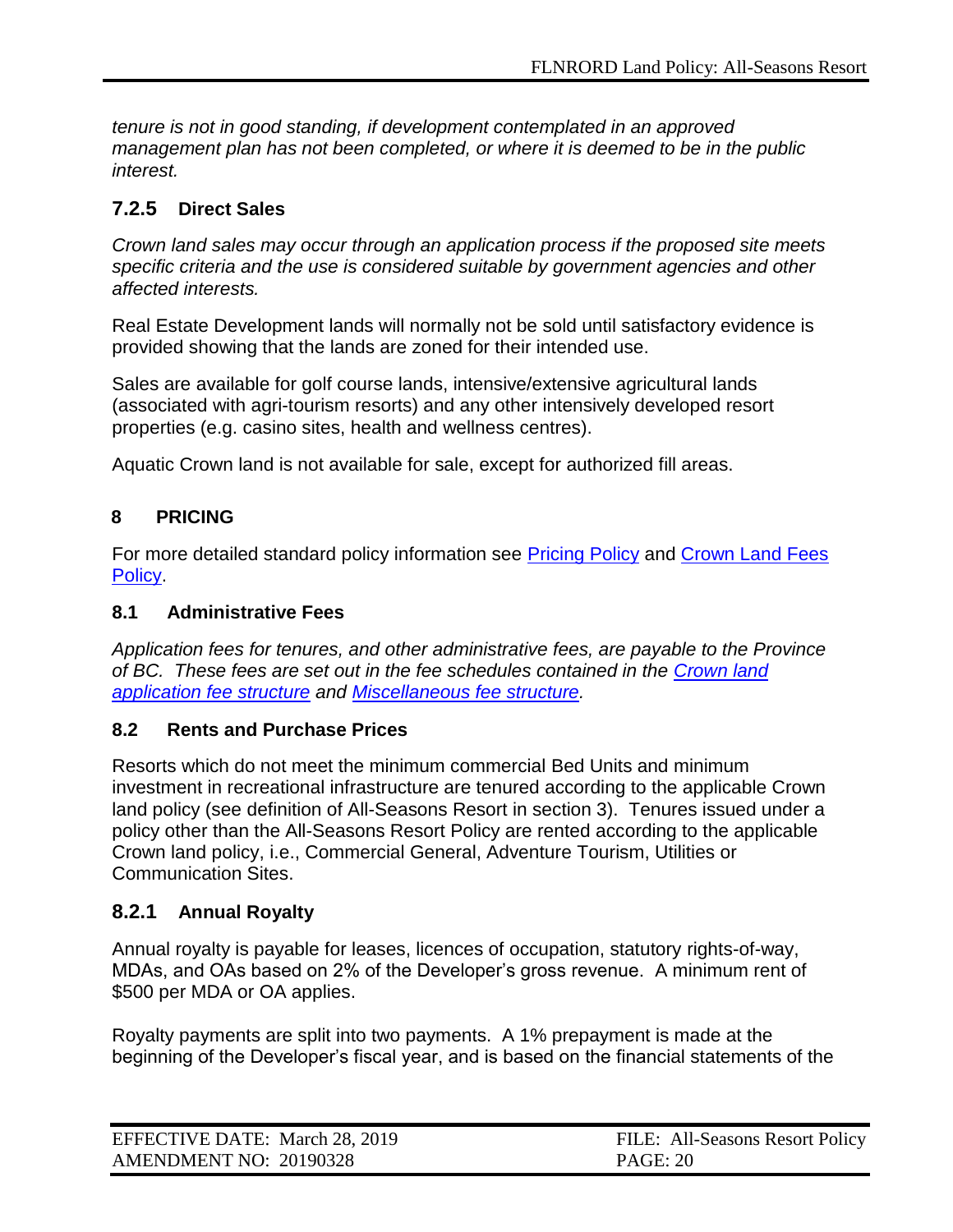previous fiscal year. The remainder of the 2% payment is made following the end of the Developer's fiscal year, is based on the ending fiscal year financial statements, and takes into account the 1% prepayment already made.

### <span id="page-20-0"></span>**8.2.2 Royalty for Independent Operator Activities**

Annual royalty is payable for all commercial activities including contracts issued by the Developer to Independent Operators authorized to conduct commercial recreation activities within the Controlled Recreation Area based on 2% of the Independent Operator's revenue. In consideration that the Developer assumes the administration of overall contract management with respect to an Independent Operator, no rent is payable where an Independent Operator's revenue is less than \$10,000 a year.

An Independent Operator conducting commercial recreation activities outside of the Controlled Recreation Area, needs to refer to the applicable Crown land policy for pricing provisions, i.e., Adventure Tourism Policy.

# <span id="page-20-1"></span>**8.2.3 Royalty for Golf Course Lands**

Annual royalty is payable for MDA or OA tenures based on 5% of the golf revenue or a base rent of \$10,000, whichever is greater. A base rent is applied to encourage early construction of the golf course once tenure is issued and establishes a minimum rent payable prior to full operation.

#### <span id="page-20-2"></span>**8.2.4 Purchase Price for Base Area Lands under a Master Development Agreement (Except Golf Course lands)**

The purchase price for Base Area land will be:

- $\bullet$  for years 1 to 10, the greater of \$12,355 per ha (\$5,000 per acre) or the appraised land value based on un-serviced land, plus the value of any remaining Merchantable Timber at the time of sale;
- $\bullet$  for years 11 to 15, the greater of \$12,355 per ha (\$5,000 per acre) or 5 percent of the appraised land value based on its intended use as fully serviced land, plus the value of any remaining Merchantable Timber at the time of sale;
- $\bullet$  for years 16 to 35, the greater of \$12,355 per ha (\$5,000 per acre) or 10 percent of the appraised land value based on its intended use as fully serviced land, plus the value of any remaining Merchantable Timber at the time of sale;
- $\bullet$  for years 36 to 45, the greater of \$12,355 per ha (\$5,000 per acre) or 15 percent of the appraised land value based on its intended use as fully serviced land, plus the value of any remaining Merchantable Timber at the time of sale;
- $\bullet$  for years 46 to 60, the greater of \$12,355 per ha (\$5,000 per acre) or 20 percent of the appraised land value based on its intended use as fully serviced land, plus the value of any remaining Merchantable Timber at the time of sale;

And

| EFFECTIVE DATE: March 28, 2019 | FILE: All-Seasons Resort Policy |
|--------------------------------|---------------------------------|
| AMENDMENT NO: 20190328         | <b>PAGE: 21</b>                 |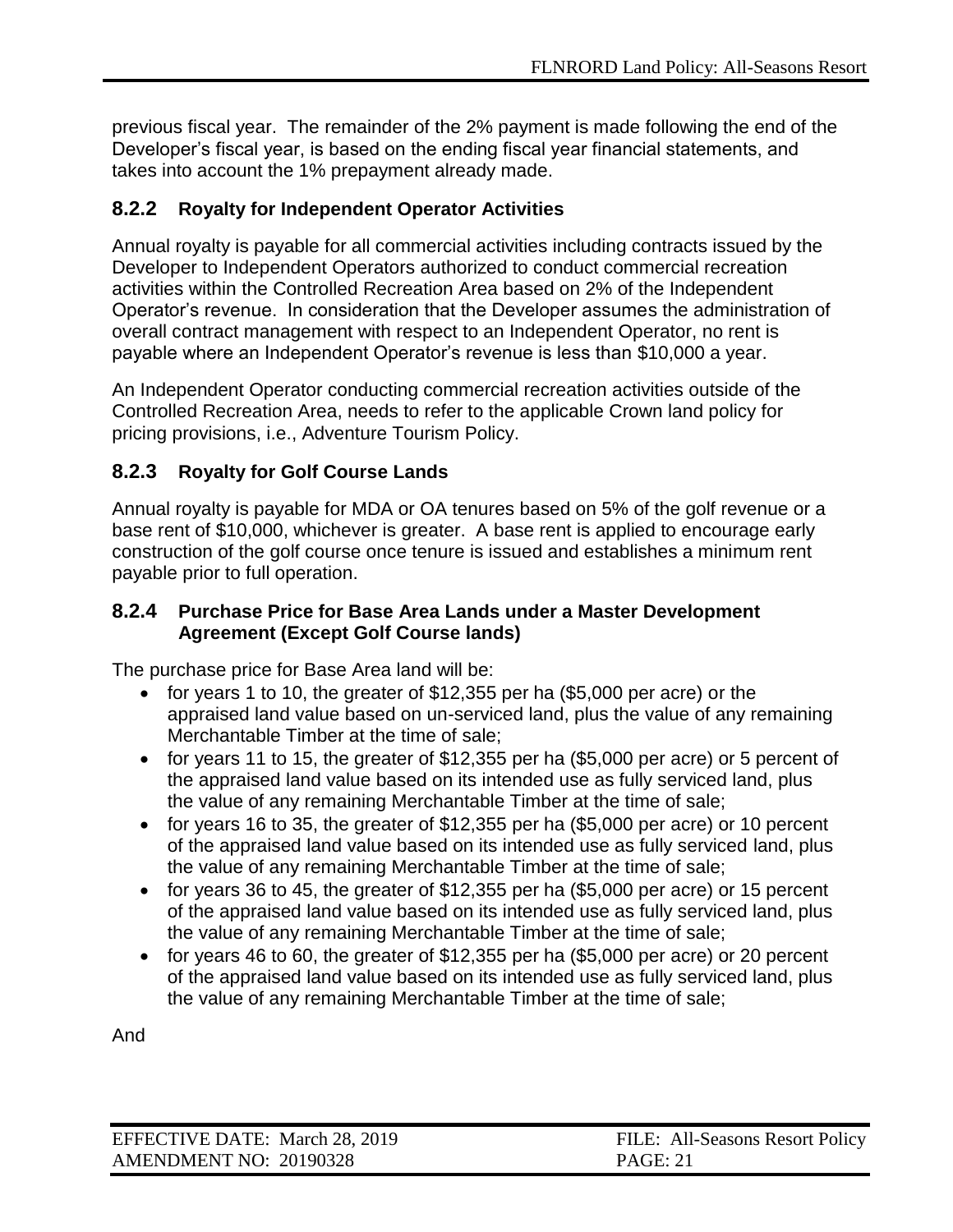where the Appraised Land Value is determined by an independent appraisal based on standard terms of reference, conducted and fixed at the beginning of years 1, 11 and then every 5 years of the MDA.

#### <span id="page-21-0"></span>**8.2.5 Purchase Price for Golf Course Lands under a Master Development Agreement**

The purchase price for golf course lands will be:

- $\bullet$  for years 1 to 10, the greater of \$12,355 per ha (\$5,000 per acre) or the appraised land value based on un-serviced land, plus the value of any remaining Merchantable Timber at the time of sale; and
- for years 11 and each successive 5-year period thereafter, the appraised land value based on its intended use as fully serviced land, plus the value of any remaining Merchantable Timber at the time of sale.

#### <span id="page-21-1"></span>**8.3 Direct Sales**

Unless otherwise provided, fee simple dispositions are priced at the full market value of the land, plus the value of any remaining Merchantable Timber in accordance with the *[Resort Timber Administration Act](http://www.bclaws.ca/EPLibraries/bclaws_new/document/ID/freeside/00_06030_01)*.

The purchase price for lands made available for sale under a non-ski resort MDA will be fixed at pre-determined intervals (normally fixed at each 5-year period).

# <span id="page-21-2"></span>**9 ANNUAL REPORT AND AUDIT**

Detailed statements of gross revenue, Independent Operator revenue and golf revenue, together with other information (e.g. economic investment and job data, skier visits that may reasonably be requested from time to time) are required to be submitted with the annual royalty payments. These statements are to be prepared by management with assurance obtained from a qualified accountant to a review engagement level.

Financial statements such as a balance sheet and income statement must accompany the royalty payment. In addition, the Developer must break out gross revenue by completing the Revenues Payable Worksheet (see Appendix 4).

Upon reasonable notice, FLNRORD may, at its expense, require an independent audit of the books and records of the Developer as they pertain to gross revenue, golf revenue and Independent Operator revenue.

The Developer will be responsible for the cost of the audit if:

- FLNRORD requires the audit because the Developer failed to provide statements of revenue when required; or
- The audit reveals that the Developer understated the revenues by greater than 5 percent of the rent that should have been paid.

| EFFECTIVE DATE: March 28, 2019 | FILE: All-Seasons Resort Policy |
|--------------------------------|---------------------------------|
| AMENDMENT NO: 20190328         | <b>PAGE: 22</b>                 |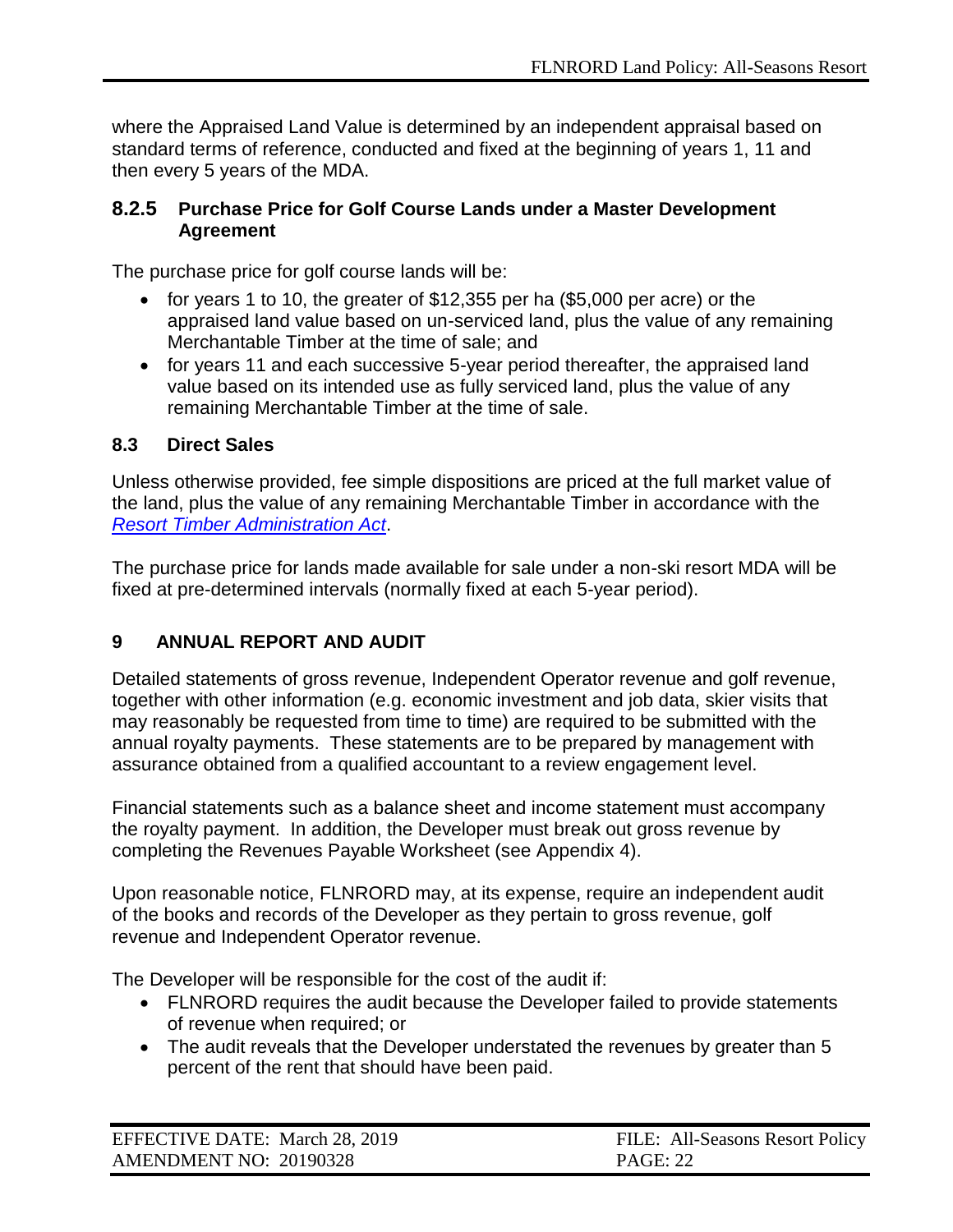# <span id="page-22-0"></span>**10 CONSTRUCTION IN THE CONTROLLED RECREATION AREA**

The Developer can construct improvements in the Controlled Recreation Area if they are stipulated in the Resort Master Plan and phasing schedule and it has delivered to FLNRORD:

- a financial plan, if required;
- applications for tenures or fee simple grants;
- performance and/or security deposits;
- a Certificate of Insurance;
- a construction and completion schedule; and
- any other information that may reasonably be required (e.g. re-zoning approval).

Tenures will be issued within 30 days of complying with the above conditions, payment of any administrative fees, completion of legal surveys and satisfying any other permitted conditions precedent that are contained in FLNRORD's offer letter.

# <span id="page-22-1"></span>**11 BASE AREA DEVELOPMENT**

The Developer can purchase Crown land in phases, in accordance with the terms of the MDA and Resort Master Plan after delivery of the following to FLNRORD:

- applications for fee simple grants;
- evidence that all improvements in corresponding mountain phases are substantially complete or a performance deposit has been made;
- a proposed preliminary scheme of subdivision;
- a description of the proposed uses and maximum number of Bed Units; and
- a description of and preliminary site plan for all services to be constructed.

Fee simple dispositions ("Crown Grants") will be issued within 60 days of complying with the above conditions, payment of the purchase price and any administrative fees, completion of legal surveys and satisfying any other permitted conditions precedent that are contained in FLNRORD's offer letter.

The Crown Grant of Base Area lands (except for golf course lands) will contain the following restrictive covenants:

- a covenant that limits the maximum number of Bed Units which may be utilized on the land;
- a covenant that states that no subdivisions of the lands can occur without the prior written approval of FLNRORD; and
- any other covenants as stipulated in the MDA.

The Crown Grant of golf course lands will contain a covenant that restricts the use of the lands to golf course purposes and uses associated with a golf course development.

| EFFECTIVE DATE: March 28, 2019 | FILE: All-Seasons Resort Policy |
|--------------------------------|---------------------------------|
| AMENDMENT NO: 20190328         | <b>PAGE: 23</b>                 |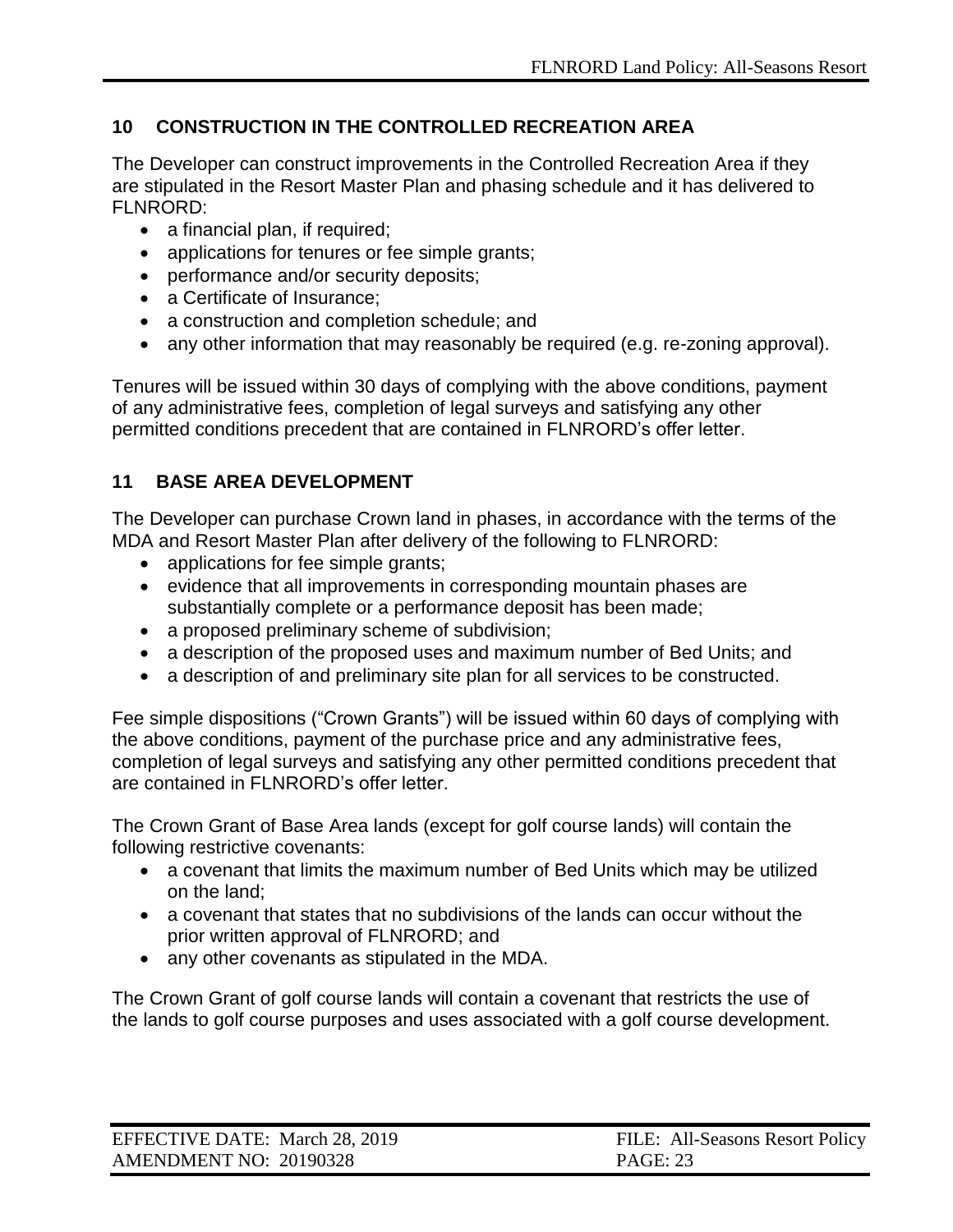#### <span id="page-23-0"></span>**12 COMMERCIAL RECREATION ACTIVITIES WITHIN THE CONTROLLED RECREATION AREA**

The Controlled Recreation Area is the area of Crown land, defined in the Resort Master Plan, which encompasses the mountain resort, including its lifts, runs, based area development and other related improvements.

A Developer will undertake all appropriate, diligent actions necessary to ensure public safety within a Controlled Recreation Area, including:

- 1. Maintaining the Controlled Recreation Area and the resort improvements in a safe condition;
- 2. Controlling, regulating, directing or denying public access, including motorized vehicles, and all activities in the Controlled Recreation Area for the purpose of ensuring the safety of all visitors, resort staff and workers;
- 3. Subject to the above, allowing temporary access without charge through the Controlled Recreation Area to a person where that person does not make use of the Recreation Improvements;
- 4. Designating access corridors through the Controlled Recreation Area to areas beyond.

### <span id="page-23-1"></span>**12.1 Commercial Recreation and Independent Operators**

The Developer may, subject to the terms of the MDA or the OA as well as the Resort Master Plan, conduct adventure tourism activities within the Controlled Recreation Area or enter into written contracts with Independent Operators to operate adventure tourism activities within the Controlled Recreation Area. The pricing provisions under Appendix 2 apply to these activities.

An Independent Operator who is also conducting adventure tourism activities outside the Controlled Recreation Area must also acquire a separate tenure from the authorizing agency under the [Adventure Tourism Policy.](http://www2.gov.bc.ca/assets/gov/farming-natural-resources-and-industry/natural-resource-use/land-water-use/crown-land/adventure_tourism.pdf)

# <span id="page-23-2"></span>**13 ALLOCATION PROCESSES**

*New and replacement tenures are normally offered in response to individual applications.* The disposition of Crown land for All-Seasons Resort development will be guided by approved local and regional land use plans.

#### <span id="page-23-3"></span>**13.1 Resort Master Plan or Major Amendment to a Resort Master Plan Review Process**

For existing resorts the application may start at a more advanced stage of planning and review, i.e., Formal Proposal, Master Plan.

| EFFECTIVE DATE: March 28, 2019 | FILE: All-Seasons Resort Policy |
|--------------------------------|---------------------------------|
| AMENDMENT NO: 20190328         | <b>PAGE: 24</b>                 |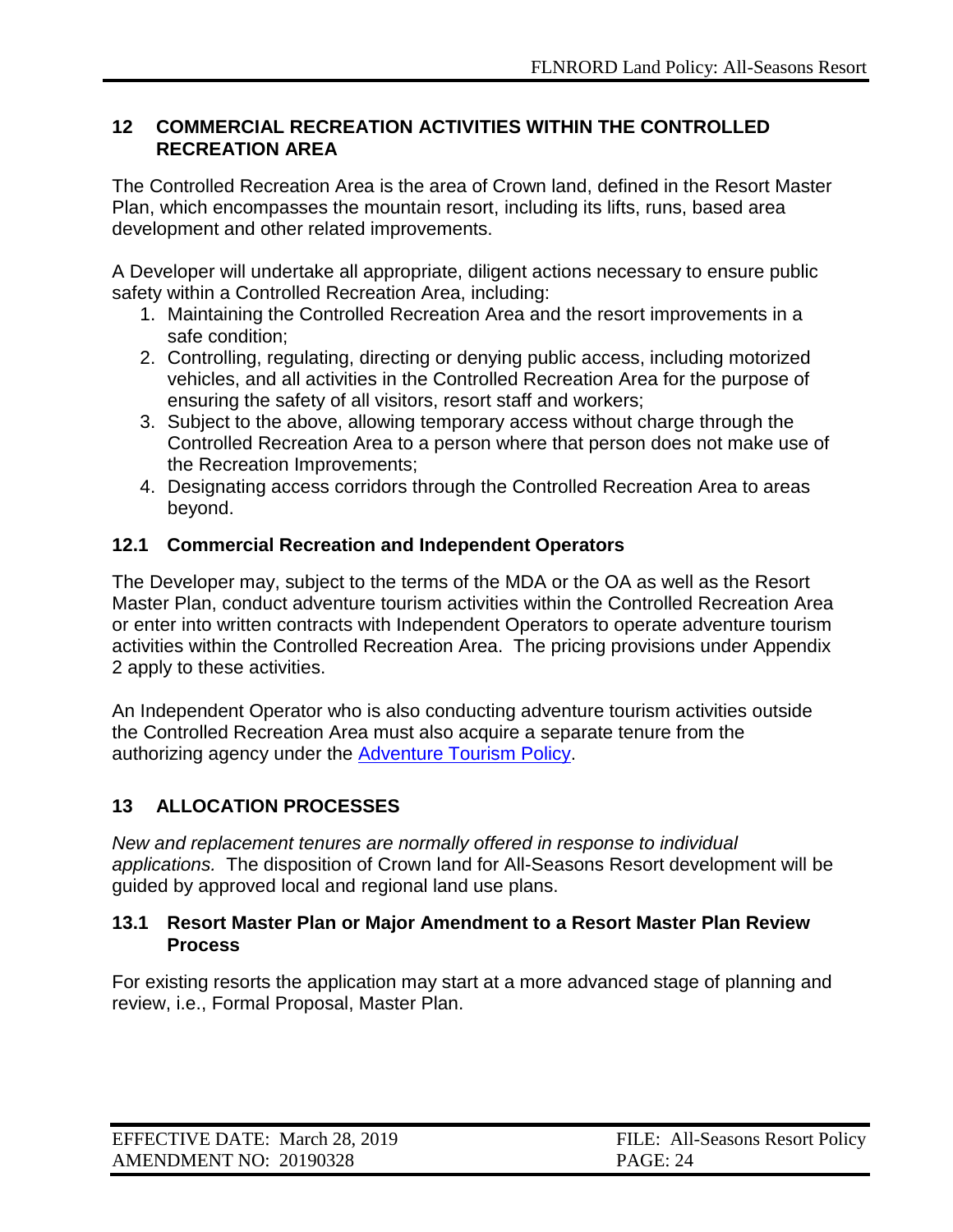### <span id="page-24-0"></span>**13.1.1 Master Development Agreement or Operating Agreement**

Crown land that is to be allocated by an MDA or OA may be requested by an Expression of Interest/Request for Proposal. The All-Seasons Resort Policy's Resort Master Plan review is a sequential process where each successive milestone informs the next decision in that process. Information provided by proponents begins with highlevel concepts outlined in an Expression of Interest (EOI) and may ultimately result in a detailed Resort Master Plan submission in the final stages. The general process is outlined below; however, for more detail on planning process and information requirements, proponents should refer to the All-Seasons Resort Guidelines [\(Chapters](http://www2.gov.bc.ca/assets/gov/farming-natural-resources-and-industry/natural-resource-use/all-seasons-resorts/asr_guidelines_c1.pdf)  [I,](http://www2.gov.bc.ca/assets/gov/farming-natural-resources-and-industry/natural-resource-use/all-seasons-resorts/asr_guidelines_c1.pdf) [II](http://www2.gov.bc.ca/assets/gov/farming-natural-resources-and-industry/natural-resource-use/all-seasons-resorts/chapter_2-mountain_resorts_amended_aug_25_2009.pdf) and [Addendum\)](https://www.for.gov.bc.ca/ftp/mountain_resorts/external/!publish/web/asr/ASR_Guidelines_addendum.pdf) and [Best Management Practices\)](https://www2.gov.bc.ca/assets/gov/farming-natural-resources-and-industry/natural-resource-use/all-seasons-resorts/bp_final.pdf). Note: expansions of existing resorts do not require EOIs or the competitive process described below.

The public consultation process for each stage of the review process is outlined in Appendix 3 to be used in conjunction with the Issues Tracking Template, Reasons for Decision template and Public Consultation Procedure template.

New resort proposals, major expansions, and assignments may be submitted to FLNRORD. In order to assist in the review, the following will be required from the Developer, in addition to application information requirements:

- 1. Detailed background of the Developer or purchaser (as the case may be) and its team which clearly demonstrates what experience they bring to the project;
- 2. Identification of proposed equity and debt sources;
- 3. Fully robust financial model including twenty year projections and general economic assumptions.

Further details regarding the documents required and the review of economic feasibility are included in the All-Seasons Resort Guidelines[\(Chapters I,](http://www2.gov.bc.ca/assets/gov/farming-natural-resources-and-industry/natural-resource-use/all-seasons-resorts/asr_guidelines_c1.pdf) [II](http://www2.gov.bc.ca/assets/gov/farming-natural-resources-and-industry/natural-resource-use/all-seasons-resorts/chapter_2-mountain_resorts_amended_aug_25_2009.pdf) and [Addendum\)](https://www.for.gov.bc.ca/ftp/mountain_resorts/external/!publish/web/asr/ASR_Guidelines_addendum.pdf) .

# <span id="page-24-1"></span>**13.1.2 Expression of Interest Stage**

The EOI is a preliminary project overview that provides details on general location, project vision, market and key aspects of the proposal at a high level.

Prior to submitting a formal application package, the proponent should contact the FLNRORD office to arrange for a meeting. The proponent will be asked to review the [All-Seasons Resort Guidelines](http://www.tsa.gov.bc.ca/resort_development/rules/guidelines.htm) [\(Chapters I,](http://www2.gov.bc.ca/assets/gov/farming-natural-resources-and-industry/natural-resource-use/all-seasons-resorts/asr_guidelines_c1.pdf) [II](http://www2.gov.bc.ca/assets/gov/farming-natural-resources-and-industry/natural-resource-use/all-seasons-resorts/chapter_2-mountain_resorts_amended_aug_25_2009.pdf) and [Addendum\)](https://www.for.gov.bc.ca/ftp/mountain_resorts/external/!publish/web/asr/ASR_Guidelines_addendum.pdf) and [Best Management](https://www2.gov.bc.ca/assets/gov/farming-natural-resources-and-industry/natural-resource-use/all-seasons-resorts/bp_final.pdf)  [Practices](https://www2.gov.bc.ca/assets/gov/farming-natural-resources-and-industry/natural-resource-use/all-seasons-resorts/bp_final.pdf) prior to the pre-application meeting. The purpose of the meeting is to allow the proponent to outline the relevant details of the proposed All-Seasons Resort development project and to allow FLNRORD staff members to provide appropriate guidance and direction in the completion of the application package, as well as to provide an overview of the resort approval process.

| EFFECTIVE DATE: March 28, 2019 | FILE: All-Seasons Resort Policy |
|--------------------------------|---------------------------------|
| AMENDMENT NO: 20190328         | <b>PAGE: 25</b>                 |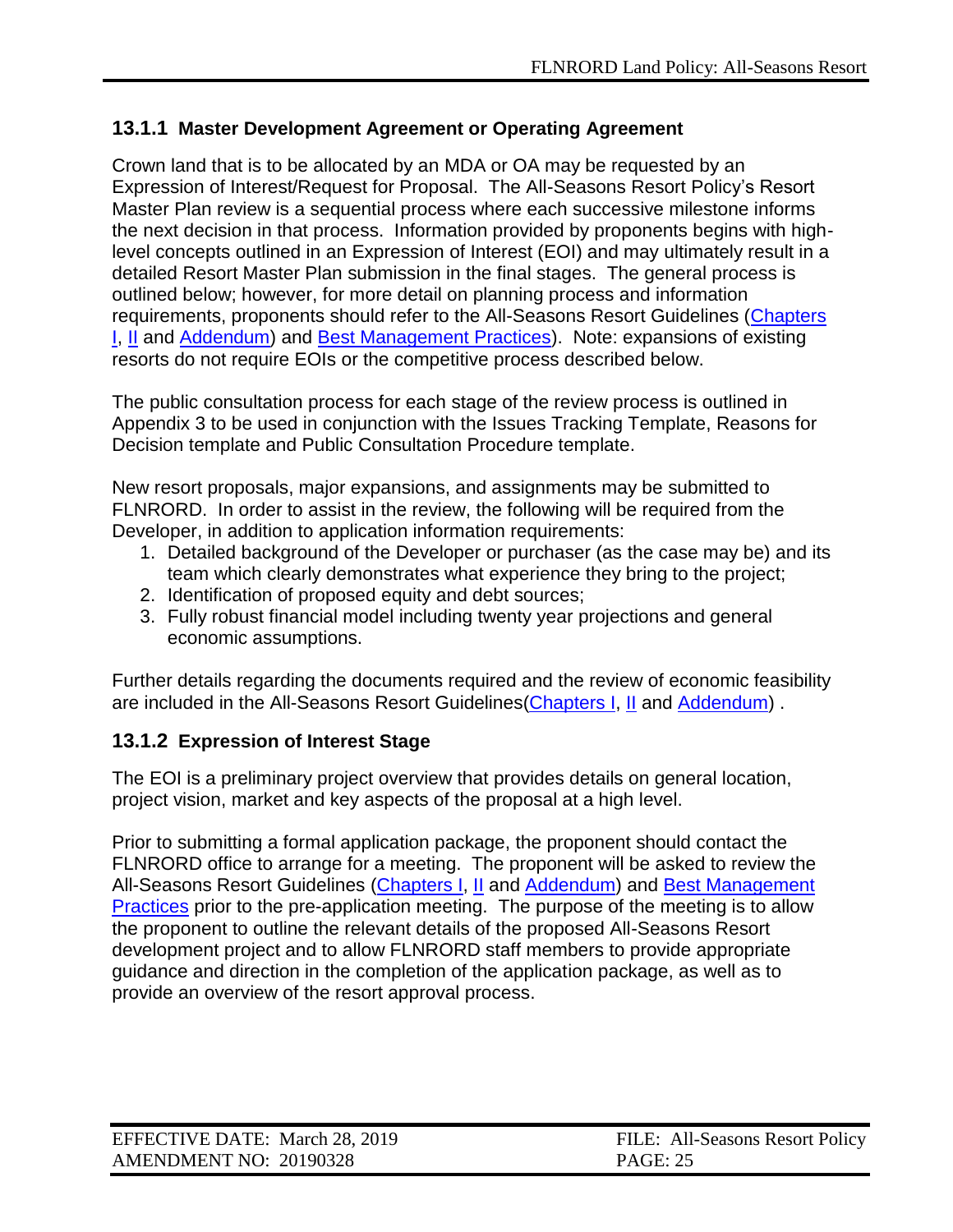An EOI package should include:

- 1. Company ownership information;
- 2. General resort concepts and markets;
	- a. Anticipated seasonal operations;
	- b. Start-up summary including funding;
	- c. Products offered;
	- d. Market Analysis
- 3. Strategy and implementation summary;
- 4. Management summary; and
- 5. Preliminary financial information.

This information should be presented in the form of a business plan.

FLNRORD reviews the proponent's proposal to assess community, cultural, economic, environmental and social risks, impacts on First Nations and adjacent resorts, and consistency with Provincial objectives.

Based on the information, FLNRORD has the discretion to accept or disallow a formal application.

Should the EOI advertising (see Appendix 3) result in a competing interest from another proponent(s), FLNRORD will undertake a competitive process to select the sole proponent through the Formal Proposal Stage.

#### <span id="page-25-0"></span>**13.1.3 Competitive Process**

A competitive process may be used where FLNRORD has identified Crown land that is considered suitable for an All-Seasons Resort or where multiple applications or EOIs are received in response to advertising and are considered eligible to proceed to a Formal Proposal stage. A competitive process may also be used to allocate an opportunity that was previously identified by a proponent (or applicant) if that proponent has withdrawn their proposal or their proposal was terminated due to non-compliance.

A Request for Proposal is the competitive process used to select the best Formal Proposal. A competitive process does not apply to resort expansion applications.

Once a proposal has been selected through a competitive process, FLNRORD reserves the sole right to change or modify the selected Formal Proposal to meet any conditions it deems necessary in order that an interim agreement can be entered into with the successful proponent.

For more detailed standard policy and procedures regarding competitive processes see [Allocation Procedures –](https://www2.gov.bc.ca/assets/gov/farming-natural-resources-and-industry/natural-resource-use/land-water-use/crown-land/ap_comp_process.pdf) Competitive Process.

| EFFECTIVE DATE: March 28, 2019 | FILE: All-Seasons Resort Policy |
|--------------------------------|---------------------------------|
| AMENDMENT NO: 20190328         | <b>PAGE: 26</b>                 |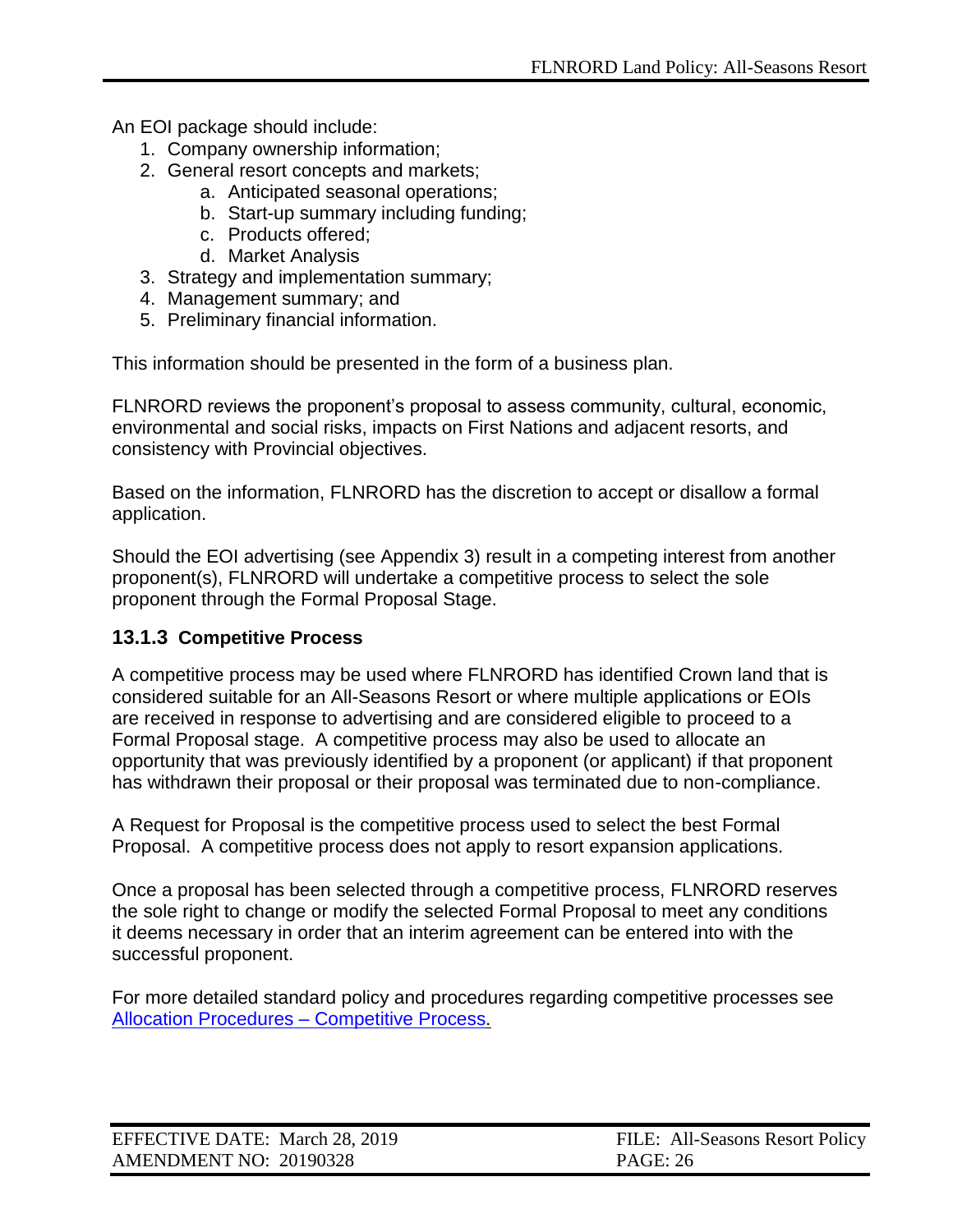# <span id="page-26-0"></span>**13.1.4 Formal Proposal Stage**

FLNRORD will request Formal Proposals from the parties and conduct an internal review based on pre-determined criteria. The Formal Proposal provides more project detail including proposed mitigations for high level issues identified during the EOI stage and details on development concepts, servicing options, market and financial capability.

FLNRORD will consult agencies, stakeholders and First Nations and seek public comments on the Formal Proposal. See Appendix 3 for more information on public consultation processes for each stage of review.

Following a positive Formal Proposal decision, the proponent will enter into an interim agreement with the Province which provides a five year investigative licence to allow the proponent onto the land to conduct studies and assessments necessary for a Resort Master Plan Submission. See section 7 for more information regarding interim agreements.

### <span id="page-26-1"></span>**13.1.5 Resort Master Plan Stage**

A Resort Master Plan provides significantly more detail around concepts and environmental impacts and mitigations identified in the Formal Proposal. Key components of a Resort Master Plan include Mountain and Base Area Plans; environmental inventory, impact assessment and proposed mitigations; analysis of known First Nations' interests; mitigations for overlapping land interests, utility servicing plans and local governance model.

Once a Resort Master Plan is accepted for review, FLNRORD will assemble a Project Review Team to conduct a technical review of the proposal. The public, agency, stakeholder and First Nations review of the draft Resort Master Plan will assess the environmental, social economic, heritage and health implications of the project. See Appendix 3 for more information on public consultation processes for each stage of review. During the review, the proponent will address identified issues and make revisions as necessary to the Resort Master Plan. Based on input from the working group, the Province will identify tenure conditions and MDA or OA commitments to ensure responsible resort development.

A second round of agency, First Nations, stakeholder and public consultation will be done for the final Resort Master Plan to demonstrate how issues raised during the previous review have been addressed.

Following this second round of review, FLNRORD will make the decision to approve the Resort Master Plan or not. Details for the decision will be given.

| EFFECTIVE DATE: March 28, 2019 | FILE: All-Seasons Resort Policy |
|--------------------------------|---------------------------------|
| AMENDMENT NO: 20190328         | <b>PAGE: 27</b>                 |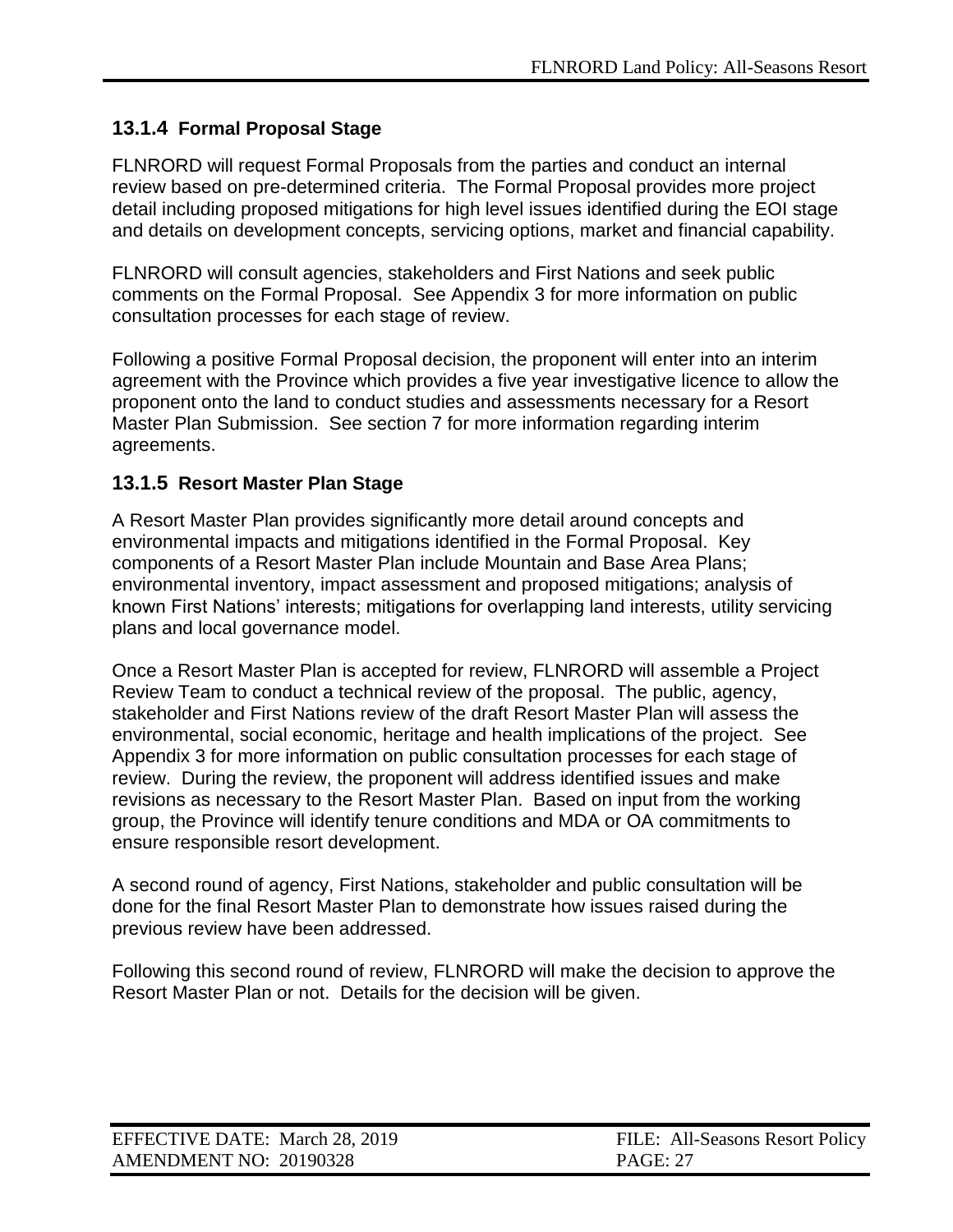### <span id="page-27-0"></span>**13.1.6 Master Development Agreement/Operating Agreement**

If the Resort Master Plan is approved, FLNRORD will enter into an MDA or OA with the proponent based on the development concepts in the approved Resort Master Plan. The MDA is a 60 year, and the OA is a 30 or 60 year, contractual agreement that sets out the conditions under which the resort will be built over time. It includes tenure conditions and proponent commitments to ensure responsible resort development and has provisions for land tenuring, pricing, and events of default as well as obligations of the Developer.

The MDA and OA is the administrative instrument for the issuance of tenures within a resort's Controlled Recreation Area. Tenures will be issued based on the phasing identified in the Resort Master Plan.

The procedures to apply for and acquire MDA and OA tenures and fee simple dispositions that are part of the contractual rights contained in an MDA and OA are described in those agreements.

The Developer is responsible for obtaining all permits and approvals from all agencies that regulate the use and development of the land.

#### <span id="page-27-1"></span>**13.2 Application Process**

All applications, whether major amendments to Resort Master Plans, MDAs, OAs, MDA/OA tenures, or other Crown land program area tenures, will follow the process below, where appropriate.

#### <span id="page-27-2"></span>**13.2.1 Pre-Application Meeting**

Crown land that is to be disposed of by licence of occupation, lease, statutory right-ofway or fee simple disposition ("Crown Grant") except for Master Development and OA tenures is requested by direct application under the *[Land Act](http://www.bclaws.ca/civix/document/id/complete/statreg/96245_01)*. The following general process is used (refer to the [Crown Lands Allocation Procedures –](https://www2.gov.bc.ca/assets/gov/farming-natural-resources-and-industry/natural-resource-use/land-water-use/crown-land/ap_comp_process.pdf) Competitive Process for situations where a competitive process may be used).

- 1. Proponent contacts FLNRORD to request a pre-application meeting.
- 2. FLNRORD advises proponent of known First Nations, agency and local government considerations.
- 3. Proponent completes application package and meets with FLNRORD.
- 4. FLNRORD reviews application package for acceptance.
	- a. Rejected application returned with request for further information for acceptance.
	- b. Accepted application acknowledged and processed.
- 5. File number assigned, systems updated, land status completed, referrals sent, First Nations consideration procedures initiated and advertising requested.

| EFFECTIVE DATE: March 28, 2019 | FILE: All-Seasons Resort Policy |
|--------------------------------|---------------------------------|
| AMENDMENT NO: 20190328         | <b>PAGE: 28</b>                 |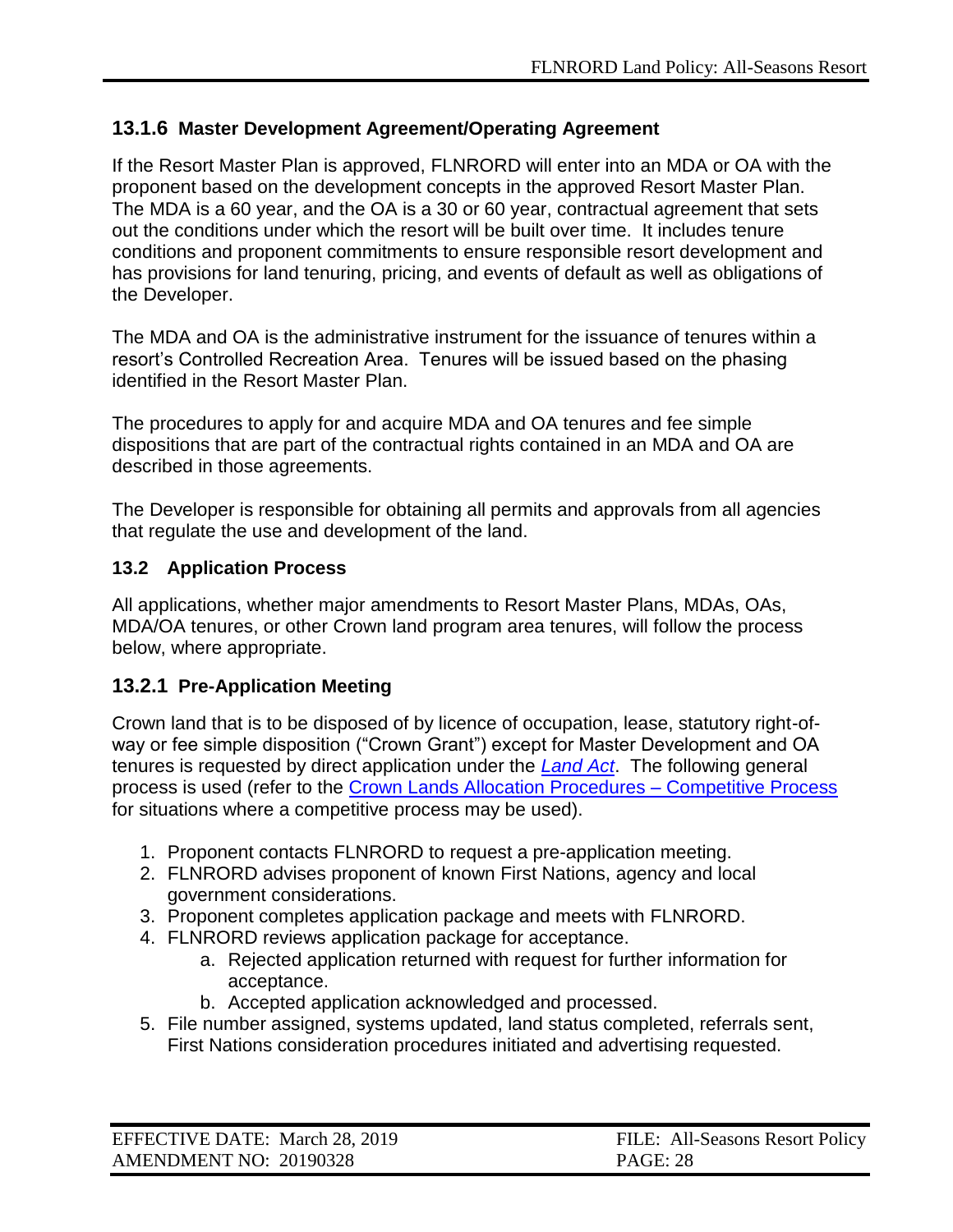- 6. Field inspection completed as required, together with necessary consultations with agencies, First Nations and stakeholders.
- 7. Land allocation decision made and posted on public Reasons for Decisions website.
	- a. Applicant notified of approval by way of tenure offer or;
	- b. Applicant notified of disallowance with stated reasons.
- 8. Disposition(s) issued (tenure and/or fee simple grant).

For more detailed standard policy and procedures regarding the application process see [Crown Land Allocation Principles](https://www2.gov.bc.ca/assets/gov/farming-natural-resources-and-industry/natural-resource-use/land-water-use/crown-land/allocation_principles.pdf) and [Crown Land Allocation Procedures.](https://www2.gov.bc.ca/assets/gov/farming-natural-resources-and-industry/natural-resource-use/land-water-use/crown-land/ap_applications.pdf) For more information on refund of applications fees, see [Fee Refunds Policy.](https://www2.gov.bc.ca/assets/gov/farming-natural-resources-and-industry/natural-resource-use/land-water-use/crown-land/refund_policy.pdf)

# <span id="page-28-0"></span>**13.2.2 Application Package**

*New applications will be reviewed for acceptance based on application package completeness, compliance with policy and program criteria, preliminary statusing, and other information which may be available to Province staff. The acceptance review is to be completed within 7 calendar days. Applications that are not accepted will be returned to the applicant.*

# <span id="page-28-1"></span>**13.2.3 Application Acceptance**

*New applications will be reviewed for acceptance based on application package completeness, compliance with policy and program criteria, preliminary statusing, and other information which may be available to provincial staff. Applications that are not accepted will be returned to the applicant, along with the application cheque.*

# <span id="page-28-2"></span>**13.2.4 Clearance/Statusing**

*After acceptance, provincial staff undertake a detailed land status of the specific area under application to ensure all areas are available for disposition under the [Land Act](http://www.bclaws.ca/civix/document/id/complete/statreg/96245_01) or the [Ministry of Lands, Parks and Housing Act](http://www.bclaws.ca/Recon/document/freeside/--%20m%20--/ministry%20of%20lands%20%20parks%20and%20housing%20act%20%20rsbc%201996%20%20c.%20307/00_96307_01.xml) to identify potential issues.*

# <span id="page-28-3"></span>**13.2.5 Referrals**

*Referrals are a formal mechanism to solicit written comments on an application from recognized agencies and groups. Referrals are initiated as per legislated responsibilities and formal agreements developed with other provincial and federal government agencies. Referrals may also be used to address the interests of local governments and First Nations. Referral agencies, organizations and identified special interest groups provide their responses to FLNRORD within 30 days (45 days for First Nations).*

| EFFECTIVE DATE: March 28, 2019 | FILE: All-Seasons Resort Policy |
|--------------------------------|---------------------------------|
| AMENDMENT NO: 20190328         | <b>PAGE: 29</b>                 |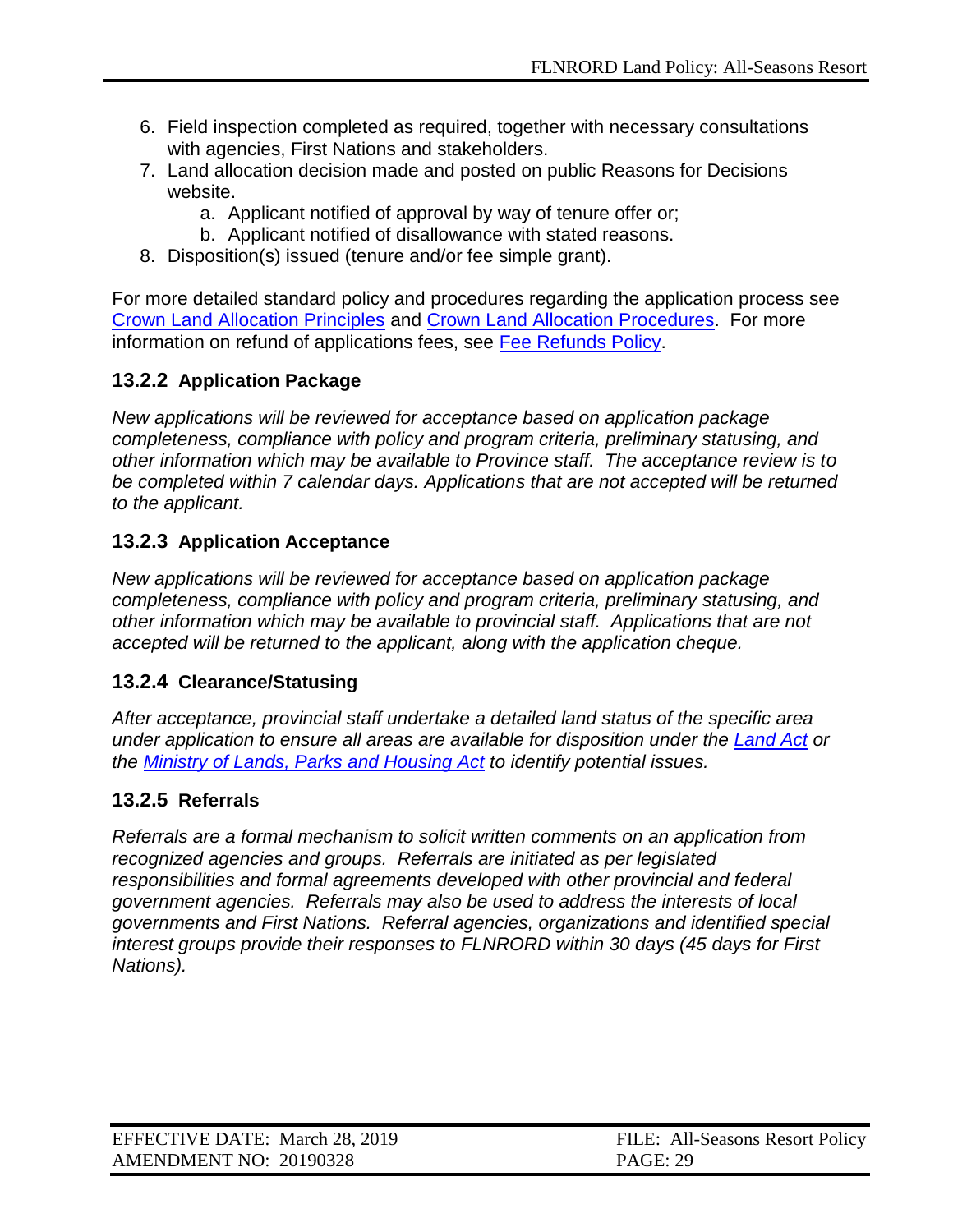*A Project Review Team is an advanced referral method which may be used for complex applications. It is a team chaired by FLNRORD and comprised of recognized agencies and groups which meets to review and comment on specific [Land Act](http://www.bclaws.ca/civix/document/id/complete/statreg/96245_01) applications.*

### <span id="page-29-0"></span>**13.2.6 Advertising/Notification**

*At the time of application acceptance, provincial staff will notify applicants if advertising is required and provide the necessary instructions.*

# <span id="page-29-1"></span>**13.2.6.1 Upland Owner Consent**

*Owners of waterfront property have certain "riparian rights" which include the right of access to and from the upland (see [Riparian Rights and Public Foreshore Use in the](http://www.obwb.ca/fileadmin/docs/riparian_2008_bc_government.pdf)  [Administration of Aquatic Crown Land\)](http://www.obwb.ca/fileadmin/docs/riparian_2008_bc_government.pdf). Provincial staff will advise applicants if there is a need to obtain a letter indicating the upland owner's consent to their application.*

### <span id="page-29-2"></span>**13.2.6.2 Adjacent Owner Notification**

*New applications to tenure foreshore adjacent to privately owned property, including Indian Reserves, are brought to the adjacent property owner's attention through referrals or direct contact. In certain circumstances, provincial staff may advise applicants that there is a need to obtain a letter indicating adjacent owner's consent to their application.*

### <span id="page-29-3"></span>**13.2.7 Interests of Indigenous Peoples**

*The statutory decision maker is responsible for ensuring the Province's obligations to First Nations are met in the disposition of Crown land. Provincial staff carry out consultations in accordance with the consultation guidelines of the Province to identify the potential for First Nations' interests over the subject property and to determine whether infringement of either might occur.*

Addressing First Nations' interests is a key consideration in a resort development project. In order to assure a greater level of success in the development and operation of an All-Seasons Resort, proponents and Developers are encouraged to work with First Nations to build positive and productive working relationships and partnerships. The statutory decision maker will seek to engage First Nations as early as possible in any All-Seasons Resort proposal process.

#### <span id="page-29-4"></span>**13.2.8 Decision/Report**

*The applicant will be notified in writing of the government's decision.* [Reasons for](http://www2.lwbc.bc.ca/ApplicationPosting/index.jsp)  [Decision](http://www2.lwbc.bc.ca/ApplicationPosting/index.jsp) are posted on the [Applications and Reasons for Decisions](https://arfd.gov.bc.ca/ApplicationPosting/index.jsp) page of the Province of B.C.'s website.

| EFFECTIVE DATE: March 28, 2019 | FILE: All-Seasons Resort Policy |
|--------------------------------|---------------------------------|
| AMENDMENT NO: 20190328         | <b>PAGE: 30</b>                 |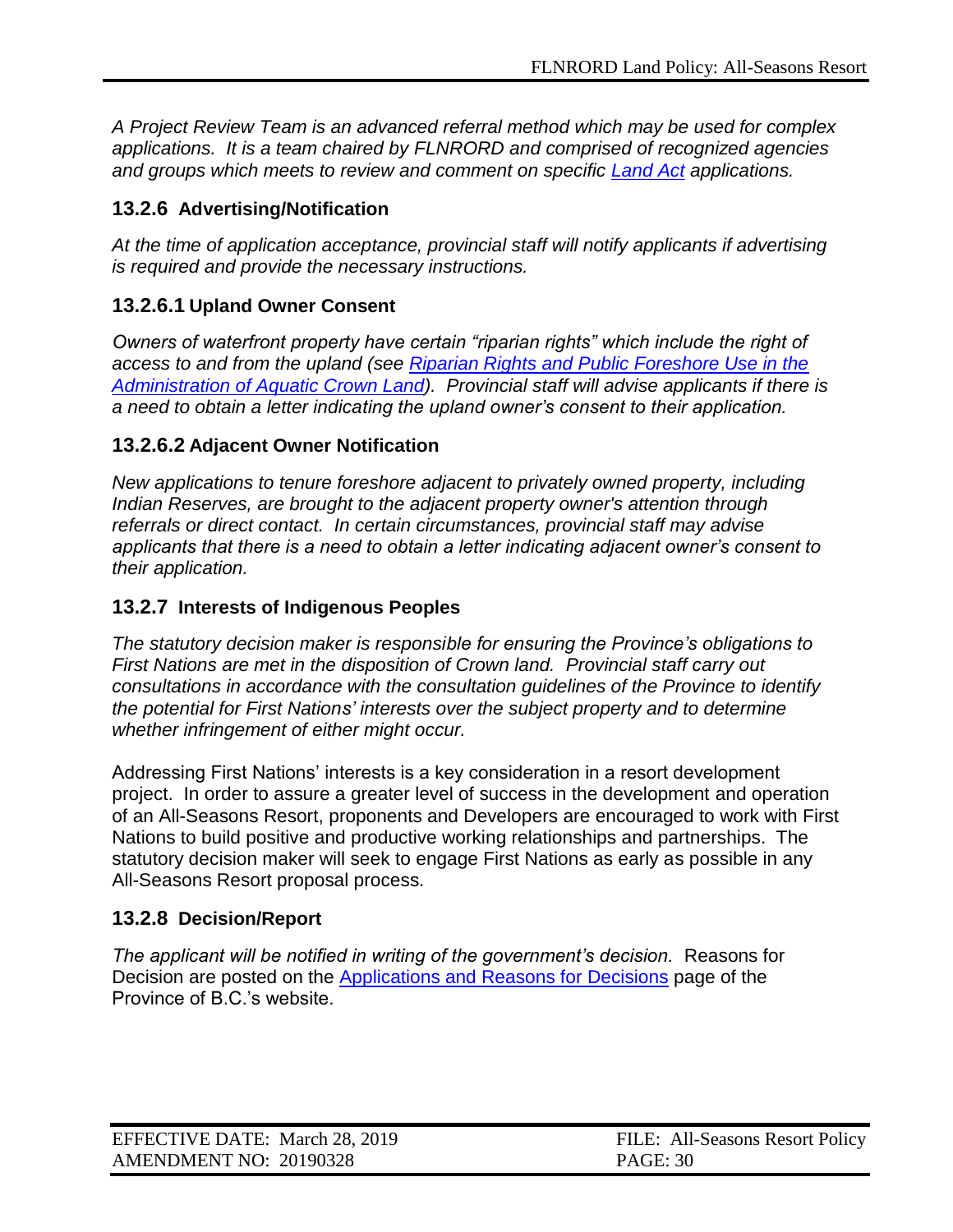# <span id="page-30-0"></span>**13.2.9 Issuing Documents**

*If the application is approved, tenure documents are offered to the applicant. All preconditions must be satisfied prior to FLNRORD signing the documents. It is the applicant's responsibility to obtain all necessary approvals before placing improvements or commencing operations on the tenure.*

### <span id="page-30-1"></span>**13.3 Disallowance**

If at any time during the review process, the proposal is not considered to represent the best use of the land or if suitable mitigation strategies are not possible, then the proposal will be disallowed by the statutory decision maker. The proponent will be advised of the reasons for decision. In the event that a proponent believes that the rejection is unwarranted, he or she may submit a written appeal to the Executive Director of the authorizing agency.

# <span id="page-30-2"></span>**13.4 Resolution of Existing Tenure Interests**

Applications or proposals submitted under this policy will be assessed during the preapplication or EOI stages to determine the existence of any *[Land Act](http://www.bclaws.ca/civix/document/id/complete/statreg/96245_01)* or *[Ministry of](http://www.bclaws.ca/Recon/document/freeside/--%20m%20--/ministry%20of%20lands%20%20parks%20and%20housing%20act%20%20rsbc%201996%20%20c.%20307/00_96307_01.xml)  [Lands, Parks and Housing Act](http://www.bclaws.ca/Recon/document/freeside/--%20m%20--/ministry%20of%20lands%20%20parks%20and%20housing%20act%20%20rsbc%201996%20%20c.%20307/00_96307_01.xml)* tenures. FLNRORD will provide a summary list of all existing tenures to the proponent with preliminary advice as to which of those interests would become prior rights in any disposition granted to the proponent (e.g. a statutory right of way). Even if a tenure interest is not identified as a prior right, FLNRORD may require the proponent to take the existing interest into account and consider ways in which that tenure interest may be reconciled with the proposed development. This requirement may, for example, be imposed if the existing interest is a non-exclusive licence which does not preclude the granting of subsequent dispositions.

The proponent, under direction of FLNRORD, is responsible for contacting the tenure holders to determine all feasible options to reconcile the existing tenure interests and present those options for consideration to FLNRORD with their formal application or proposal.

Reconciliation of existing tenure interests may be achieved by:

- continuation of the existing tenure as a legal prior right in any disposition granted to the proponent;
- continuation of the existing tenure under modified terms and conditions (e.g. remove conflict area, negotiate a joint use agreement); or
- termination of the existing tenure by mutual agreement negotiated by the parties and agreed to by FLNRORD.

FLNRORD will review the options presented and will give preference to the options which are based on the mutual written agreement of both the existing tenure holder and the proponent. If the proponent is not able to reach agreement with the holder of an existing interest, FLNRORD may consider whether it is appropriate to take any action

| EFFECTIVE DATE: March 28, 2019 | FILE: All-Seasons Resort Policy |
|--------------------------------|---------------------------------|
| AMENDMENT NO: 20190328         | <b>PAGE: 31</b>                 |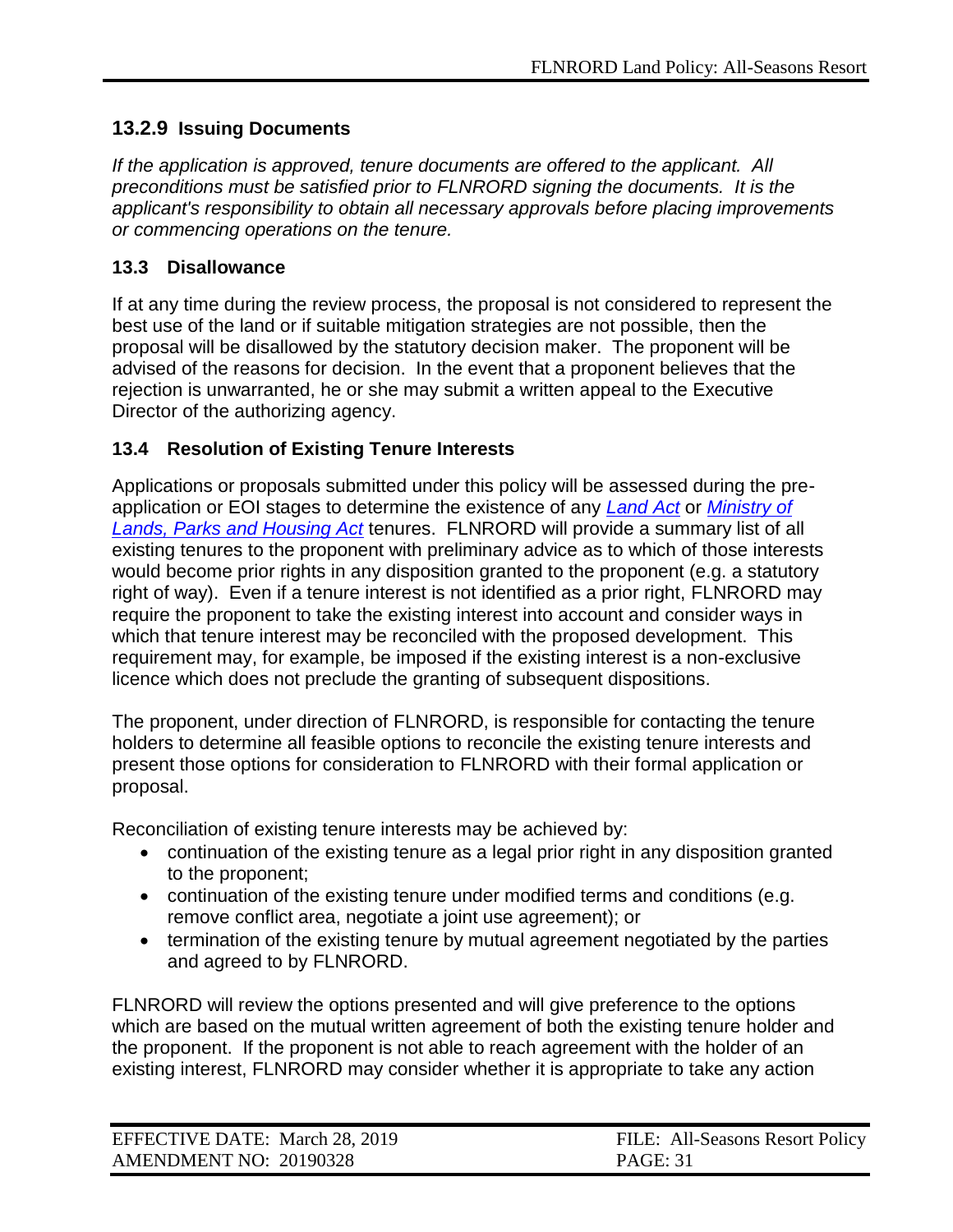which is allowed under its agreement with the holder of the existing tenure interest. This consideration may include an assessment of whether it is appropriate to continue, amend or terminate the existing tenure or modify the All-Seasons Resort proposal. It is specifically pointed out that any action by FLNRORD to amend or terminate the existing tenure will be done in a manner that fully considers the existing rights granted under the tenure and the Province's legal obligations. The rights and obligations of the holder of any tenure interest will be determined in accordance with the Province's agreement with that tenure holder and this policy does not limit or expand any of those rights or obligations.

The relationship between the proposed development and interests granted by other agencies and branches (e.g. a forest tenure issued by FLNRORD), will be discussed between FLNRORD and the responsible tenuring agency to determine appropriate actions. The proponent must accept the risk that such other interests may have an impact on its proposed development.

# <span id="page-31-0"></span>**14 TENURE ADMINISTRATION**

#### <span id="page-31-1"></span>**14.1 Insurance**

*A tenure holder is required to purchase, and is responsible for maintaining during the term of the tenure, a minimum level of public liability insurance specified in the tenure document. FLNRORD may make changes to the insurance requirements and request copies of insurance policies at any time during the term of the tenure*. The minimum liability insurance is \$2 million for OAs and \$10 million for MDAs and must be provided on the Provincial Government [Certificate of Insurance.](https://www2.gov.bc.ca/gov/content/governments/services-for-government/bc-bid-resources/support-services/risk-management/insurance)

#### <span id="page-31-2"></span>**14.2 Financial Guarantees**

#### <span id="page-31-3"></span>**14.2.1 General Security**

*The General Security is an obligation in writing to the Province, supported by collateral, from an individual or company to indemnify against government loss from noncompliance with terms and conditions of a tenure agreement between the tenure holder and the Province.*

*A security deposit must be posted by the tenure holder prior to issuance of the tenure. Security deposits may be used for any costs associated with the Province assuming any of the obligations of the tenure and/or the Resort Master Plan that were not performed by the tenure holder in accordance with the tenure agreement.*

*Examples of situations under which the Province could cash a security deposit included, but are not limited to:*

- *1. Restoration of an area to a safe, clean and sanitary state;*
- *2. Legal advice;*
- 3. *Costs to secure contractors and acquire new tenants such as advertising;*

| EFFECTIVE DATE: March 28, 2019 | FILE: All-Seasons Resort Policy |
|--------------------------------|---------------------------------|
| AMENDMENT NO: 20190328         | <b>PAGE: 32</b>                 |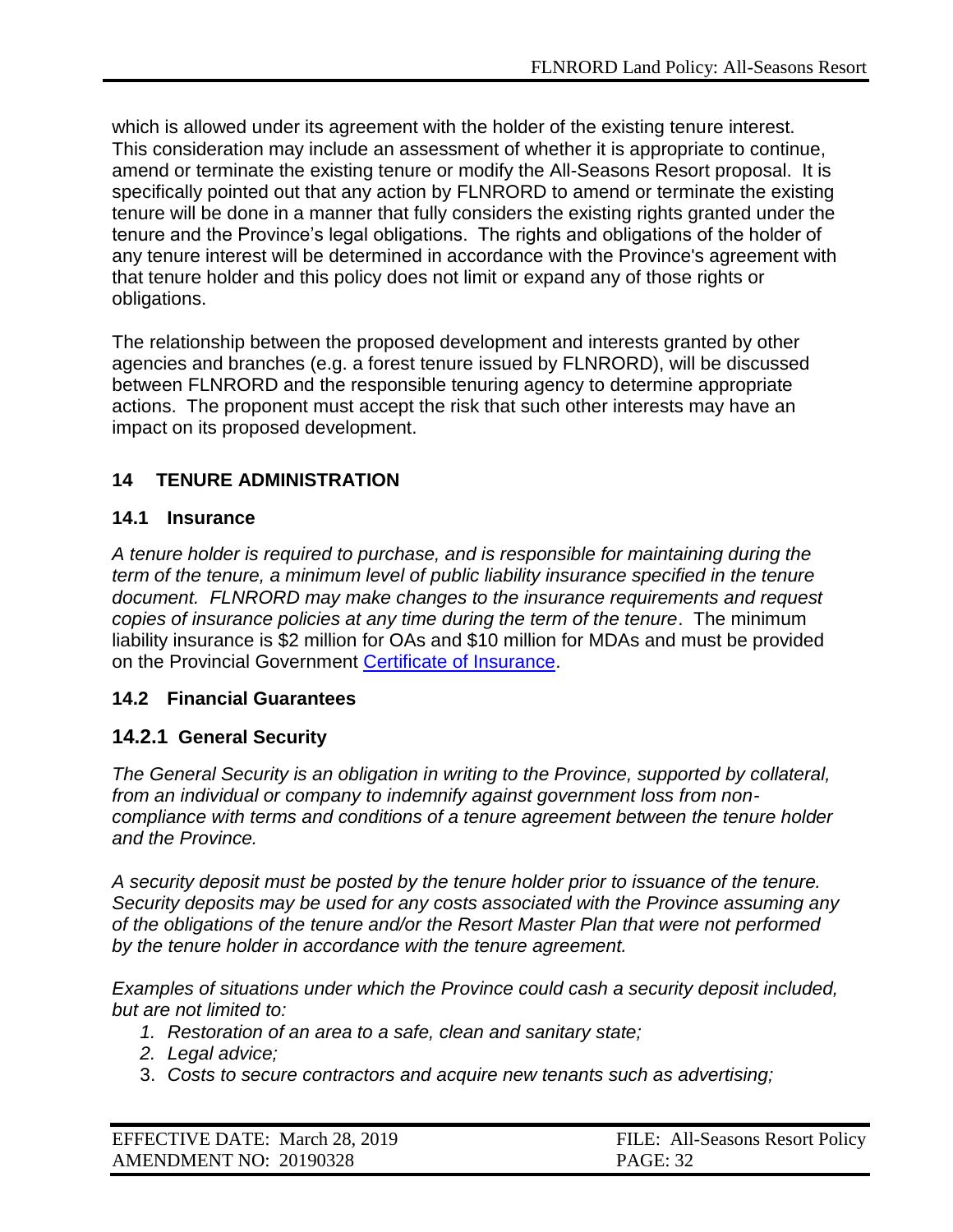- 4. *Non-compliance with Resort Master Plan requirements;*
- 5. *Rent or royalty owing;*
- 6. *Taxes; and*
- 7. *Failure to pay fees.*

*Legal restrictions and limitations prevent the Province from accepting certain forms of security deposits. The following are inappropriate forms of security:*

- *1. Assignable bonds and notes;*
- *2. Bearer bonds and notes and Canada Savings Bonds;*
- *3. Cheques in the name of a third party (a name other than the tenure holder's); and*
- *4. Safekeeping Agreements.*

*Security amounts can vary depending on the risk to the Province. While a minimum security deposit is normally required for most tenures, authorizing agency managers have discretion to assign a higher security amount as risk increases.*

The required general security for MDAs and OAs shall be the greater of:

- 1. Fifty percent of the average three highest annual royalty payments over the last five fiscal years;
- 2. \$10,000 for a Community Mountain Resort authorized under an OA and \$50,000 for a Regional and Destination Mountain Resort operating under either an MDA or an OA; or
- 3. An amount determined by FLNRORD, based on the on-site risk analysis.

The general security is subject to review by the Province from time to time. Pursuant to the terms of the MDA or OA, if FLNRORD acknowledges in writing, that the Developer has fully performed its obligations under the MDA or OA, FLNRORD will release or return to the Developer the remaining general security.

General security will be in a form acceptable by the Province under current administrative policy. For more information on financial guarantees, see [Tenure](https://www2.gov.bc.ca/assets/gov/farming-natural-resources-and-industry/natural-resource-use/land-water-use/crown-land/ta_general.pdf)  [Administration Procedure.](https://www2.gov.bc.ca/assets/gov/farming-natural-resources-and-industry/natural-resource-use/land-water-use/crown-land/ta_general.pdf)

#### <span id="page-32-0"></span>**14.2.2 Performance Deposit**

Prior to the sale of Crown land for Base Area development under the MDA, the Province may require a performance deposit to secure the completion of one or more particular improvements or access routes of a mountain phase. Such a performance deposit must:

- 1. Be in an amount equal to 100 percent of the cost specified in the relevant capital budget to bring that improvement or access route to a state of substantial completion;
- 2. Remain in effect until that improvement or access route is in a state of substantial completion.

| EFFECTIVE DATE: March 28, 2019 | FILE: All-Seasons Resort Policy |
|--------------------------------|---------------------------------|
| AMENDMENT NO: 20190328         | <b>PAGE: 33</b>                 |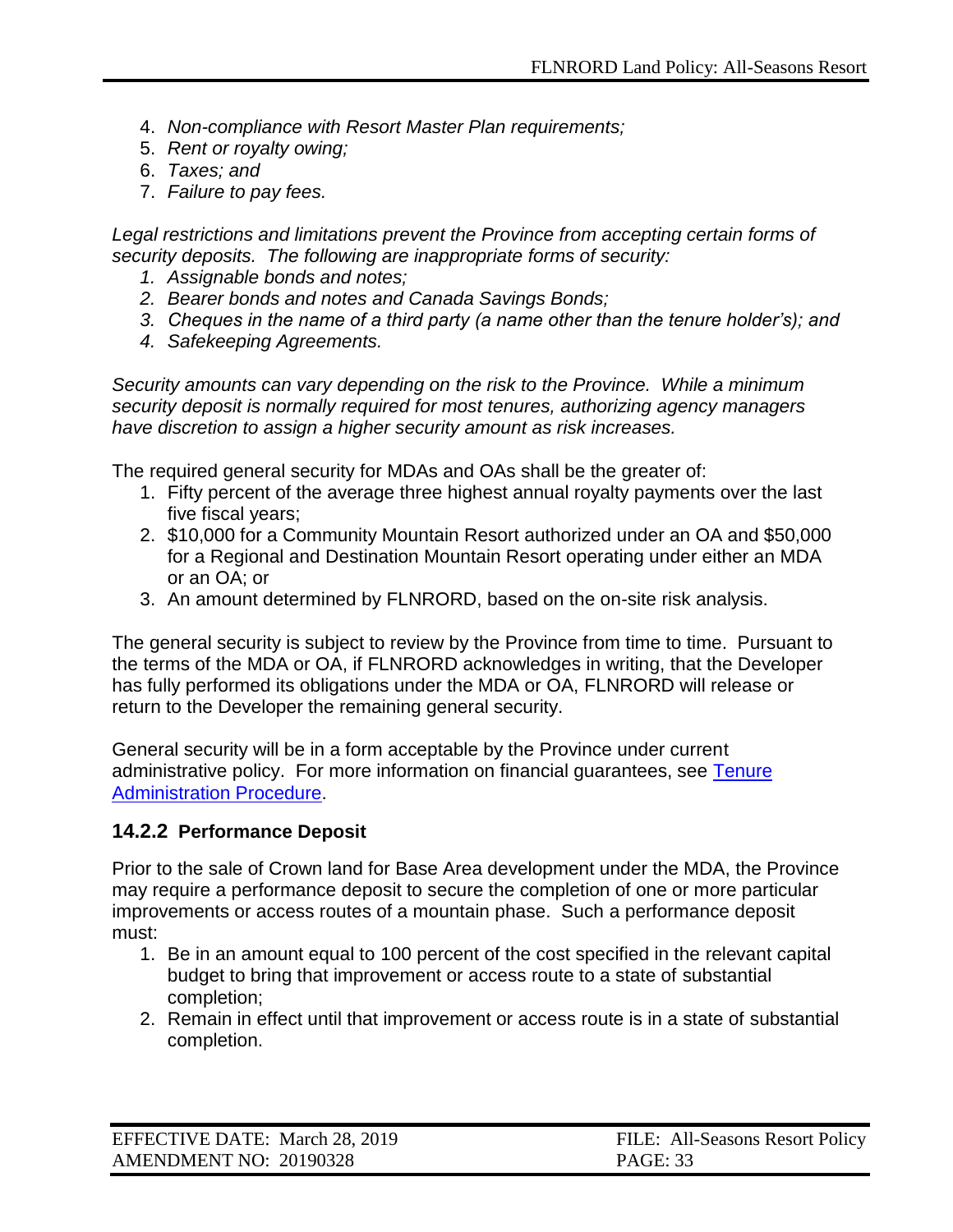The Province may call upon or draw down a performance deposit where the Developer fails to construct the improvement or access route to a state of substantial completion and use the performance deposit funds for payment of costs and expenses to perform the Developer's obligations that haven not been performed.

A performance deposit will be in a form acceptable by the Province under current administrative policy.

### <span id="page-33-0"></span>**14.3 Assignment and Sub-Tenuring**

*Assignment is the transfer of the tenure holder's interest in the land to a third party by sale, conveyance or otherwise. Sub-tenuring means an interest in the Crown land granted by a tenant of that Crown land rather than the owner (the Province).*

*Assignment or sub-tenuring requires the prior written consent of FLNRORD. The assignee or sub-tenure holder must meet eligibility requirements. FLNRORD may refuse the assignment of existing tenures if the details of the assignment or sub-tenure are not acceptable to the Province* (e.g. the use is for a purpose not permitted in the MDA). Standard fees apply.

*Investigative and temporary permits cannot be sub-tenured or assigned.*

#### <span id="page-33-1"></span>**14.4 Tenure Replacement**

*Replacement tenure means a subsequent tenure document issued to the tenure holder for the same purpose and area.*

In most cases, tenure holders may apply for a tenure replacement at any time following *the mid-term of the tenure. Replacement of tenures is at FLNRORD's discretion. FLNRORD may decline to replace tenure, or may alter the terms and conditions of replacement tenure.*

Providing there is no event of default outstanding, an MDA or OA will be replaced on or after its mid-term in accordance with the specific terms and conditions as set out in the MDA or OA.

#### <span id="page-33-2"></span>**14.5 Greenfield Resort; Failure to Develop**

In order to ensure that Developers of new resorts diligently pursue the development of those resorts, the Province will retain the ability to terminate the MDA or OA where if after five years of issuance:

- 1. The Developer has not constructed improvements sufficient to make the resort operable and open to the public;
- 2. An Environmental Certificate issued to a resort by the British Columbia Environmental Assessment Office expires; or

| EFFECTIVE DATE: March 28, 2019 | FILE: All-Seasons Resort Policy |
|--------------------------------|---------------------------------|
| AMENDMENT NO: 20190328         | <b>PAGE: 34</b>                 |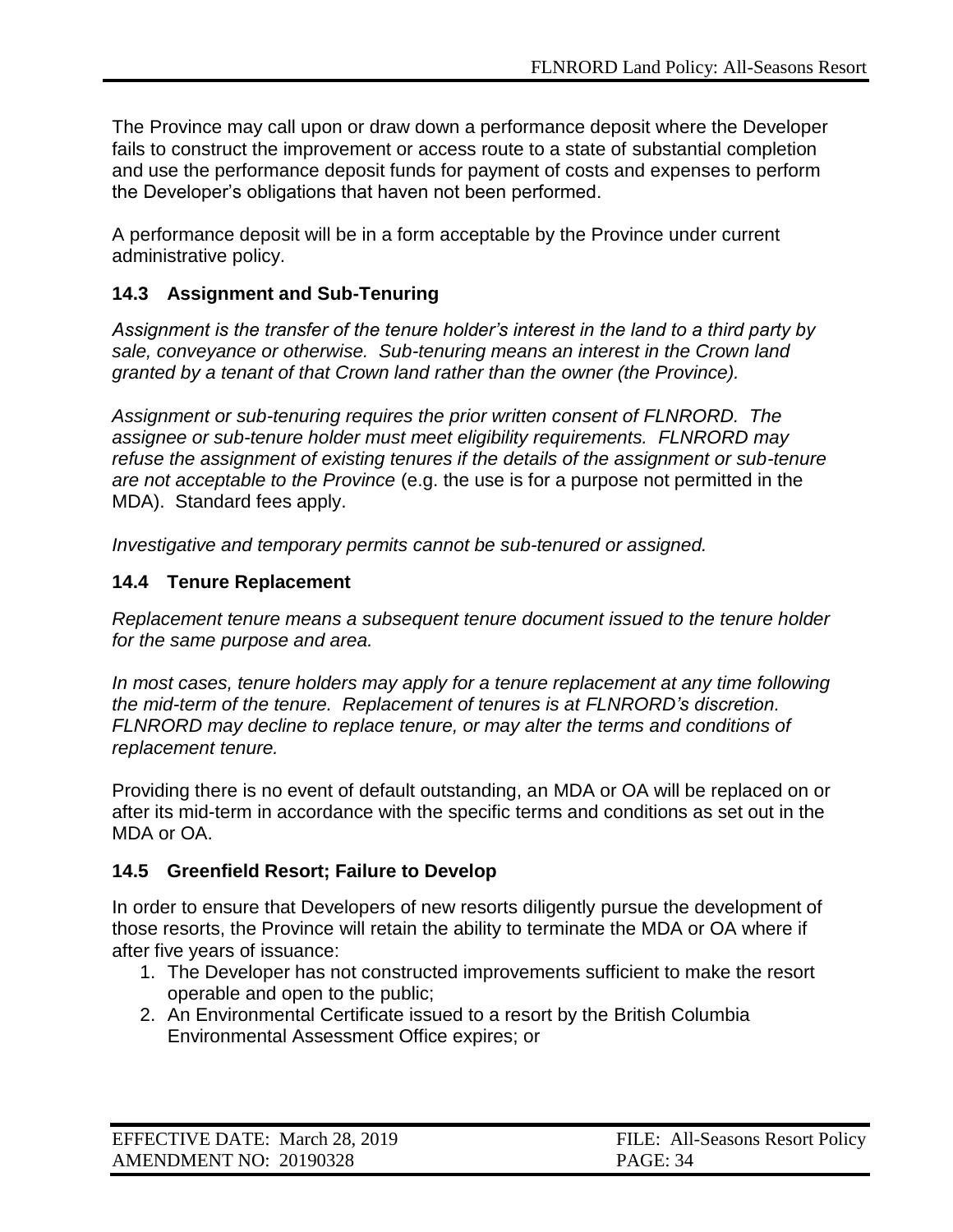3. If the Developer has not constructed the items described in the Resort Master Plan as phase 1.

The Developer may apply to the Province for one extension of the deadline for up to five years.

#### <span id="page-34-0"></span>**14.6 Monitoring and Enforcement**

*Tenure terms and conditions, including requirements contained in approved management/development plans act as the basis for monitoring and enforcing specific performance requirements over the life of the tenure.*

# <span id="page-34-1"></span>**15 RESORT TIMBER ADMINISTRATION**

Under the *[Resort Timber Administration Act,](http://www.bclaws.ca/EPLibraries/bclaws_new/document/ID/freeside/00_06030_01)* the [Controlled Recreation Area Regulation,](http://www.bclaws.ca/EPLibraries/bclaws_new/document/ID/freeside/681478536) and the *Resort Timber Administration Act* [\(Specified Enactment\) Regulation,](http://www.bclaws.ca/civix/document/id/complete/statreg/151_2007) the statutory decision-maker will administer timber cutting authorities within the Controlled Recreation Areas that have been designated under the *[Resort Timber Administration](http://www.bclaws.ca/civix/document/id/complete/statreg/151_2007)  Act* [\(Specified Enactment\) Regulation.](http://www.bclaws.ca/civix/document/id/complete/statreg/151_2007) At the discretion of the statutory decision-maker, occupant licences to cut and forestry licences to cut will be made available upon direct application provided the timber harvesting necessary or desirable is in relation to the planning, development, construction or maintenance of an All-Seasons Resort within a Controlled Recreation Area. Cutting authorities may be used to manage forest health issues (i.e. beetle infestations) and to reduce the risk of wildfire by removing forest fuels within the Controlled Recreation Area. All harvesting is to be done in accordance with the *[Forest Act](http://www.bclaws.ca/Recon/document/freeside/--%20f%20--/forest%20act%20%20rsbc%201996%20%20c.%20157/00_act/96157_00.htm)*, the *[Forest and Range Practices Act](http://www.bclaws.ca/Recon/document/freeside/--%20f%20--/forest%20and%20range%20practices%20act%20%20sbc%202002%20%20c.%2069/00_02069_01.xml)* and applicable regulations.

#### <span id="page-34-2"></span>**15.1 All Natural Hazards**

New Resort Master Plans and Resort Master Plan updates must consider the risk of natural hazards. Resort Master Plans must incorporate measures to mitigate natural hazard events such as flooding, landslides, earthquakes, debris flow, avalanches, etc. where applicable.

#### <span id="page-34-3"></span>**15.2 Wildfire Protection/Prevention**

New Resort Master Plans and Resort Master Plan updates, which contain significant new development, must adhere to [Fire Smart Principles.](https://www.firesmartcanada.ca/resources-library/protecting-your-community-from-wildfire) Resort Master Plans must contain a fire resilient build out design that considers proactive steps to mitigate fire hazard and risk in wildland interface areas and for critical recreational infrastructure located on Crown land adjacent to forested areas. Specific detail is provided in the All-Seasons Resort Guidelines.

Existing resorts that have areas identified by FLNRORD as high fire threat will require a mitigation strategy to address the risk identified. Using [Fire Smart Principles,](https://www.firesmartcanada.ca/resources-library/protecting-your-community-from-wildfire) a resort Wildfire Risk Management Plan (or equivalent) will be prepared and implemented.

| EFFECTIVE DATE: March 28, 2019 | FILE: All-Seasons Resort Policy |
|--------------------------------|---------------------------------|
| AMENDMENT NO: 20190328         | <b>PAGE: 35</b>                 |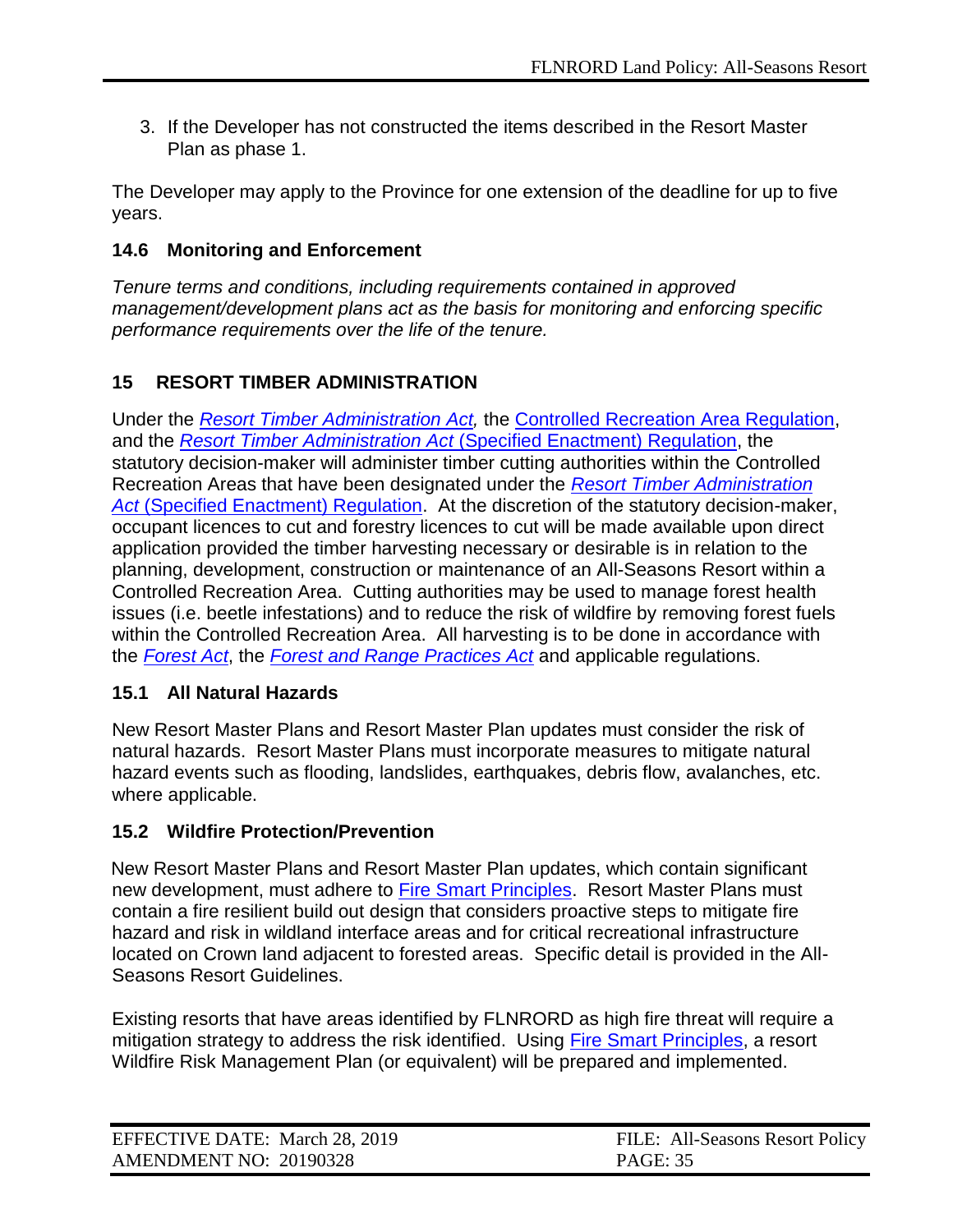Note: local governments may impose further requirements through Official Community Plans (OCPs), bylaws and/or covenants.

#### <span id="page-35-0"></span>**15.3 Forest Health Review**

The Resort Master Plan should include a section that provides an overview of Forest Health in and around the Controlled Recreation Area. This overview must be done by a Forest Professional with the objective of maintaining the health of the forest in and around the Controlled Recreation Area. The Resort Master Plan must clearly demonstrate the intent of the proponent to manage the forest health over time.

When describing baseline conditions for forest health, Forest Professionals should:

- 1. Identify existing local forest health issues or concerns;
- 2. Reference any existing Forest Health Plans in the applicable Resource District;
- 3. Identify any increased forest health risks that may result from development of the Resort, for example wind throw; and
- 4. Consider strategies to minimize forest health impacts, for example bark beetle options.

| EFFECTIVE DATE: March 28, 2019 | FILE: All-Seasons Resort Policy |
|--------------------------------|---------------------------------|
| AMENDMENT NO: 20190328         | <b>PAGE: 36</b>                 |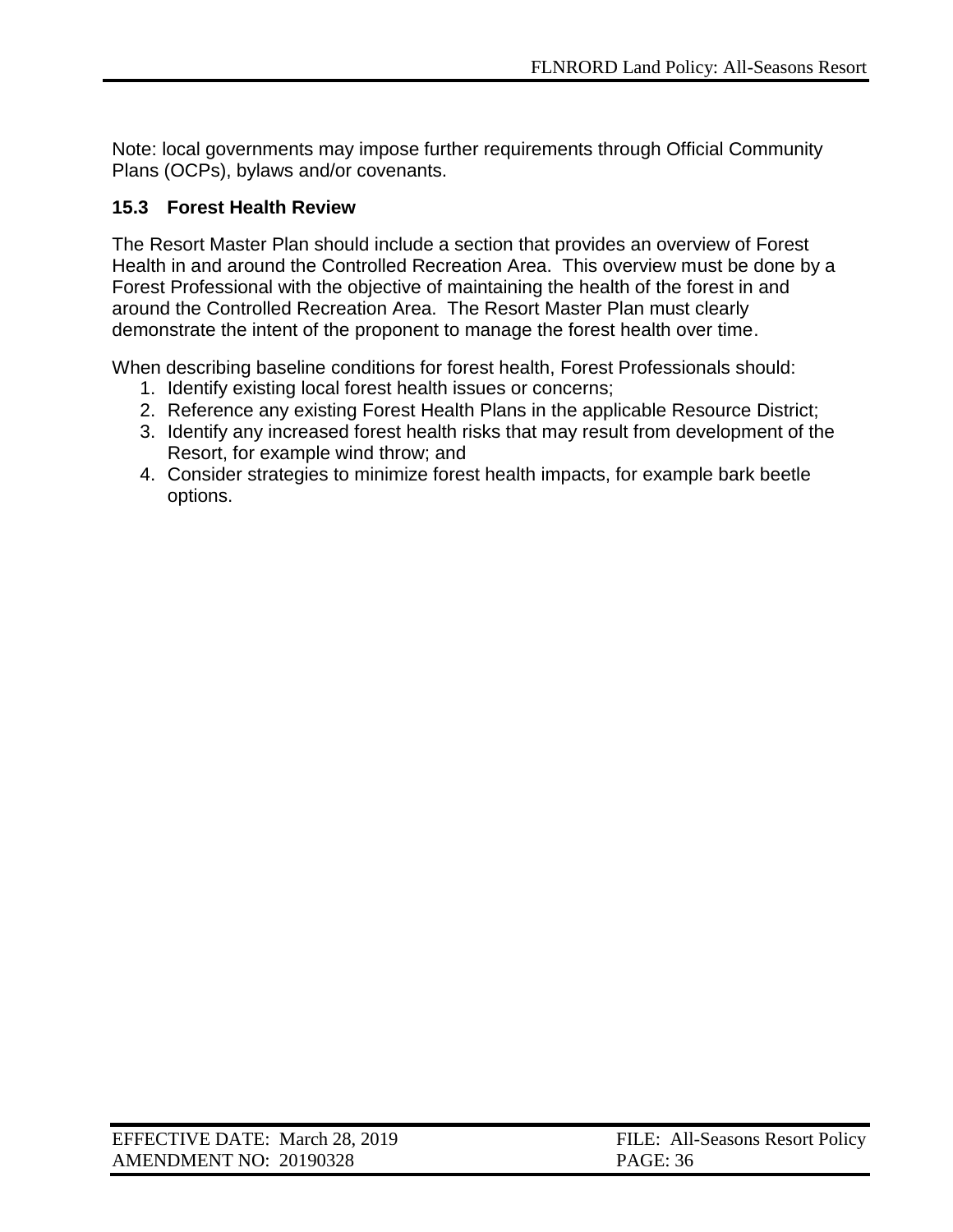| Tenure                                 | <b>Term</b>             | <b>Valuation</b>                         | <b>Pricing</b>                                            |
|----------------------------------------|-------------------------|------------------------------------------|-----------------------------------------------------------|
| <b>All-Seasons Resort Program Area</b> |                         |                                          |                                                           |
| <b>MDA</b>                             | 60 years                | As per All-Seasons                       | Annual royalty of 2% of annual                            |
|                                        |                         | Resort Policy.                           | gross revenue.                                            |
| <b>OA</b>                              | 30 or 60                | As per All-Seasons                       | Annual royalty of 2% of annual                            |
|                                        | years                   | Resort Policy.                           | gross revenue.                                            |
| Interim                                | 5 years                 | As per All-Seasons                       | Not applicable                                            |
| Agreement                              |                         | Resort Policy.                           |                                                           |
|                                        |                         | <b>Greater of Base Area</b>              | Full market value plus value of<br>remaining Merchantable |
|                                        |                         | Pricing in 8.2.4 of the                  | Timber.                                                   |
| Fee Simple                             | Perpetuity              | <b>ASRP</b> or Appraised                 |                                                           |
|                                        |                         | market value                             | Land value to be fixed at 5-year                          |
|                                        |                         |                                          | intervals.                                                |
| Licence of                             | To the                  | As per All-Seasons                       | Included in the annual royalty                            |
| Occupation                             | term of the             | Resort Policy.                           | of 2% of annual gross revenue.                            |
|                                        | <b>MDA/OA</b>           |                                          |                                                           |
|                                        | To the                  | As per All-Seasons                       | Included in the annual royalty                            |
| Lease                                  | term of the             | Resort Policy.                           | of 2% of annual gross revenue.                            |
|                                        | <b>MDA/OA</b><br>To the |                                          |                                                           |
| <b>Statutory Right-</b>                | term of the             | As per All-Seasons                       | Included in the annual royalty                            |
| of-Way                                 | <b>MDA/OA</b>           | Resort Policy.                           | of 2% of annual gross revenue.                            |
|                                        |                         | <b>Other Crown Land Program Areas</b>    |                                                           |
|                                        |                         | Upland is BC                             |                                                           |
|                                        |                         | Assessment or                            |                                                           |
| Licence of                             |                         | appraised market                         |                                                           |
| Occupation                             | 30 years                | value.                                   | See applicable Crown Land                                 |
|                                        |                         |                                          | Policy                                                    |
|                                        |                         | Aquatic land is 50%<br>to 100% of upland |                                                           |
|                                        |                         | property value                           |                                                           |
|                                        |                         | Upland is BC                             |                                                           |
|                                        |                         | Assessment or                            |                                                           |
|                                        |                         | appraised market                         |                                                           |
| Lease                                  |                         | value.                                   | See applicable Crown Land                                 |
|                                        | 60 years                |                                          | Policy                                                    |
|                                        |                         | Aquatic land is 50%                      |                                                           |
|                                        |                         | to 100% of upland                        |                                                           |
|                                        |                         | property value                           |                                                           |
| Right Of Way $-$<br><b>Utilities</b>   | For so long             |                                          | See applicable Crown Land                                 |
|                                        | as required             |                                          | Policy                                                    |
| Fee Simple                             | Perpetuity              | Appraised market                         | Full market value plus value of                           |

#### <span id="page-36-0"></span>**Appendix 1. Forms of Land Allocation Summary**

| EFFECTIVE DATE: March 28, 2019 | FILE: All-Seasons Resort Policy |
|--------------------------------|---------------------------------|
| AMENDMENT NO: 20190328         | <b>PAGE: 37</b>                 |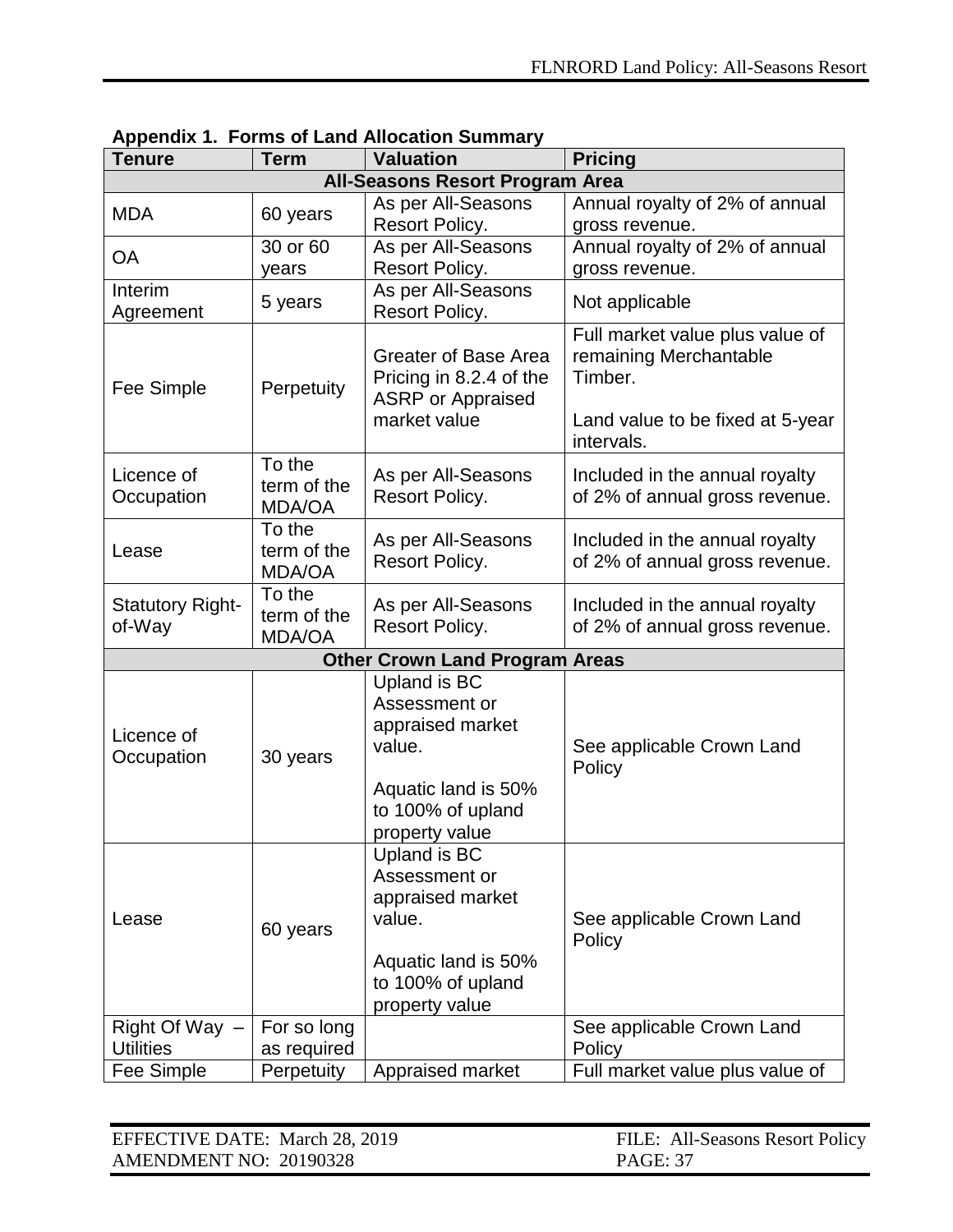|  | value | remaining Merchantable<br>Timber.              |
|--|-------|------------------------------------------------|
|  |       | Land value to be fixed at 5-year<br>intervals. |

| EFFECTIVE DATE: March 28, 2019 | FILE: All-Seasons Resort Policy |
|--------------------------------|---------------------------------|
| AMENDMENT NO: 20190328         | <b>PAGE: 38</b>                 |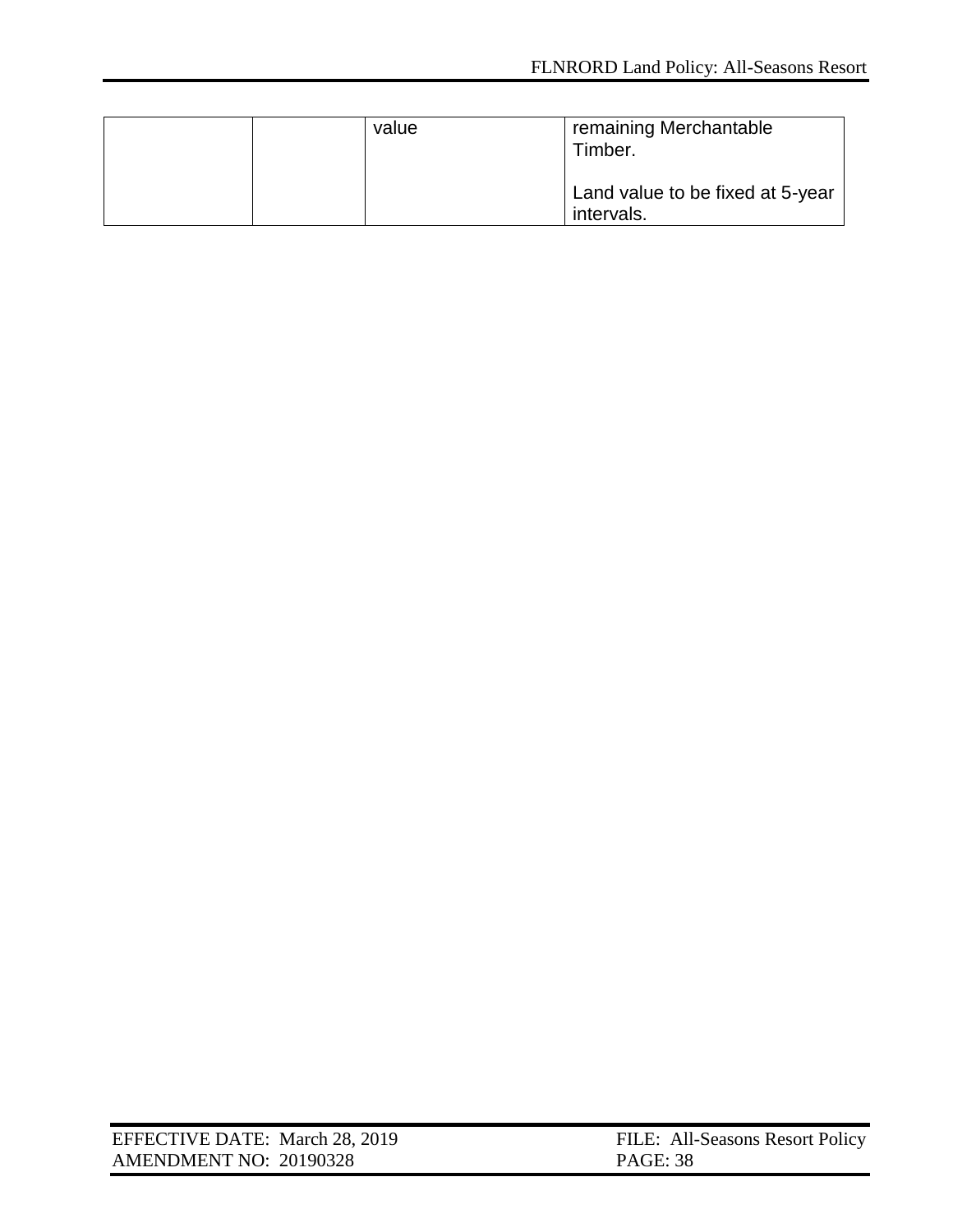| <b>Revenue Type</b>                                                                                                                                                                                                                                            | <b>Includes</b>                                                                                                                                                                  | <b>Does not include</b>                                                                                                                                                                                                                                                                                                                                                                                                                                     |
|----------------------------------------------------------------------------------------------------------------------------------------------------------------------------------------------------------------------------------------------------------------|----------------------------------------------------------------------------------------------------------------------------------------------------------------------------------|-------------------------------------------------------------------------------------------------------------------------------------------------------------------------------------------------------------------------------------------------------------------------------------------------------------------------------------------------------------------------------------------------------------------------------------------------------------|
| Gross Revenue - All<br>consideration received by<br>the Developer for:<br>rights to use or occupy<br>$\bullet$<br>any part of the<br>Recreation<br>Improvements or the<br><b>Controlled Recreation</b><br>Area and;<br><b>Adventure Tourism</b><br>activities. | Lift fees<br>$\bullet$<br>Trail pass fees<br>$\bullet$<br>Guided tour fees where a<br>$\bullet$<br>lift pass is not purchased<br>Rent or revenue from<br>$\bullet$<br>facilities | Food, beverage and retail<br>$\bullet$<br>sales<br>Fees from lessons and<br>$\bullet$<br>equipment rentals<br>Rent or revenue from<br>$\bullet$<br>restaurant/cafeteria<br>facilities, weddings,<br>banquets or similar<br>functions.<br>Golf Revenue and<br>$\bullet$<br><b>Independent Operator</b><br>Revenue<br><b>Taxes</b><br>$\bullet$<br>Discounts or<br>$\bullet$<br>complimentary passes<br>including those to<br>employees and their<br>families |
| Golf Revenue - All<br>consideration received by<br>the Developer for rights to<br>use or occupy or services<br>provided on the Golf<br>Course or on the Golf<br><b>Course Land</b>                                                                             | Green/Practice fees<br>$\bullet$<br>Rent or revenue from<br>$\bullet$<br>facilities                                                                                              | Food, beverage and retail<br>$\bullet$<br>sales<br>Fees from lessons and<br>$\bullet$<br>equipment rentals<br>(including cart rentals)<br>Rent or revenue from<br>$\bullet$<br>restaurant/cafeteria<br>facilities, weddings,<br>banquets or similar<br>functions.<br><b>Taxes</b><br>$\bullet$<br>Discounts or<br>$\bullet$<br>complimentary passes<br>including those to<br>employees and their<br>families                                                |
| Independent Operator<br>Revenue - All<br>consideration received by<br>the Independent Operator<br>for activities and services<br>in the Controlled<br><b>Recreation Area</b>                                                                                   | Guided tour fees<br>$\bullet$                                                                                                                                                    | Food, beverage and retail<br>$\bullet$<br>sales<br>Consideration to the<br>$\bullet$<br>Developer which is<br>included in Gross<br>Revenue (e.g. lift fees)<br><b>Taxes</b><br>$\bullet$<br>Fees from lessons and<br>equipment rentals                                                                                                                                                                                                                      |

<span id="page-38-0"></span>

|  |  | <b>Appendix 2. All-Seasons Resort Revenue Definitions</b> |  |
|--|--|-----------------------------------------------------------|--|
|--|--|-----------------------------------------------------------|--|

| EFFECTIVE DATE: March 28, 2019 | FILE: All-Seasons Resort Policy |
|--------------------------------|---------------------------------|
| AMENDMENT NO: 20190328         | PAGE: 39                        |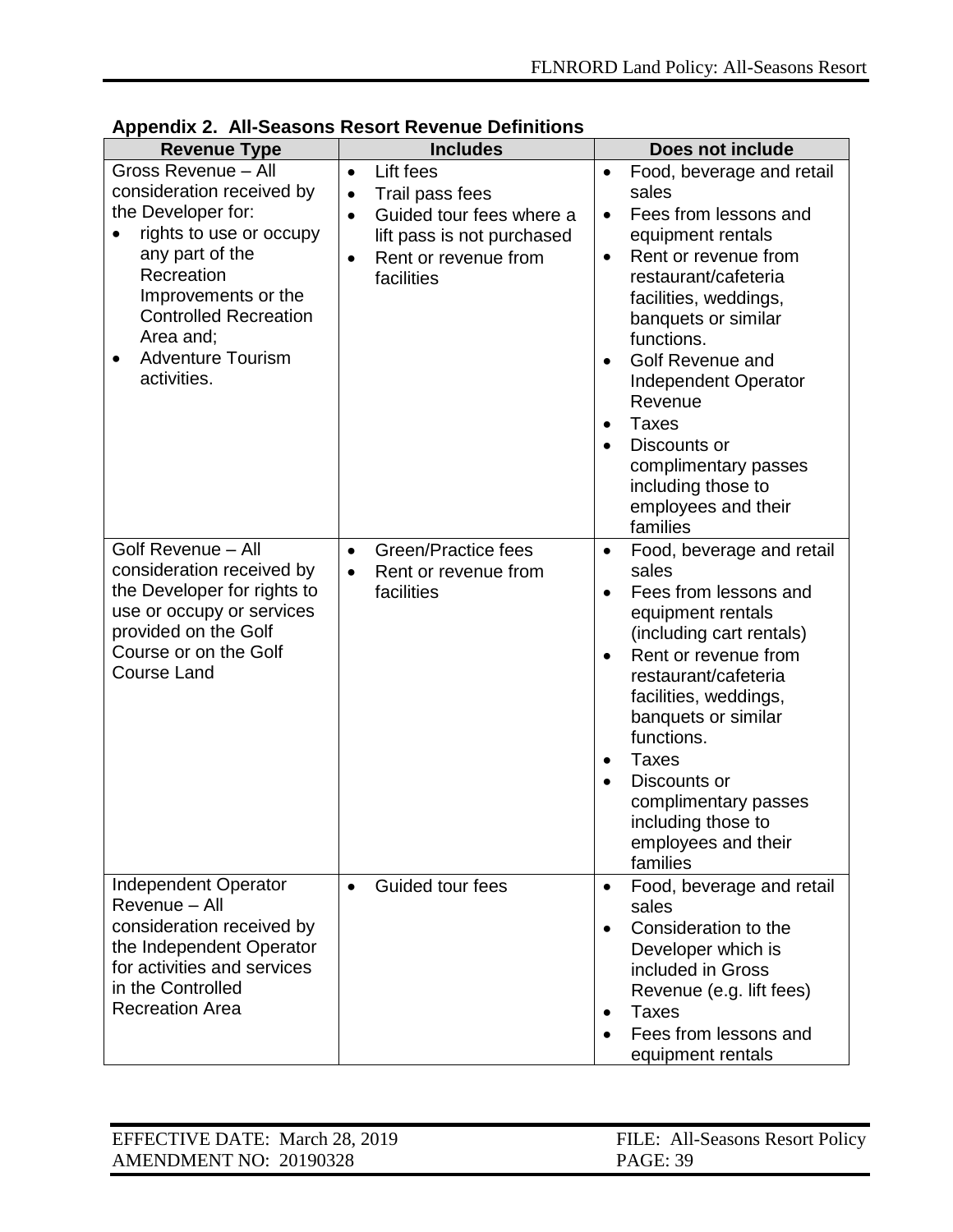| <b>Milestone Description</b>                                                                                                                                                           | <b>Form of Consultation</b>                                                                                                                                                                                                                                                                                                                                                                                                                                                                                                                                                                                                                                                                     | <b>Public Consultation</b><br><b>Requirements</b> |
|----------------------------------------------------------------------------------------------------------------------------------------------------------------------------------------|-------------------------------------------------------------------------------------------------------------------------------------------------------------------------------------------------------------------------------------------------------------------------------------------------------------------------------------------------------------------------------------------------------------------------------------------------------------------------------------------------------------------------------------------------------------------------------------------------------------------------------------------------------------------------------------------------|---------------------------------------------------|
| Expression of Interest is<br>a preliminary project<br>overview that provides<br>details on general<br>location, proposal vision<br>and key aspects of the<br>proposal at a high level. | <b>Print Advertising:</b><br>• In area newspapers for 2<br>consecutive weeks.<br>• Advertisement will be<br>developed by Mountain<br>Resorts Branch and paid<br>for by the proponent, and<br>may include a request for<br>additional Expressions of<br>Interest from 3 <sup>rd</sup> parties<br>(unless a major portion of<br>the resort proposal is on<br>private land, then a request<br>for additional interest is not<br>appropriate).<br>• It must also include general<br>location, proposed use and<br>legible map at appropriate<br>scale and details on public<br>open house(s).<br>• Time period for submission<br>of public comments to the<br>Mountain Resorts Branch -<br>30 days. | <b>Required</b>                                   |
|                                                                                                                                                                                        | <b>Website:</b><br>• Expression of Interest<br>application details posted to                                                                                                                                                                                                                                                                                                                                                                                                                                                                                                                                                                                                                    | <b>Required</b>                                   |
|                                                                                                                                                                                        | the Mountain Resorts<br>Branch's website.                                                                                                                                                                                                                                                                                                                                                                                                                                                                                                                                                                                                                                                       |                                                   |
|                                                                                                                                                                                        | Comments monitored by<br>the Mountain Resorts<br>Branch.                                                                                                                                                                                                                                                                                                                                                                                                                                                                                                                                                                                                                                        |                                                   |
|                                                                                                                                                                                        | <b>Formal Proposal</b>                                                                                                                                                                                                                                                                                                                                                                                                                                                                                                                                                                                                                                                                          |                                                   |
| <b>Milestone Description</b>                                                                                                                                                           | <b>Form of Consultation</b>                                                                                                                                                                                                                                                                                                                                                                                                                                                                                                                                                                                                                                                                     | <b>Public Consultation</b><br><b>Requirement</b>  |

### <span id="page-39-0"></span>**Appendix 3: Public Consultation Process for Each Stage of the Review Process Expression of Interest and Request for Additional Expressions of Interest**

| EFFECTIVE DATE: March 28, 2019 | FILE: All-Seasons Resort Policy |
|--------------------------------|---------------------------------|
| AMENDMENT NO: 20190328         | PAGE: 40                        |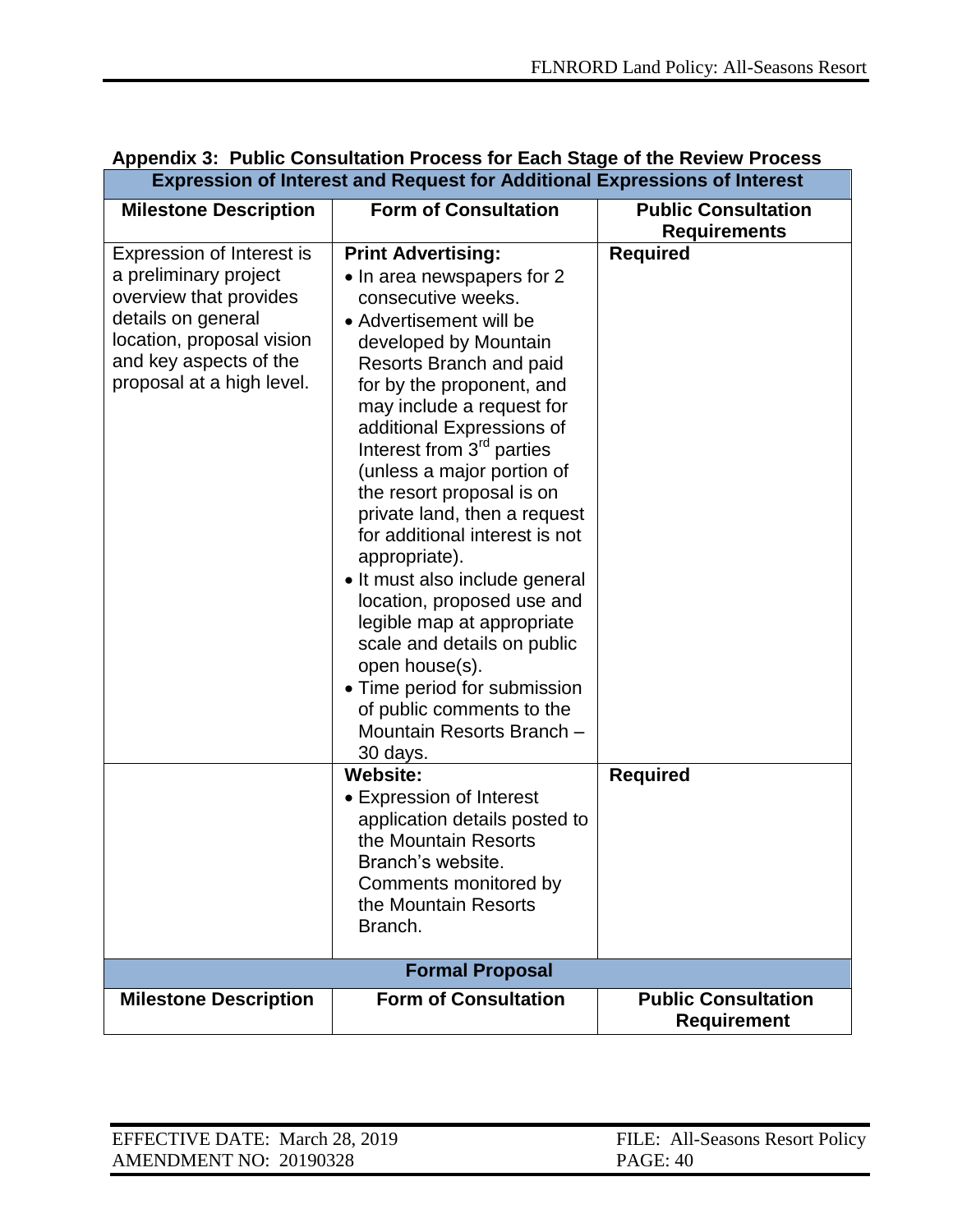| Should the Expression of                                  | <b>Print Advertising:</b>                      | <b>Required</b> |
|-----------------------------------------------------------|------------------------------------------------|-----------------|
| Interest advertising result                               | • In area newspapers for 2                     |                 |
| in a competing interest                                   | consecutive weeks.                             |                 |
| from another                                              | • Advertisement will be                        |                 |
| proponent(s), the                                         | developed by the Mountain                      |                 |
| <b>Mountain Resorts</b>                                   | Resorts Branch and paid                        |                 |
| Branch will undergo an                                    | for by the proponent.                          |                 |
| internal process to                                       | • It must include general                      |                 |
| identify a sole proponent.                                | location, proposed use and                     |                 |
|                                                           | legible map at appropriate                     |                 |
| <b>The Mountain Resorts</b>                               | scale, details on public                       |                 |
| <b>Branch will request</b>                                | open house(s) and website                      |                 |
| Formal Proposals from                                     | for viewing Formal                             |                 |
| the parties and conduct                                   | Proposal.                                      |                 |
| an internal review based                                  | • Time period for submission                   |                 |
| on pre-determined                                         | of public comments to the                      |                 |
| criteria. Once the                                        | Mountain Resorts Branch -                      |                 |
| <b>Mountain Resorts</b>                                   | 30 days.                                       |                 |
| Branch identifies a sole                                  | <b>Website:</b>                                | <b>Required</b> |
| proponent based on the                                    | • Formal Proposal                              |                 |
| successful Formal                                         | application details posted to                  |                 |
| Proposal, the Mountain<br><b>Resorts Branch will seek</b> | the Mountain Resorts                           |                 |
| public comments on that                                   | Branch's website. Public                       |                 |
| proposal.                                                 | comments accepted and                          |                 |
|                                                           | summarized by the                              |                 |
| The Formal Proposal                                       | Mountain Resorts Branch.                       |                 |
| provides more project                                     | • For Formal Proposal                          |                 |
| detail including proposed                                 | outcomes, the Reasons for                      |                 |
| mitigations for high level                                | Decision are posted on                         |                 |
| issues identified during                                  | <b>FLNRORD's Reasons for</b>                   |                 |
| <b>Expression of Interest</b>                             | Decision site.                                 |                 |
| stage and details on                                      | <b>Public Open House:</b>                      | <b>Required</b> |
| development concepts,                                     | • Proponent will host a public                 |                 |
| servicing options, market                                 |                                                |                 |
|                                                           | open house(s) in closest                       |                 |
| and financial capability.                                 | community or communities                       |                 |
|                                                           | if more than one area may                      |                 |
| Following a positive                                      | be impacted.                                   |                 |
| <b>Formal Proposal</b>                                    | • The Mountain Resorts                         |                 |
| decision, the proponent                                   | <b>Branch will advise</b>                      |                 |
| will enter into an Interim                                | proponent of Open House                        |                 |
| Agreement with the                                        | requirements including                         |                 |
| Province which provides                                   | format, venue size, which<br>communities, etc. |                 |

| EFFECTIVE DATE: March 28, 2019 | FILE: All-Seasons Resort Policy |
|--------------------------------|---------------------------------|
| AMENDMENT NO: 20190328         | PAGE: 41                        |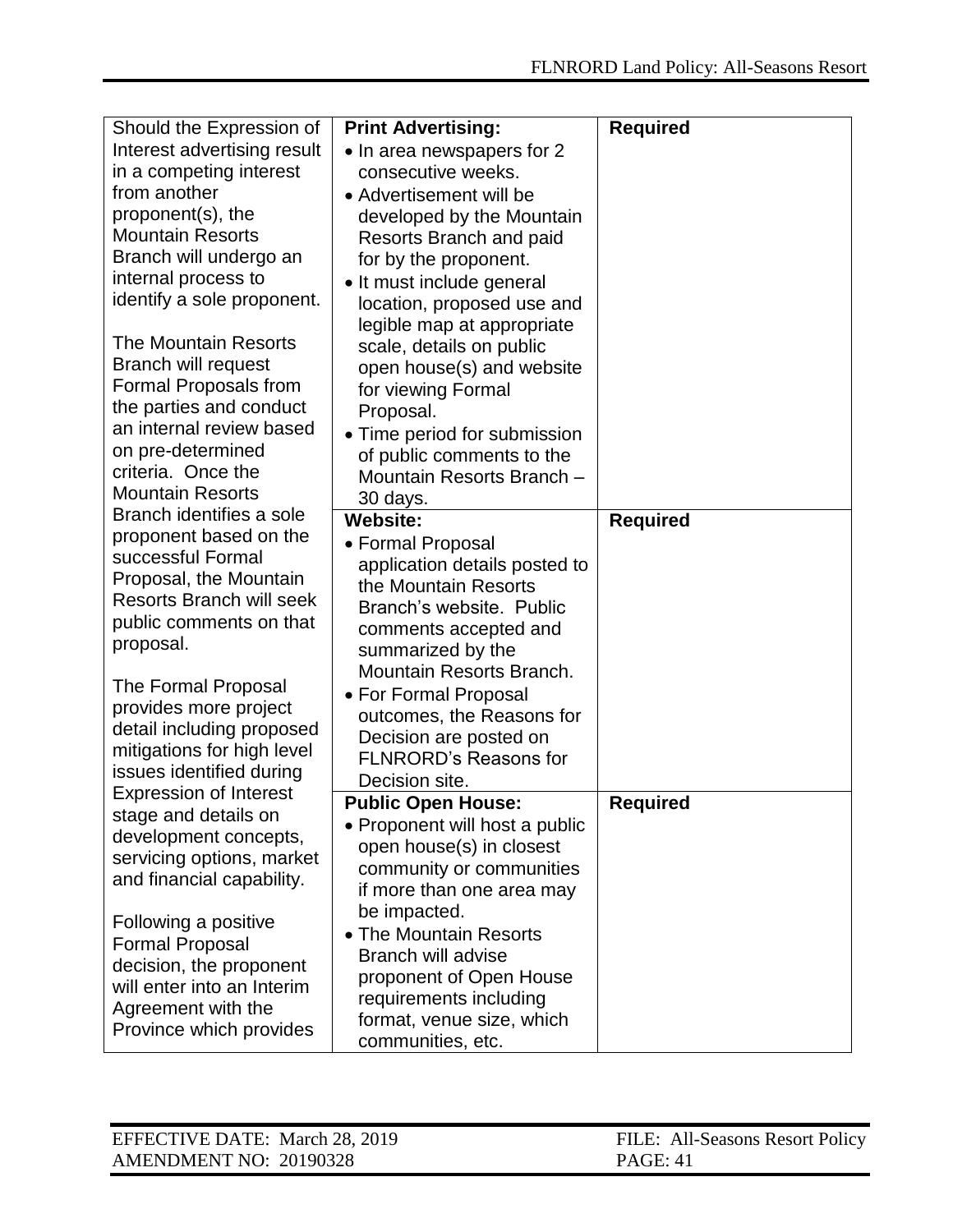| an investigative licence<br>to allow the proponent<br>on the land to conduct<br>studies and<br>assessments necessary<br>for a Resort Master Plan<br>submission.                                         | <b>Hard Copy Project</b><br><b>Documentation:</b><br>• Formal Proposal may be<br>made available at a public<br>location in the local<br>community.<br><b>Draft Master Plan</b>                                                                                                                                                                                                                                                                                                                            | <b>Optional</b>            |  |
|---------------------------------------------------------------------------------------------------------------------------------------------------------------------------------------------------------|-----------------------------------------------------------------------------------------------------------------------------------------------------------------------------------------------------------------------------------------------------------------------------------------------------------------------------------------------------------------------------------------------------------------------------------------------------------------------------------------------------------|----------------------------|--|
| <b>Milestone Description</b>                                                                                                                                                                            | <b>Form of Consultation</b>                                                                                                                                                                                                                                                                                                                                                                                                                                                                               | <b>Public Consultation</b> |  |
|                                                                                                                                                                                                         |                                                                                                                                                                                                                                                                                                                                                                                                                                                                                                           | <b>Requirement</b>         |  |
| Provides significantly<br>more detail around<br><b>Formal Proposal</b><br>concepts and<br>environmental impacts<br>and mitigations.<br>Addresses issues<br>identified during Formal<br>Proposal review. | <b>Print Advertising:</b><br>• In area newspapers for 2<br>consecutive weeks.<br>• Advertisement will be<br>developed by the Mountain<br>Resorts Branch and paid<br>for by the proponent.<br>• It must include general<br>location, proposed use and<br>legible map at appropriate<br>scale and details on public<br>open house(s) and website<br>location for viewing draft<br>Resort Master Plan.<br>• Time period for submission<br>of public comments to the<br>Mountain Resorts Branch -<br>30 days. | <b>Required</b>            |  |
|                                                                                                                                                                                                         | <b>Website:</b>                                                                                                                                                                                                                                                                                                                                                                                                                                                                                           | <b>Required</b>            |  |
|                                                                                                                                                                                                         | • Draft Resort Master Plan<br>document to be posted.                                                                                                                                                                                                                                                                                                                                                                                                                                                      |                            |  |
|                                                                                                                                                                                                         | <b>Hard Copy Project</b><br><b>Documentation:</b><br>• Draft Resort Master Plan<br>will be made available at a<br>public location in the local<br>community.                                                                                                                                                                                                                                                                                                                                              | <b>Required</b>            |  |
|                                                                                                                                                                                                         | <b>Public Open House:</b><br>• Proponent will host a public<br>open house(s) in closest<br>community or communities<br>if more than one area may<br>be impacted.<br>• The Mountain Resorts                                                                                                                                                                                                                                                                                                                | <b>Required</b>            |  |

| EFFECTIVE DATE: March 28, 2019 | FILE: All-Seasons Resort Policy |
|--------------------------------|---------------------------------|
| AMENDMENT NO: 20190328         | PAGE: 42                        |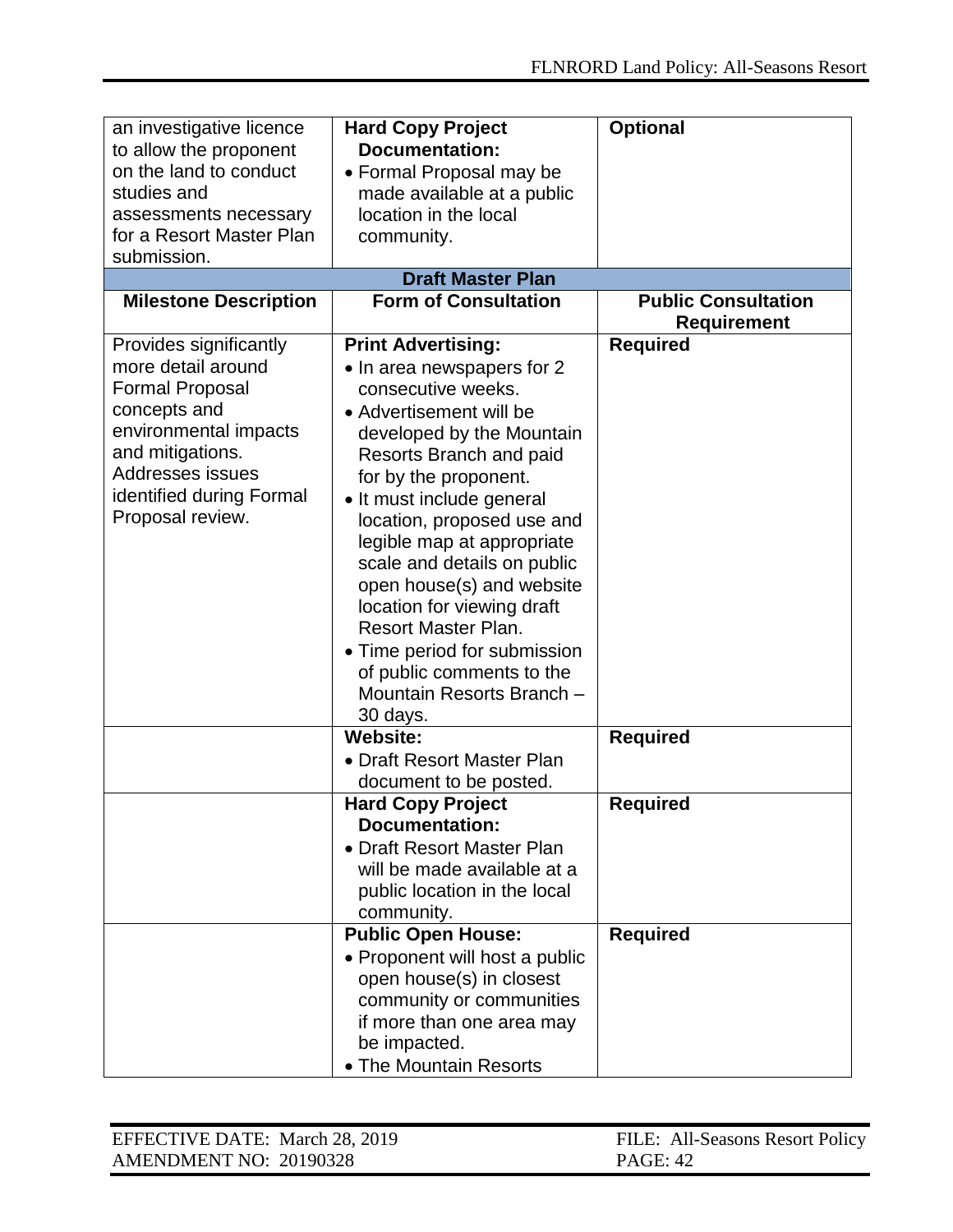|                                                                                                                                                                                                                                                                                                                                                                                                  | <b>Branch will advise</b><br>proponent of Open House<br>requirements including<br>format, venue size, which<br>communities, etc.                                                                                                                                                                                                                                                                           |                            |
|--------------------------------------------------------------------------------------------------------------------------------------------------------------------------------------------------------------------------------------------------------------------------------------------------------------------------------------------------------------------------------------------------|------------------------------------------------------------------------------------------------------------------------------------------------------------------------------------------------------------------------------------------------------------------------------------------------------------------------------------------------------------------------------------------------------------|----------------------------|
|                                                                                                                                                                                                                                                                                                                                                                                                  | <b>Final Master Plan</b>                                                                                                                                                                                                                                                                                                                                                                                   |                            |
| <b>Milestone Description</b>                                                                                                                                                                                                                                                                                                                                                                     | <b>Form of Consultation</b>                                                                                                                                                                                                                                                                                                                                                                                | <b>Public Consultation</b> |
|                                                                                                                                                                                                                                                                                                                                                                                                  |                                                                                                                                                                                                                                                                                                                                                                                                            | <b>Requirement</b>         |
| Following public, agency<br>and First Nations review<br>of the Draft Resort<br>Master Plan, proponent<br>will address issues and<br>make revisions as<br>necessary to the Resort<br>Master Plan.<br>An information session<br>will be held for the Final<br><b>Resort Master Plan to</b><br>demonstrate to the public<br>how issues raised during<br>the previous review have<br>been addressed. | <b>Print Advertising:</b><br>• In area newspapers for 2<br>consecutive weeks.<br>• Advertisement will be<br>developed by the Mountain<br>Resorts Branch and paid<br>for by the proponent.<br>• It must include general<br>location, proposed use and<br>legible map at appropriate<br>scale and details on public<br>open house(s) and website<br>location for viewing Final<br><b>Resort Master Plan.</b> | <b>Required</b>            |
|                                                                                                                                                                                                                                                                                                                                                                                                  | <b>Website:</b><br>• Final Resort Master Plan                                                                                                                                                                                                                                                                                                                                                              | <b>Required</b>            |
|                                                                                                                                                                                                                                                                                                                                                                                                  | Document posted.<br><b>Final Public Open House:</b>                                                                                                                                                                                                                                                                                                                                                        | <b>Required</b>            |
|                                                                                                                                                                                                                                                                                                                                                                                                  | • Proponent will host a public<br>open house(s) in closest<br>community or communities<br>depending on Draft Resort<br><b>Master Plan consultation</b><br>process.<br>• The Mountain Resorts<br><b>Branch will advise</b><br>proponent of Open House<br>requirements including<br>format, venue size, which<br>communities, etc.                                                                           |                            |

| EFFECTIVE DATE: March 28, 2019 | FILE: All-Seasons Resort Policy |
|--------------------------------|---------------------------------|
| AMENDMENT NO: 20190328         | <b>PAGE: 43</b>                 |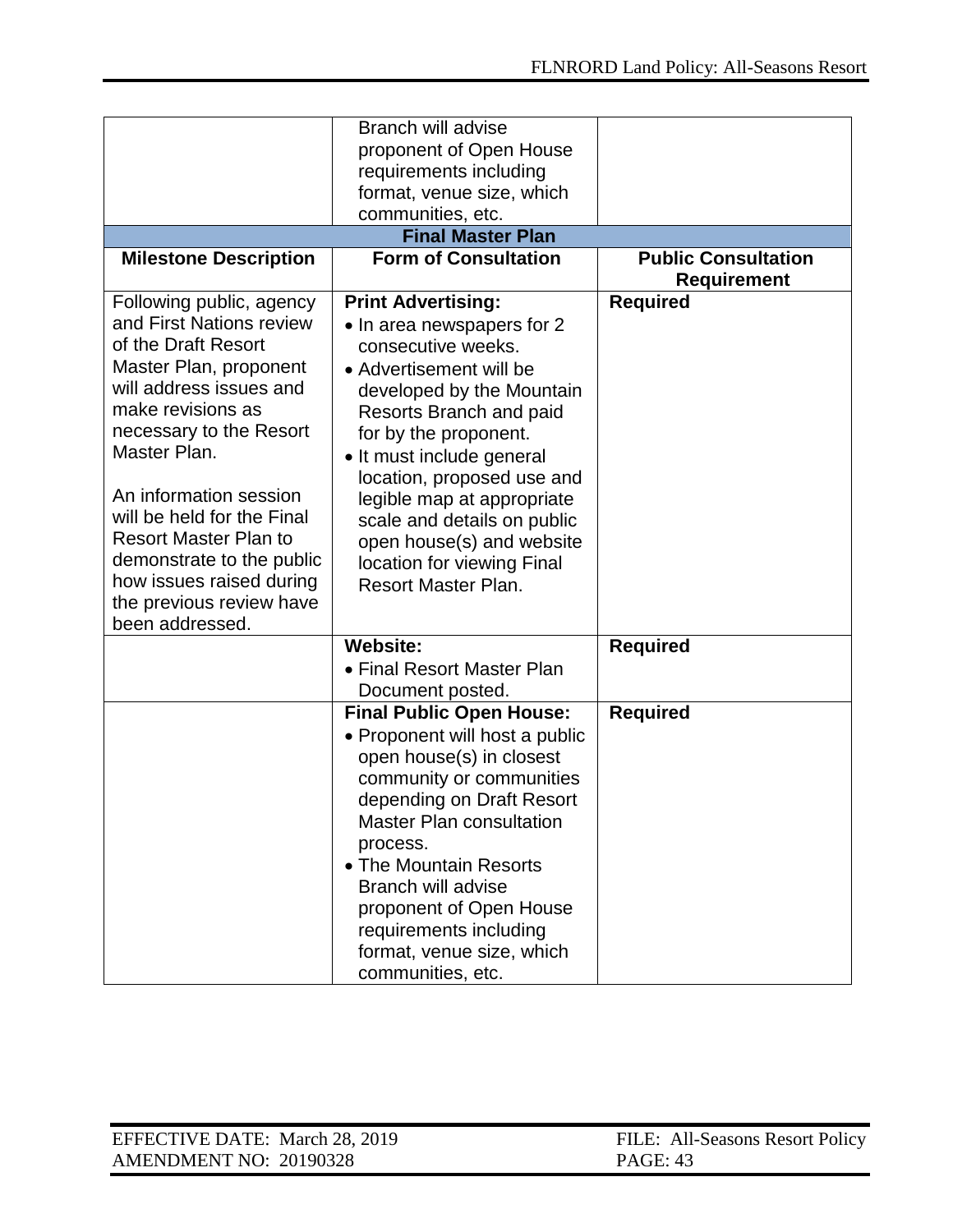| <b>Detailed Reasons For Decision</b>                                                              |                                                                                     |                                                  |  |
|---------------------------------------------------------------------------------------------------|-------------------------------------------------------------------------------------|--------------------------------------------------|--|
| <b>Milestone Description</b>                                                                      | <b>Form of Consultation</b>                                                         | <b>Public Consultation</b><br><b>Requirement</b> |  |
| <b>Provides the Mountain</b><br>Resorts Branch's<br>rationale for Resort<br>Master Plan decision. | • The Reasons for Decision<br>are posted on FLNRORD's<br>Reasons for Decision site. | <b>Required</b>                                  |  |
| The Final Resort Master<br>Plan document will be<br>the basis of the MDA.                         |                                                                                     |                                                  |  |

| EFFECTIVE DATE: March 28, 2019 | FILE: All-Seasons Resort Policy |
|--------------------------------|---------------------------------|
| AMENDMENT NO: 20190328         | PAGE: 44                        |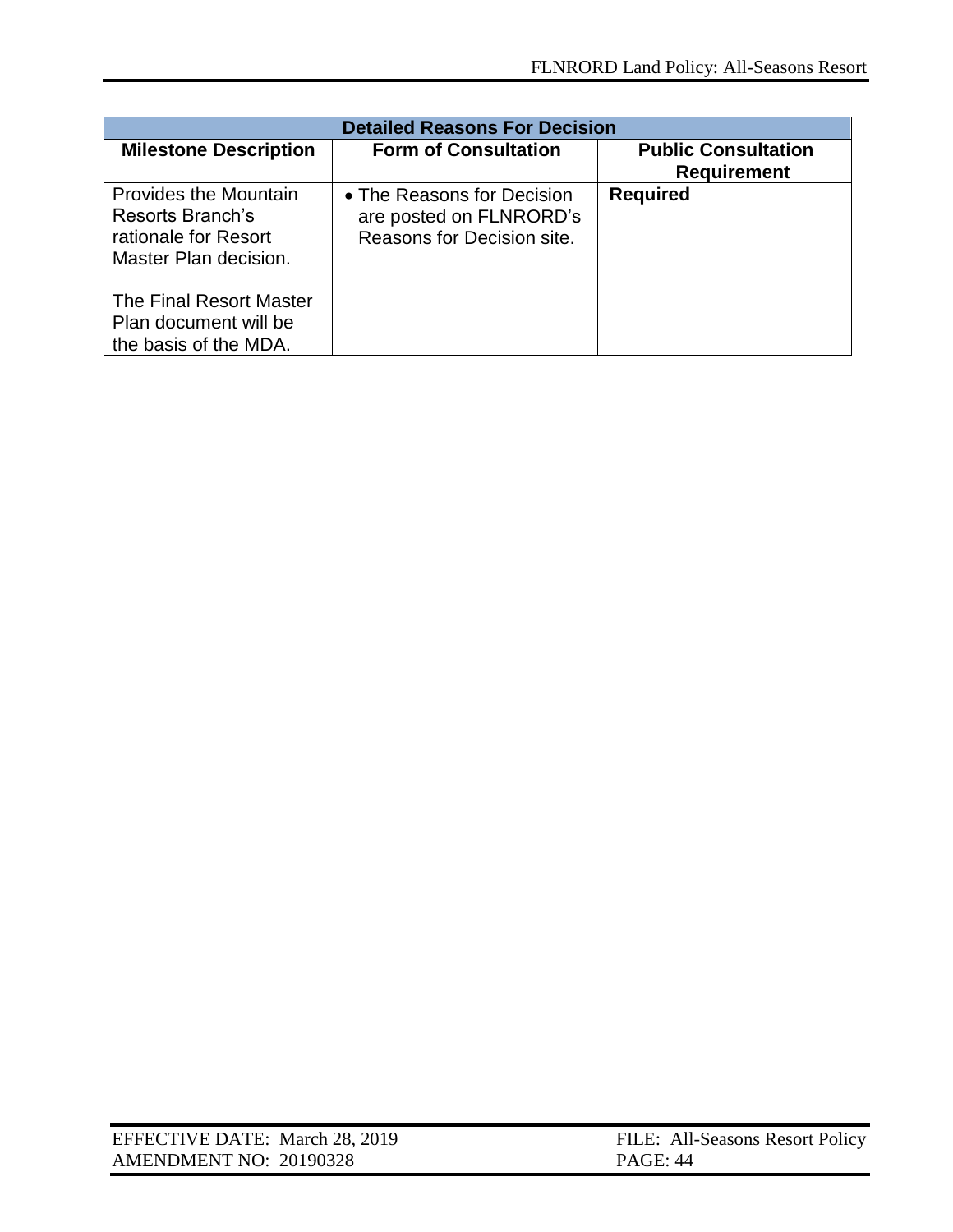# **Appendix 4: Revenue Payables Worksheet**

<span id="page-44-0"></span>

| <b>REVENUES PAYABLE UNDER</b><br><b>ARTICLE V - FEES</b>                |                         | <b>Fiscal</b><br>Year:                                                                                                          |                                 |
|-------------------------------------------------------------------------|-------------------------|---------------------------------------------------------------------------------------------------------------------------------|---------------------------------|
| <b>Revenues from Lift Passes</b>                                        |                         |                                                                                                                                 |                                 |
| 1                                                                       |                         |                                                                                                                                 |                                 |
| 2                                                                       |                         |                                                                                                                                 |                                 |
| 3                                                                       |                         |                                                                                                                                 |                                 |
| <b>Total Revenues from Lift</b><br><b>Passes</b>                        |                         |                                                                                                                                 | \$                              |
|                                                                         | pass combination        | This includes day passes, season passes and the lift-related<br>portion of passes sold as part of a package i.e: hotel and lift |                                 |
| <b>Revenues from</b>                                                    |                         |                                                                                                                                 |                                 |
| <b>Facilities</b>                                                       |                         |                                                                                                                                 |                                 |
| This includes lodge rentals                                             |                         |                                                                                                                                 |                                 |
| <b>Revenues from Commercial Recreation</b><br><b>Activity</b>           |                         |                                                                                                                                 |                                 |
|                                                                         |                         | This would include snowmobile tours, dog sledding tours,<br>horseback riding tours etc., under the control of the Developer     |                                 |
| <b>Recoveries of Accounts Receivable which</b><br>have been written off |                         |                                                                                                                                 |                                 |
| <b>Proceeds from Business Interruption</b><br><b>Insurance</b>          |                         |                                                                                                                                 |                                 |
| <b>Independent Operator Revenue - See Over</b>                          |                         |                                                                                                                                 |                                 |
| 2% per independent operator if over \$10,000.00                         |                         |                                                                                                                                 |                                 |
|                                                                         | Revenue under           |                                                                                                                                 |                                 |
| \$10,00.00<br>Revenue over                                              |                         | \$                                                                                                                              |                                 |
| \$10,000.00                                                             |                         | \$                                                                                                                              | \$                              |
|                                                                         | <b>Total Gross Lift</b> |                                                                                                                                 |                                 |
| <b>Remainder Payment:</b>                                               | Revenue                 |                                                                                                                                 |                                 |
|                                                                         | x 2%                    |                                                                                                                                 | \$\$                            |
|                                                                         | Less 1% Prepayment      |                                                                                                                                 |                                 |
|                                                                         |                         | plus 5% GST                                                                                                                     | \$                              |
|                                                                         |                         | <b>Total Payable</b>                                                                                                            | \$                              |
|                                                                         | <b>Total Gross Lift</b> |                                                                                                                                 |                                 |
| Prepayment:                                                             | Revenue                 |                                                                                                                                 | \$                              |
|                                                                         |                         |                                                                                                                                 |                                 |
| EFFECTIVE DATE: March 28, 2019                                          |                         |                                                                                                                                 | FILE: All-Seasons Resort Policy |
| AMENDMENT NO: 20190328                                                  |                         | <b>PAGE: 45</b>                                                                                                                 |                                 |

 $\blacksquare$